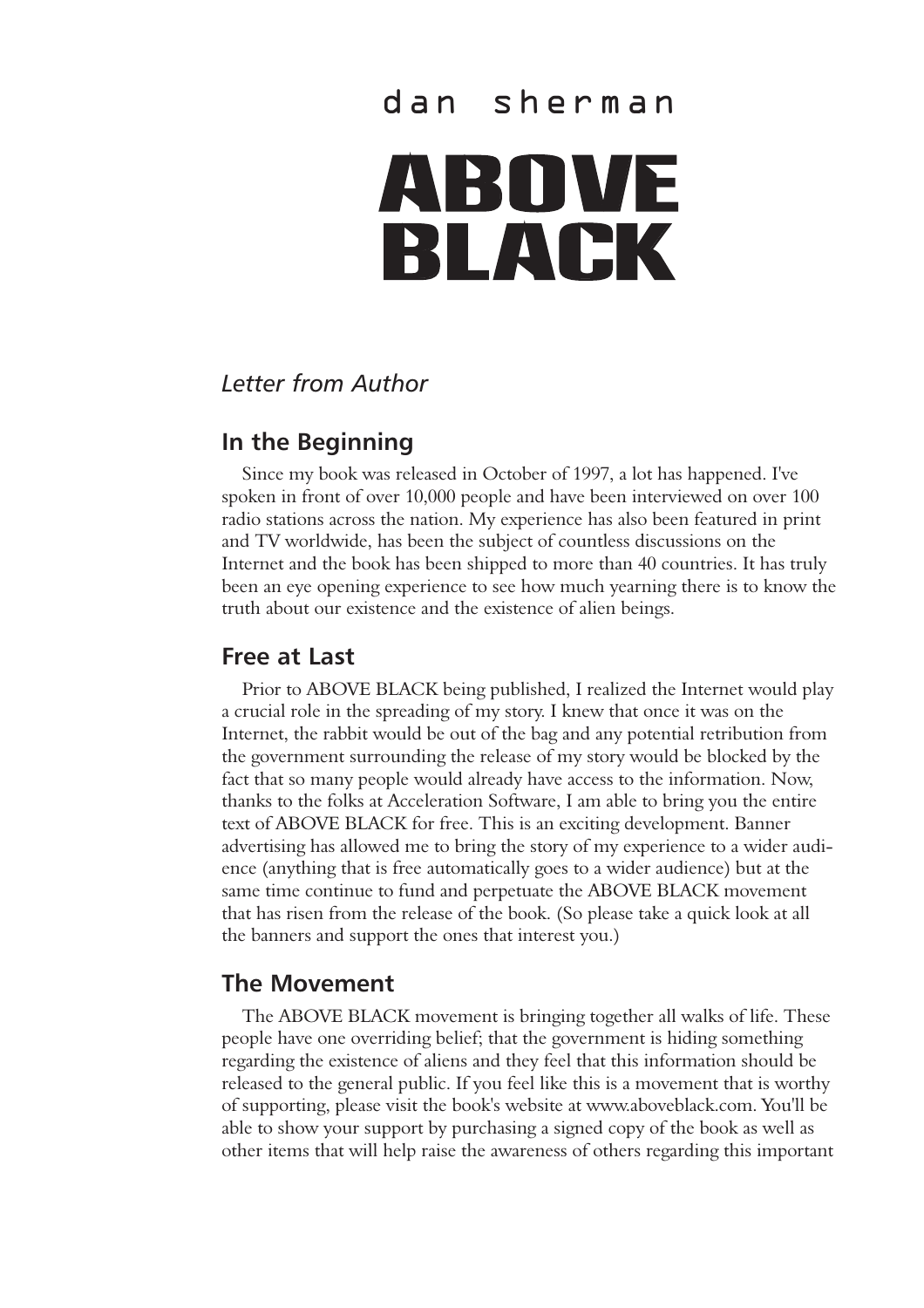subject.

You can visit the Above Black website by clicking on the text link in the upper right corner of the page. This link will be available throughout the book for your convenience. Also, be sure to view the pictures that we have posted. They are somewhere within this online version of the book. They'll give you an idea of what PPD base #1 looked like and will also give you a glimpse of other interesting details of my experience.

## Final Thought

I hope ABOVE BLACK will bring you some peace. The kind of peace that only knowledge can bring. Please keep up the search, be vigilant and always question what you don't understand. Someday, perhaps, we will all know the entire truth behind the alien question. For me, that day will not come soon enough. Enjoy the book.

Dan Sherman Author, ABOVE BLACK

ABOVE BLACK. Copyright © 1999 by Dan Sherman. All rights reserved. No part of this book may be reproduced in any form except for the inclusion of brief quotations in a review or article, without written permission from the author or publisher.

Published by: OneTeam Publishing PO Box 7361 Aloha OR 97007

Scripture quotation is taken from the King James version of the Holy Bible. Other than the author's, all names have been changed to protect the identity of the people involved in this story. Any similarities between the names used in this book and actual people, living or dead, are purely coincidental.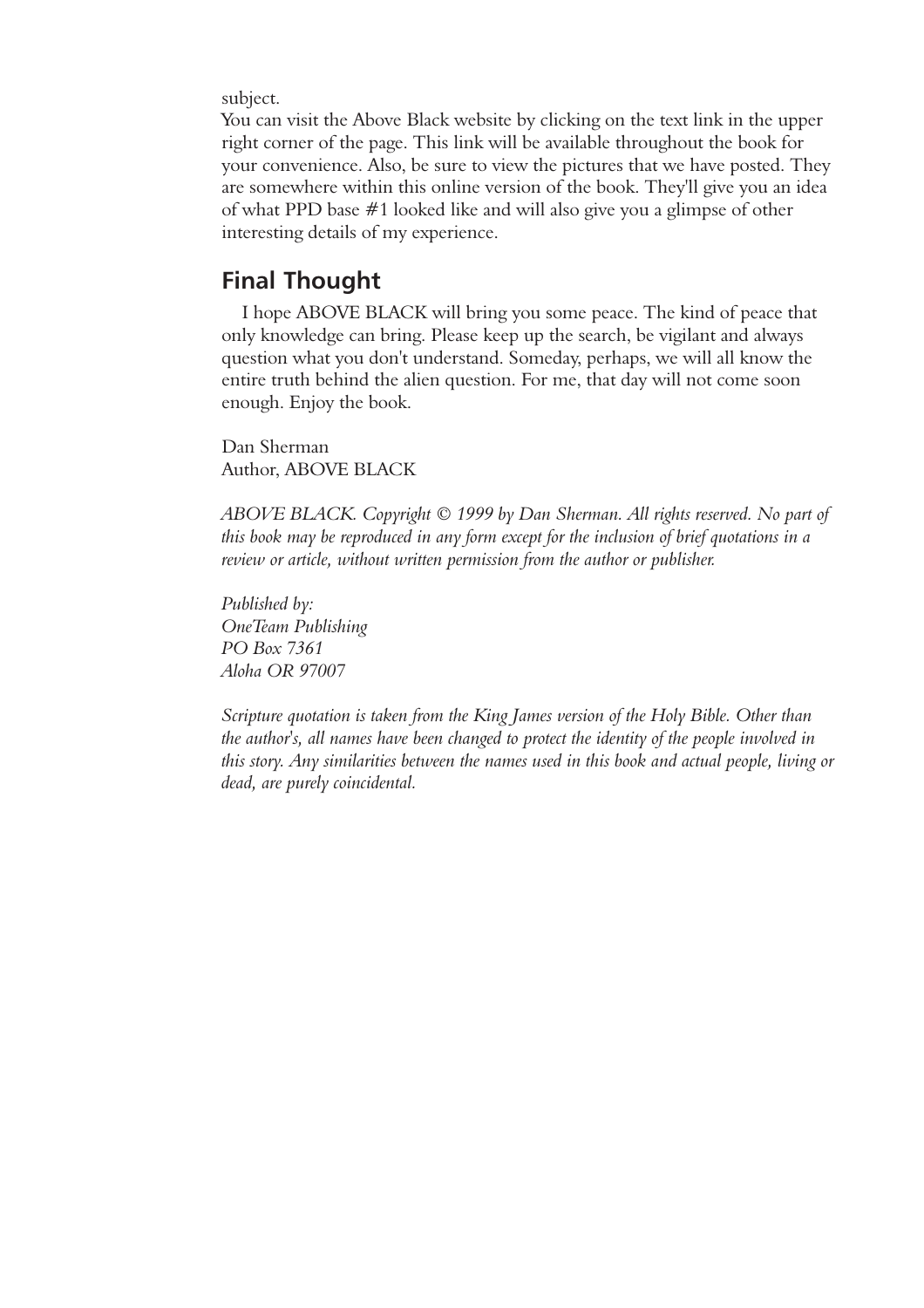## Introduction

A great deal of soul searching was necessary in making the decision to write this book. As you can readily imagine, it's a subject wide open for ridicule and ostracizing. Indeed, I'm sure this is one of the biggest reasons why more people have not made their experiences known.

As far as I'm concerned, the information I know relating to Project Preserve Destiny (PPD) specifically, has absolutely no impact on national security. Perhaps if they had been more forthcoming with the truth and made me aware of a greater goal that did impact national security, I wouldn't be coming forward today. But they didn't, so here we are.

The story I've documented in this book is an authentic first level account of the existence of aliens. It is a story of my personal experiences as an intuitive communicator with the United States Air Force (USAF), while working for the National Security Agency (NSA). My going public with this story will hopefully be considered by historians of the future as the catalyst that opened the gate to the flow of relevant and concrete information regarding the government's role in the cover-up of alien related information.

I think one of the numerous reasons more people have not come forward is obvious; fear of prosecution. Another reason why someone would think twice about revealing any information is that there is no physical evidence readily accessible that would enable someone to verify the validity of their story. So, in coming forward with my story, I risk not being believed and outright ridicule. I have decided to take that chance because I believe the story should be told and someone from the first level must take that first step to get the avalanche of information started.

Actually, the release of alien information into the public domain has been a gradual process. I'm convinced that by going public with what I know I will help turn what has been a trickle of information up until now into an avalanche of other first level accounts. At least, that is my hope. What do I mean by "first level account"? This is explained in more detail within the context of my experience. For now, it's a system designed so that the guardians of information can exert control over, and keep hidden, certain levels of information...i.e., projects dealing with alien contact and technology.

When someone is assigned to an alien project they are also assigned to the collateral black mission (cover mission). One of the reasons for this is if someone were to reveal any alien information, by extension, they would most likely reveal something about the cover project and it would be on this basis that someone would be prosecuted for divulging classified information. By setting it up this way the government is able to effectively silence and discredit someone without ever having to acknowledge the existence of the alien project. Hopefully I will avoid this scenario by methodically unfolding my story.

So, while preparing this book for release, I had to take certain precautions regarding legitimately classified information. My regular Air Force job was as an Electronic Intelligence Specialist. The Air Force describes this career field as "analyzing electromagnetic energy for intelligence value." In more simple terms, I would analyze the internal characteristics of energy emanating from a piece of equipment, such as a radar, to see what kind of transmission it emitted and determine exactly how the actual signal would operate so we could identify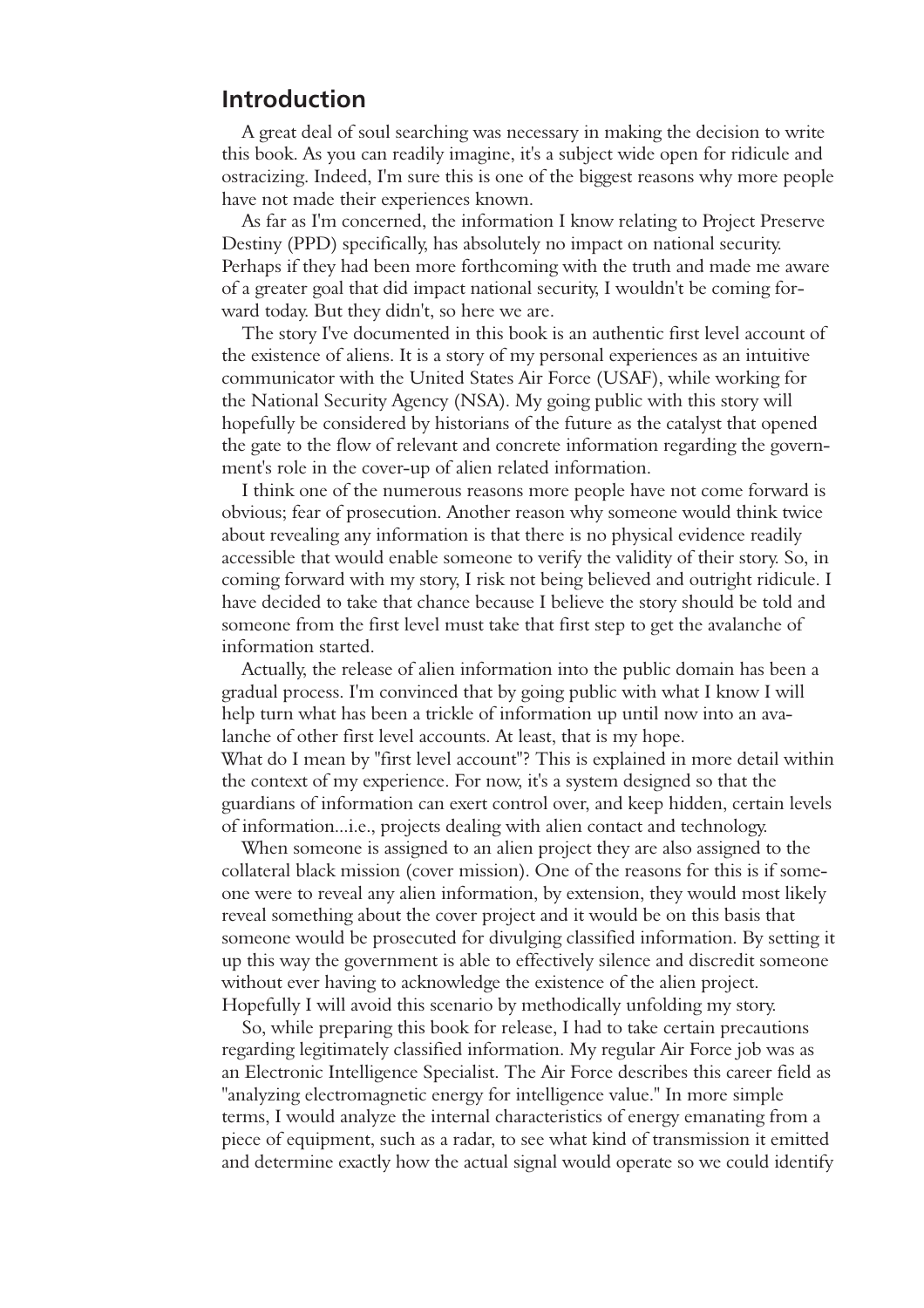the radar's function. People in this career field are called "ELINT" specialists, or "ELINT'ers." Some of what I did as an ELINT'er isn't any more classified than the secret level, or below. However, some of the things I worked on would be considered in the "above top secret" realm. It is in this realm that I start treading on thin ice. This is heavily sensitive territory, for which the danger of unauthorized disclosure lurks around every corner.

The challenge I've been presented with has been to share with the reader information pertaining to the grey project without threatening the existence of the "above top secret" projects I may have been familiar with. "Careful" has become my middle name concerning my regular Air Force duties. So you'll notice that few details regarding my regular job in the Air Force are present within the story.

Even though I feel I have brought the PPD aspects of my role in the USAF to light without revealing any other collateral information, I want it to always be known that my going public with this book is not, has not and never will be an attempt to undermine the security of our nation. Everything I say regarding my experiences is relevant only to my involvement with PPD. PPD has nothing to do with national security and everything to do with a government who feels the need to protect us from a particular area of alien gathered information. (Perhaps other alien projects are classified for good reasons; I don't know.)

I also had difficulty relating the sequence of events in relation to where I was stationed. Even though the actual geographical locations of where I have been stationed are not classified, relating the bases to certain other information I write about is. Hence the references to "PPD Base #1" and "PPD Base #2" within the story.

When I first learned of Project Preserve Destiny and my role in it, I was very proud. Imagine being in a position of knowing that aliens actually do exist! However, to make matters practically unbearable, you knew you couldn't tell anyone. More importantly, even if you did tell someone, you risked being thought of as crazy. Well, the time has come. I have finally decided to make this story known, regardless of what people will think of my sanity.

It will be interesting to learn what the world will do with this information, if they even listen.

Finding out we are not alone in this universe is exciting, but the other things you'll learn may not be so enchanting. There is always a price to pay for knowledge.

#### The Meeting

The clock on the wall of the visitor's center said it was exactly 3p.m. yet there was no sign of Captain White. Where was he? Was I at the wrong entrance? "Okay," I said to myself. "Be patient. You're just a little nervous, that's all." As I waited for Captain White to arrive, my mind couldn't help but search out a reason for this impromptu meeting.

The drive to Maryland had taken 18 long, grueling hours. So when the Holiday Inn came into sight it was not a moment too soon. I checked in and dragged myself up to my room. Without unpacking, I fell on the bed for some much needed rest. I had just fallen into a deep sleep when the phone rang.

"Hello." I was in that stage of sleep that, when awakened, you have no idea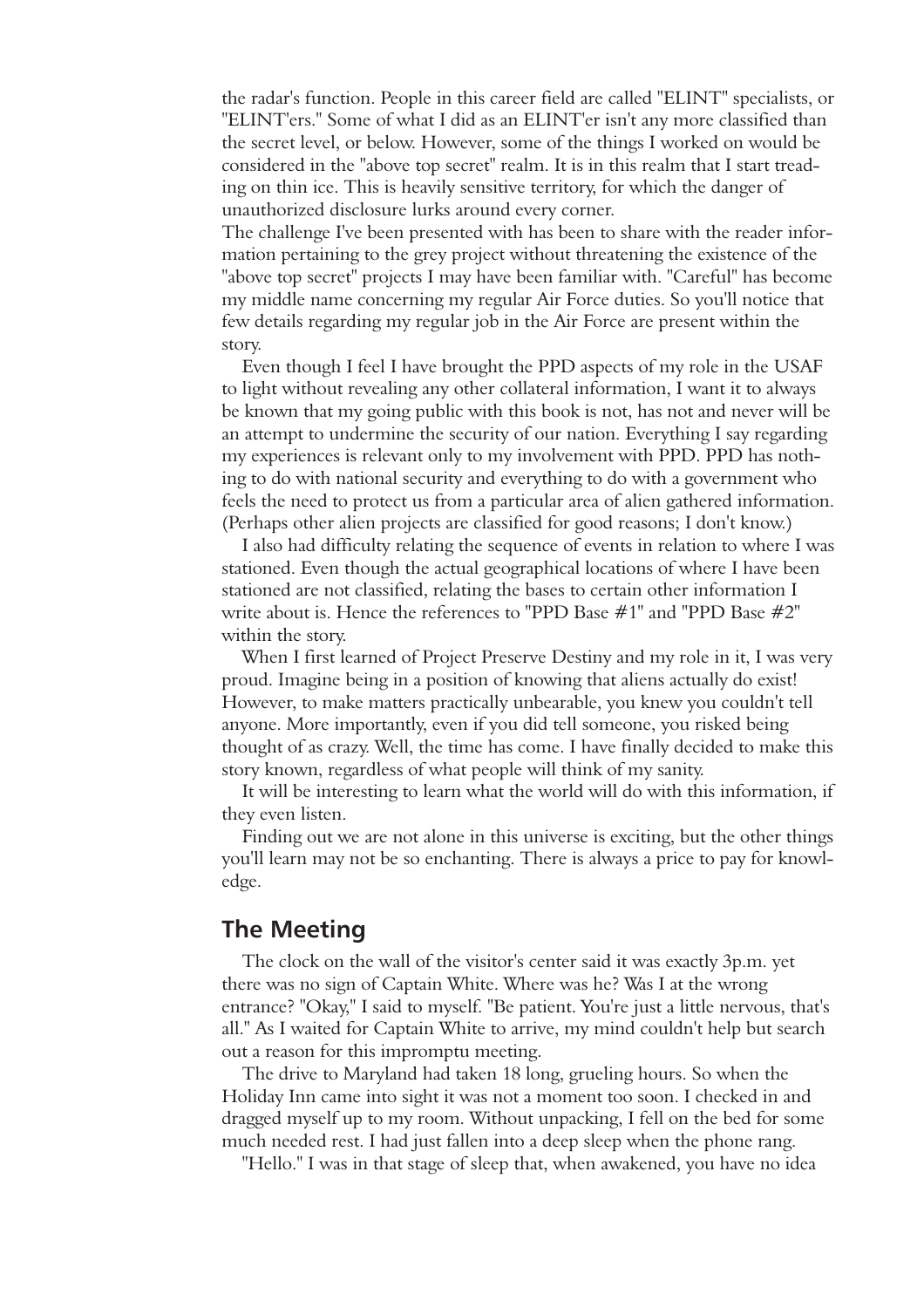where you are or how you got there.

"Sergeant Sherman?" the caller asked. Still confused, I answered, "Uh, yeah, that's me."

"This is Captain White, from the training group. I'd like for you to meet me at the main entrance to the NSA building at 1500 hrs. I need to go over some things with you."

I had come to the National Security Agency (NSA), outside of Washington DC, to attend an intermediate electronic intelligence class. It was a course needed in my development as an electronic intelligence (ELINT) analyst in the US Air Force. There were two of us from my base that were selected to attend this class so I assumed Captain White wanted to see us both.

"Would you like me to bring Sergeant Ham, Captain?"

"No," he said. "I'll only need to speak with you. Do you know which entrance I'm talking about?"

I had never been to the NSA complex so I told him I didn't. I quickly grabbed a pen and wrote down the directions.

I'll see you at 1500 hrs," he said before he hung up.

I immediately looked at my watch and it was already 1300 hrs. I had been asleep for only three hours and my body was pleading for more. As I walked to the bathroom I started to wonder, "Why did the captain want to talk to me, and me only?" I thought about the possibilities; I was the highest ranking person attending the course from my base - maybe he just required a representative from each of the bases attending the school. But why the odd break in protocol? Officers didn't usually call enlisted personnel directly and ask to meet with them at their office. "Oh well," I said out loud to myself as I stepped into the shower. "If the captain needs to see me, I guess I'll find out why soon enough." I did.

As I sat in the visitor's center waiting for Captain White, I couldn't help but notice the guard at the customer service desk. When I pulled security duty earlier in my Air Force career, we always referred to the civilian guards as "rent-acops." Looking at the guard sitting at the counter in front of me, I could see why. His blue shirt had what Air Force security police would call "summer creases," meaning "sum'er here, sum'er there." I guess proper ironing techniques weren't included in the rent-a-cop's how-to manual.

A tall black man attracted my attention as he walked through the visitor's center glass door. He was about my own height, 6'2", slender build and in his late 20's. His black hair was cut "high and tight," marine style, which suited his personality. He was decisive in his actions, with no wasted energy.

As he stuck out his hand towards me he said, "Sergeant Sherman, I assume?"

Immediately intimidated by his presence, I grabbed his hand with all the strength I could muster and shook it. "Yes, Sir!"

"Have you been waiting long? I've been so busy, running around, I'm lucky I made it when I did."

"No, Sir, I've only been here a few minutes," I politely lied. I had actually been there for 15 minutes, not counting the 15 minutes it took me to find a parking space and then the correct entrance into the building. The NSA has a sprawling parking lot with spaces seemingly miles away from the building. In my hectic search for a parking space, I became confused, lost my bearings, and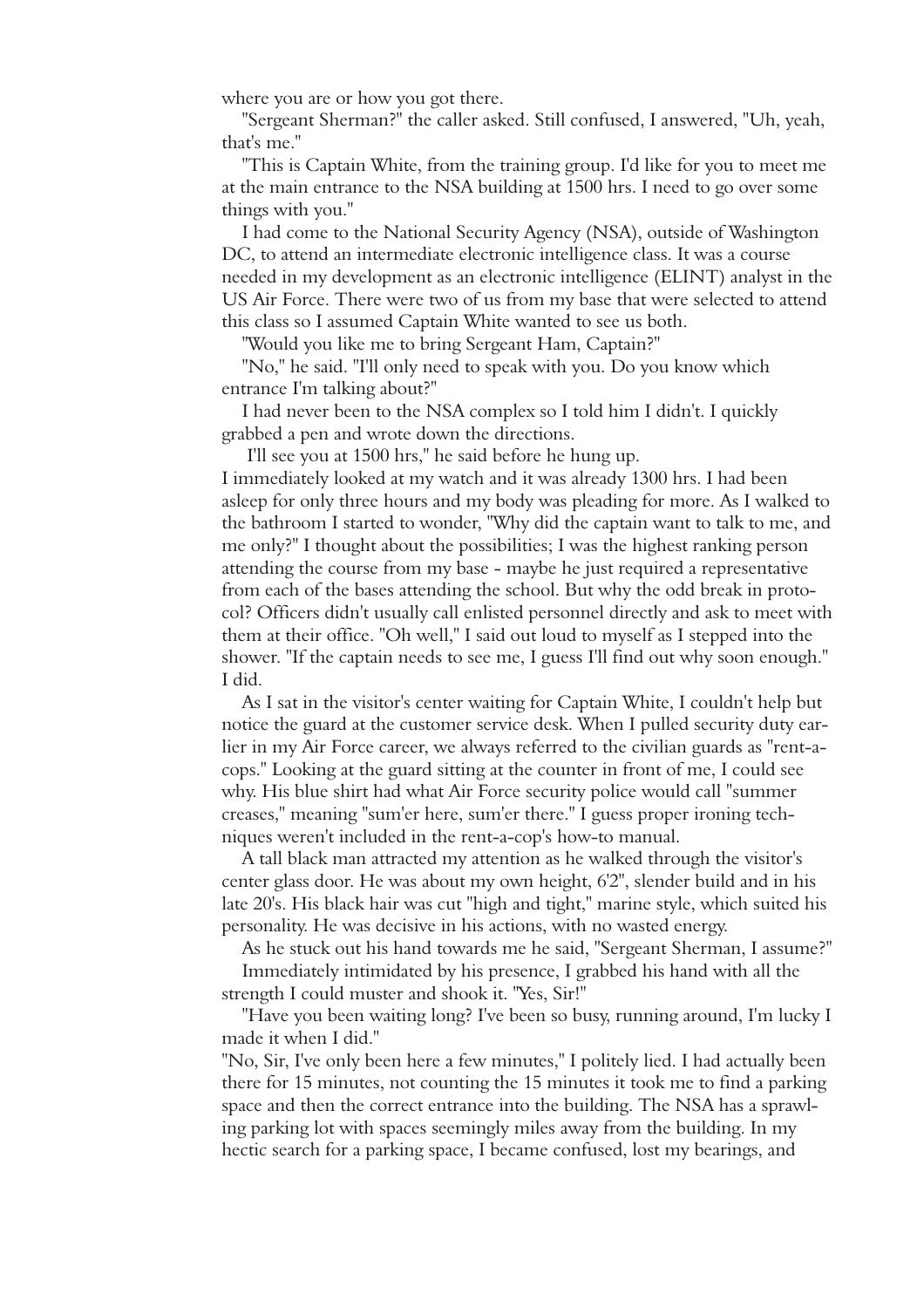couldn't find the entrance where Captain White had told me to meet him. It's a wonder I wasn't late as well.

"Great! Do you know if your security clearances are here yet?" he asked.

"I'm not sure, Sir. I just drove in today, so I don't think so."

When someone was sent away from their home base, for school or to work temporarily, you were said to be on "temporary duty" or just "TDY." When you needed access to classified information while on TDY, proof of your security clearances had to be received by the TDY host base prior to being granted unescorted entry into any restricted areas. The military was notorious for not getting security clearances where they needed to be and/or not getting them there on time.

After checking for the status of my clearances at the visitor's desk, the rent-acop confirmed that they hadn't arrived. The captain would have to escort me into the building.

"Did you find a parking space okay?" the captain asked, making small talk as we waited for the guard to fill out the paperwork I needed to sign.

"Oh yeah, no problem," I lied again, not wanting to create any more conversation than was necessary. I was getting more and more anxious. Why had he called me for a private meeting?

That question was weighing heavily on my mind as we left the visitor's center and made our way through the turnstiles into the most formidable and secretive government agency ever to be formed; the National Security Agency. I had heard many stories about the National Security Agency, dubbed the "Puzzle Palace" by many. When I found out I was going to attend classes there I read everything I could find on the subject. I learned that the National Security Agency was originated in response to a memorandum sent by President Harry Truman on October 24, 1952 to Secretary of State Dean Acheson and Defense Secretary Robert Lovatt. This memo placed the NSA under the authority of the Secretary of Defense, and charged it with monitoring and decoding any signal transmission relevant to the security of the United States. In layman's terms, the NSA eavesdropped on the world through all kinds of sources, overtly and covertly. I also learned that, due to security concerns, the construction of any structures surrounding the main NSA building complex was restricted to a certain pre-determined height. The rationale for this construction regulation, it explained, was to prevent any adversarial agency from taking up residence in a location that would provide them a vantage point for audio and visual surveillance. For obvious reasons, this would make the world's most prolific intelligence agency very uncomfortable. Many sources jokingly referred to it as "No Such Agency" because of the level of secrecy surrounding the organization itself.

As we walked down the stark hallways, my pre-conceived ideas of how the interior of the hallowed halls of the NSA complex would look fell far short of reality. The hallways were bland expanses of raised tile floors and painted walls. I don't know exactly what I was expecting, but somehow it wasn't what I was seeing.

We walked for miles, it seemed, down numerous hallways before we reached Captain White's office. The sign next to the door, in small unassuming letters, read "Captain White/DO."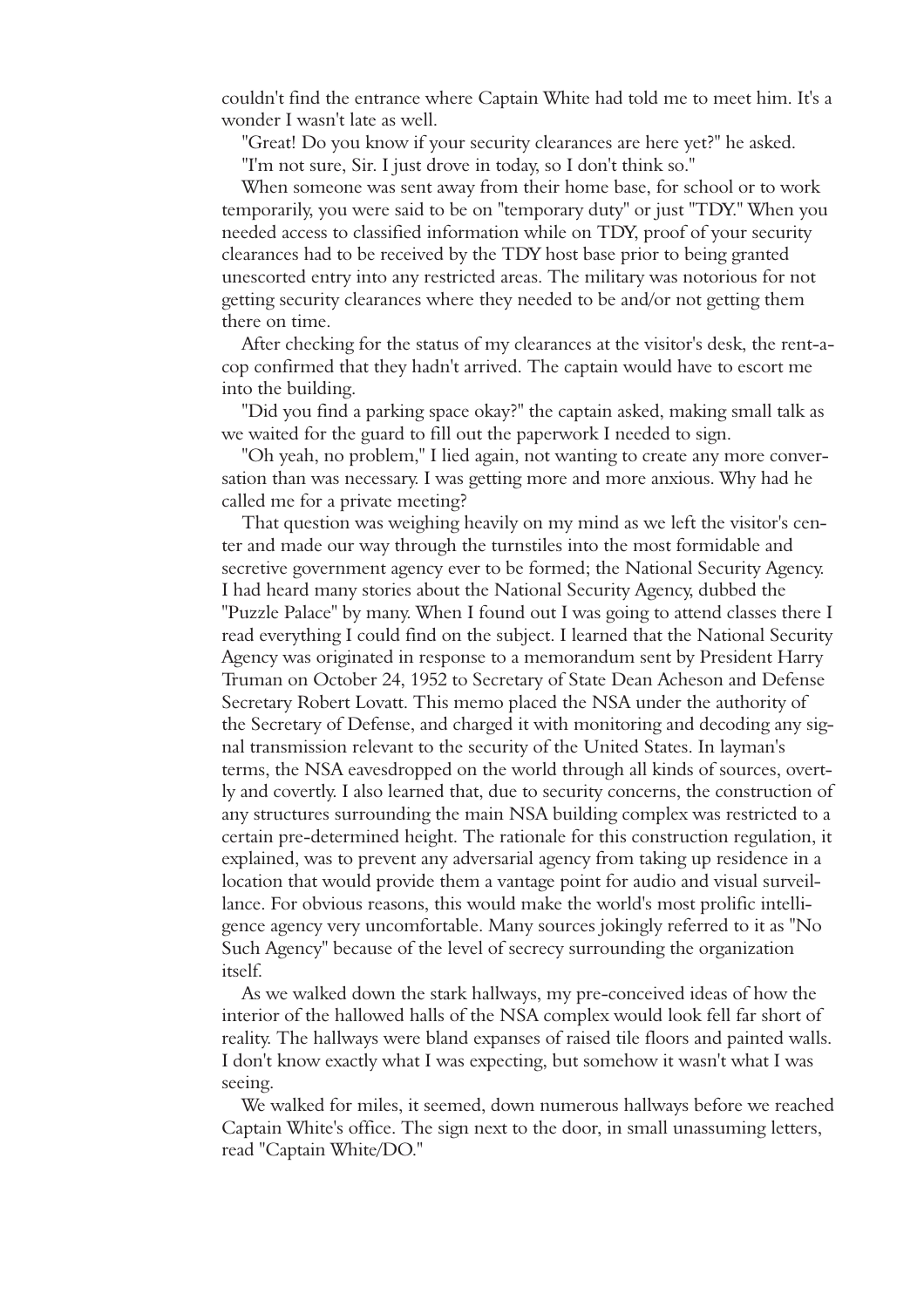"This is it," he said as he swiped his card through the card reading device mounted on the wall below his name plate. He punched his personal code into the numbered keypad located on the face of the device. A green light and an audible click signaled the door had unlocked.

As we stepped through the door I could see another door in front of us. The captain made sure the door behind us was secured, then turned and placed his forehead against what appeared to be a visor. I immediately recognized it as a retina scanner. My understanding was that they were still experimental, but this one appeared to work fine. After a few seconds of scan time, we heard a tone. I was already full of questions about the security measures, but I bit my tongue not wanting to sound inexperienced. I had never come across such tight security procedures to get into an office within an already tightly secured building. My mind was becoming more and more active with questions. I am a naturally curious person, so I had to actively suppress my curiosity and hold my questions for a more appropriate time.

We entered a room appointed with fine furnishings. The room was square, perhaps 20 feet by 20 feet. Along the right wall was a brown leather couch with a few chairs in the corner. The captain's desk stood in the middle of the room.

On the left wall was a built-in sink with a miniature refrigerator set into the cabinetry. Captain White motioned for me to sit in the chair facing his desk.

"Would you like something to drink, Sergeant Sherman?" he asked as I sat down.

"No thank you, Sir, I'm fine." In reality I was dying of thirst, but I still wasn't comfortable accepting any of his entreaties.

"Okay," he said as he sat down behind his desk. "How was your trip out here; did you get to see any of the sights on the way out or did you drive straight through?"

I couldn't help but wonder why he was dragging this meeting on with small talk. The longer he waited to share with me the reason for this meeting, the more nervous I became.

"I drove straight through, only stopping for gas," I answered him.

"Well you must be pretty tired then. Let me get this out of the way so you can get back to the hotel and get some sleep."

Yes! I could almost hear the sigh of relief escape my mouth. I was tired, and had been running on adrenaline for some time.

"You've probably surmised by now that this meeting is a little unusual."

"Actually, my curiosity has been piqued," I said as calmly as I could, not wanting to let him know how nervous I was.

"I can imagine. I've been in the position of telling people this a few times now, and there's never been a way to put it lightly. As you know, you've been sent here to go through course EA280, but you will also be going through another school while you're here."

In one quick moment, all my anxieties vanished. He just wanted to tell me about another class. But no sooner had my anxieties disappeared than they reappeared, only tenfold.

"To put it bluntly, Sergeant Sherman, in the summer of 1960 your mother was visited by what the world commonly refers to as aliens."

"Sir?" was the only thing I could manage to say.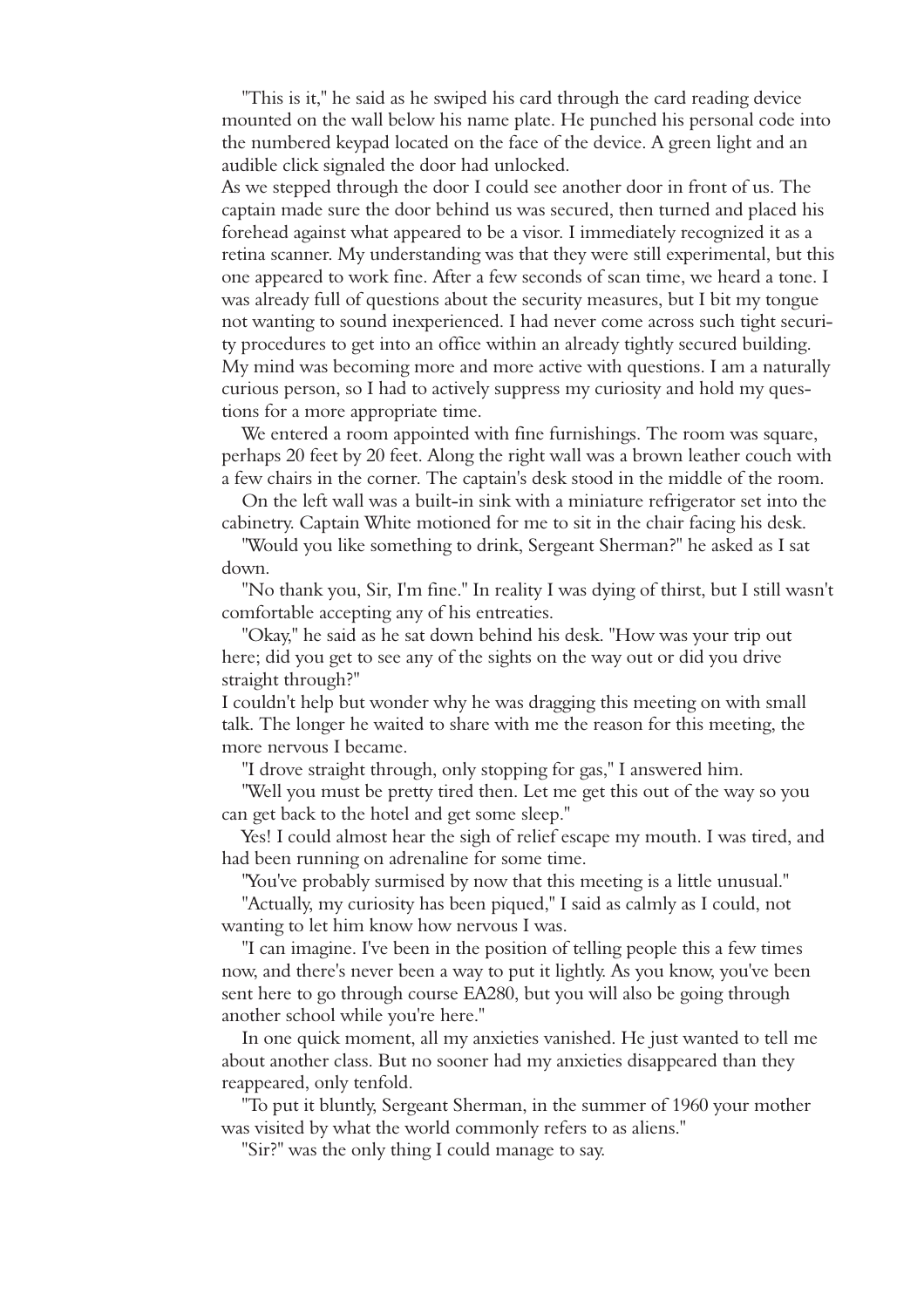"Random tests were being conducted on the general populace at the time to determine compatibility."

I was in a state of utter disbelief when I asked in a weak, cracking voice, "Compatibility?"

"Yes. Actually, it's a long story. I'll try to explain as much as I can but there's much that I don't even know. In a nutshell, you've been given an interesting ability through what we call genetic management."

My mother, genetic management, compatibility, long story. My mind was reeling with all this new information. I came in here expecting to find out about a deployment for an exercise, or perhaps that I had incorrectly filled out my travel voucher, but not this!

As though the captain could sense how much shock I was experiencing he said, "I know all this is going to be hard to swallow, but I can assure you it's true."

All at once I became overwrought with a sense of amazement and curiosity. Captain White sat in front of me, calm and relaxed, telling me that aliens existed as if he were merely sharing with me the topic of an obscure news item he read in yesterday's paper.

If this was true, than all those years of boyhood wondering had just been validated, in one fell swoop. There was life elsewhere and we were not alone in this vast universe. Was I dreaming? Could this really be happening? I had heard rumors through the classified grapevine of alien craft experiments in Nevada, and the testing of new weapons based on alien technology. But this was no longer a rumor. This was reality - my reality.

All these things were going through my mind as the captain continued with his remarkable revelations. "I mentioned you have a unique ability; we call it 'intuitive communications.' It's an ability to communicate through the intuitive manipulation of your mind. There have been a handful of people since this ability was perfected that have utilized this skill within the military establishment. There are many others throughout the general world populace that currently have this ability, but until it is brought out by proper exercise methods it lays dormant."

By this time, I had immersed myself into what the captain was telling me, soaking up every detail. I found myself from one moment to the next believing and then disbelieving what he was saying. How could all this be kept from the public so thoroughly? Even in the tabloids, where people routinely gave birth to three-headed aliens, you never once heard of "intuitive communicators."

"I'm getting ahead of myself a little; let me show you some background on what I'm talking about." He got up to pull down a screen from the ceiling above the refrigerator. As I shook my head in amazement Captain White looked at me with a slight smile on his face and continued with his story.

And what a story it was.

## Reality Check!

Captain White spoke slowly at first, as if to gently nudge the unbelievable truth in my direction. "In 1947, the US government made contact with an alien species. Today, we commonly refer to them as 'greys'. Because of this contact, we have learned many things. Some of the things we learned were good, and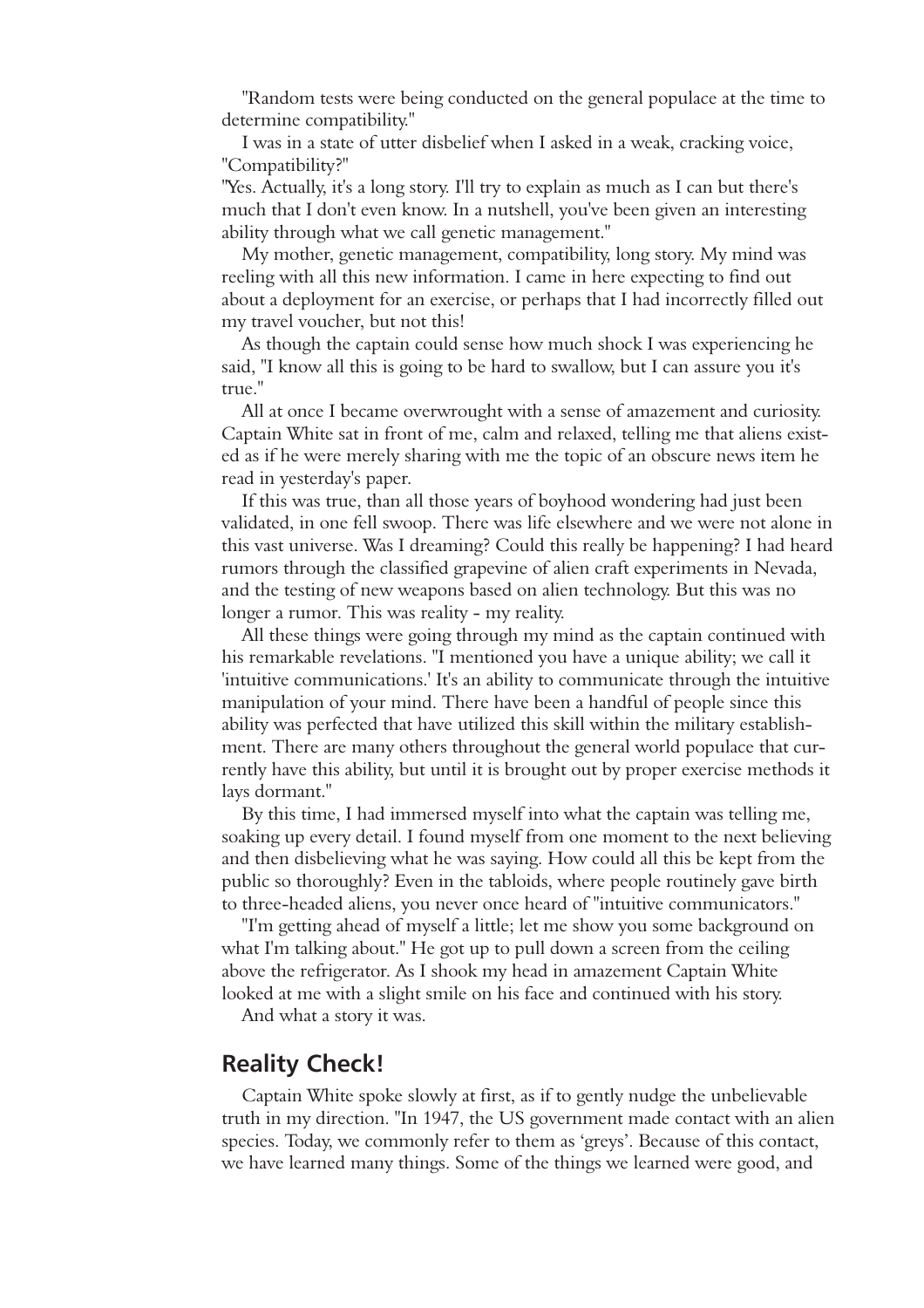some not-so-good. And it's one of those not-so-good things that has ultimately brought you here, Sergeant Sherman."

My mind was still swimming as I asked, "So what am I doing here, Sir?"

The captain continued with the story as if he hadn't heard me. "In 1960, an experiment was given a great deal of attention within Level 1 circles...."

"Excuse me sir," I interrupted. "What is 'Level 1'?"

"I was just getting there. Level 1 is a classification category that allows us to compartmentalize any and all grey information. You'll hear more about this at your security indoctrination later."

"I see."

The captain went on. "The experiment that I'm referring to was, and still is, named 'Project Preserve Destiny.' It started in 1960 and was fully operational by 1963. It was a genetic management project with the sole purpose of cultivating human offspring so that they would have the ability to communicate with the greys. Your mother was initially abducted in 1960 for tests, then again in 1963 for the actual genetic procedure while you were in the womb." Each moment in Captain White's office was more shocking than the last. In the seconds after each new revelation, my mind went through utter disbelief, followed by skepticism, then outright curiosity. How could this be happening to me? Aliens were the made-up fantasies of Hollywood film makers and science fiction book writers. They had no place within the concrete, tangible realm of the US military. Yet, here I sat in front of a US Air Force captain with two connected silver bars on each shoulder, listening to what most people would recognize as a great little alien story.

At some point in our conversation, I can't remember exactly when, I became a believer. First, out of my own desire to believe, then ultimately in my inability to avoid the information being presented to me.

"Your abilities are a product of Project Preserve Destiny, Sergeant Sherman." I was about to ask a question when the captain directed my attention back to the screen, as if to say, "not yet, there's more!"

I was expecting pictures of aliens and other science fiction type of stuff. Instead, I was treated to a healthy dose of facts and bullet statements.

"In January of 1963, the first successfully managed embryo was produced under PPD supervision. There were only a certain number of 'intcomm' capable personnel required, hence the genetic management phase of PPD was terminated in March of 1968."

I accurately surmised that "intcomm" was a shortened name for intuitive communications. (I later learned that I would be referred to as an "IC".)

"Because intcomm abilities really cannot be fully utilized, biologically, until the subject is approximately 25 years old or older, we have just recently begun the recruiting and training phase of PPD. Because the selection process in 1960 was based on carefully calculated statistical demographics, they were able to accurately predict that a certain percentage of those offspring would choose the military as a career."

I had a million questions running through my mind by now, so I just grabbed one and spit it out. "Did my mother conceive me or was I implanted?" Even as I said the words, I couldn't believe the conversation I was having. Several hours ago I was trying to get a non-smoking hotel room for my prolonged stay in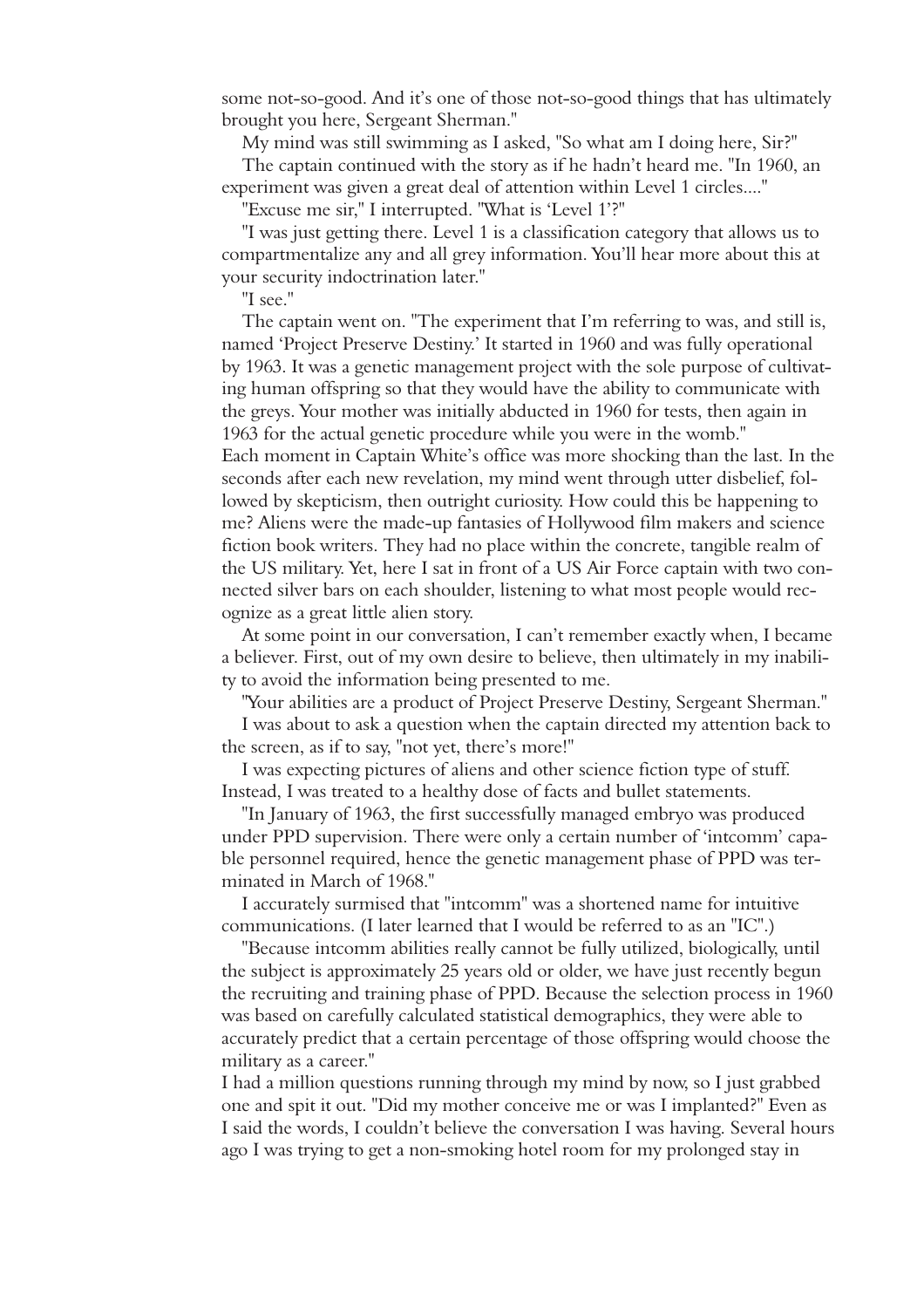Maryland and now I was inquiring as to whether I was naturally conceived or placed in my mother's womb by an alien race. It was almost too much to process all at once.

Captain White responded in a reassuring tone, "Everyone I've had to tell this to has had the same concern at some point in the conversation. Rest assured, you are 100% human. Your conception was as normal as any other person's."

I distinctly remember being greatly relieved to find out I wasn't part alien. In retrospect, it seems a little naive but a lot was happening at once, and my mind was racing with all kinds of possible scenarios.

I was slowly becoming more and more impatient as well. I wanted to know the "whys" of this project.

"Why have all these people been selected for this project? What's the ultimate purpose?"

"That's a good question. Unfortunately, I have no answer for you. Most of us only know enough to do our assigned jobs. The long term goals are only known by a handful of Level 1 personnel of which I am not one. All that we've been told is that your abilities will be needed in the future when all electromagnetic communications will be rendered useless."

"How will this happen?" I asked.

"Again, there are things that you have no need-to-know at this point and that is one of them. To tell you the truth, I do not know either. I have my suspicions, which I'm sure you will have as time goes on as well.

"I will be your PPD point of contact during your stay here in Maryland. It's probably obvious, but I must address it anyway. You are not authorized to speak to anyone about PPD unless I direct you to do so. You will be going through a highly specialized school while you are here. This school is designed to teach you how to recognize and uncover your IC abilities. You will see another student during your classroom time as there are two of you here at present. Neither of you may speak to one another. Your transportation to and from the school will be provided. You'll meet a blue van outside your hotel after your ELINT classes break for the day. You will be expected to be down at the van exactly 45 minutes from the time you arrive back to your room from your ELINT class. This will give you enough time to do any necessary tasks before departing for your PPD classes. Don't worry, we'll go over most of this again tomorrow. Do you have any other questions for me so far, Sergeant Sherman?"

I had plenty of questions but all I could say was, "Not right now, Sir."

Captain White went on as if reading from a manual. "I realize this has been quite a shock and you may not even believe what Im telling you right now; but I assure you, Sergeant Sherman, this is not a dream."

The captain understood exactly what I was thinking. I was grasping for some sort of explanation. Even though I knew Captain White was telling me the truth, I kept expecting this to turn out to be an elaborate joke. Perhaps they were initiating my arrival to the ELINT school. I expected some joker to jump out of a closet laughing and pointing at me as if I were the biggest fool in the world for falling for this "alien" thing. Yet I couldn't dispute what was being told to me. Everything was too elaborate, and the captain too convincing. This was real!

When you get back to your hotel all kinds of questions are going to come to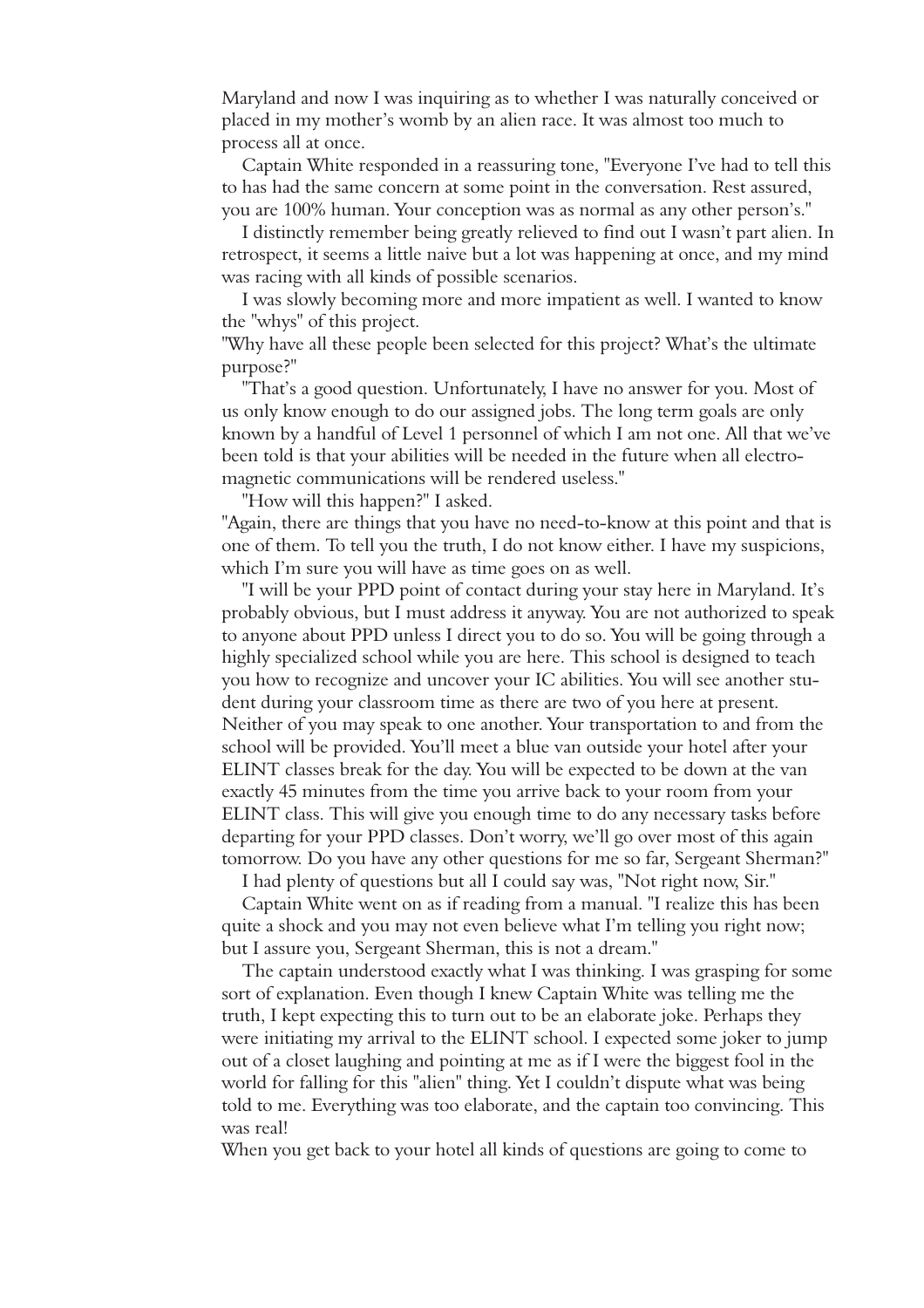you. Please make a mental note of them. I say mental note because you are not to write anything down at all concerning this subject. We're seeing each other again tomorrow for your school indoctrination. You will be able to ask any follow-up questions at that time. Until then, you understand that you are not allowed to speak about this to anyone, correct?"

The military training in me stepped up to the vocal chords and announced automatically, "Yes, Sir!"

"Well, I think you've probably earned some much needed rest. You look pretty worn out. I'll give you a call tomorrow to set up a time to meet at the same entrance we met at today." Captain White started to rise and I followed his lead. Of course I had more questions but he appeared to have stopped taking them.

As I stepped out of the NSA building into the sunny but cold Maryland winter air, I realized everything that had been important to me before I stepped into this building earlier today had all of a sudden changed. I don't remember the long walk back to my car. My mind was racing and churning over and over. There was absolutely life elsewhere. No doubt, not fiction - they actually existed. I had always believed in the possibility of life elsewhere but it was difficult to comprehend. Even as I now knew, on a conscious level, that aliens existed, I still found myself resorting to rationalization. I was trying to deny the truth because it didn't fit what I always thought was real. My previous beliefs about extraterrestrial life were always based on a distant possibility. Now that I was confronted with the reality of it head on, my mind had a hard time believing.

I drove back to the hotel. During the 15 minute trip I started becoming slightly paranoid. Every car I passed or that passed me, in my overly-heightened sense of awareness, could have been someone following me to make sure I didn't tell anyone that aliens existed. Of course that was ludicrous! What if I did tell someone? Would I be found dead behind a country barn 50 miles from civilization? I began to wonder how they kept people who knew about this program from telling someone. I didn't intend to find out, that was for sure! "You'll just need to sign these forms so that the guard can issue you your restricted area badge." My clearances had arrived. I posed for a picture, signed the badge and waited for the guard to laminate it and attach a chain to it. While we waited, the captain was uncomfortably silent. I stole glances of him out of the corner of my eye. He seemed too calm for someone who knew aliens existed. I wasn't sure how you were supposed to act, but calm didn't seem to fit. This was all so new to me and I constantly felt nervous.

"Sergeant Sherman," the rent-a-cop guard called out, interrupting my thoughts about the captain. I went up to the counter to retrieve my new, freshly laminated restricted area badge.

"Here is your PIN, Sergeant Sherman. Just swipe your card through the card reader, enter your PIN then press the pound key. You should get a green light and hear a click from the door or turnstile." Back at the hotel, as I lay in bed, all these questions began to surface. The main one being; if there was life elsewhere then where did God fit into the picture? Was God a fictional entity that we humans had dreamed up in order to make sense of our lives? There had to be a mastermind that made order out of chaos. Were the aliens God?

I drifted off to sleep questioning my own religious beliefs and wondering if I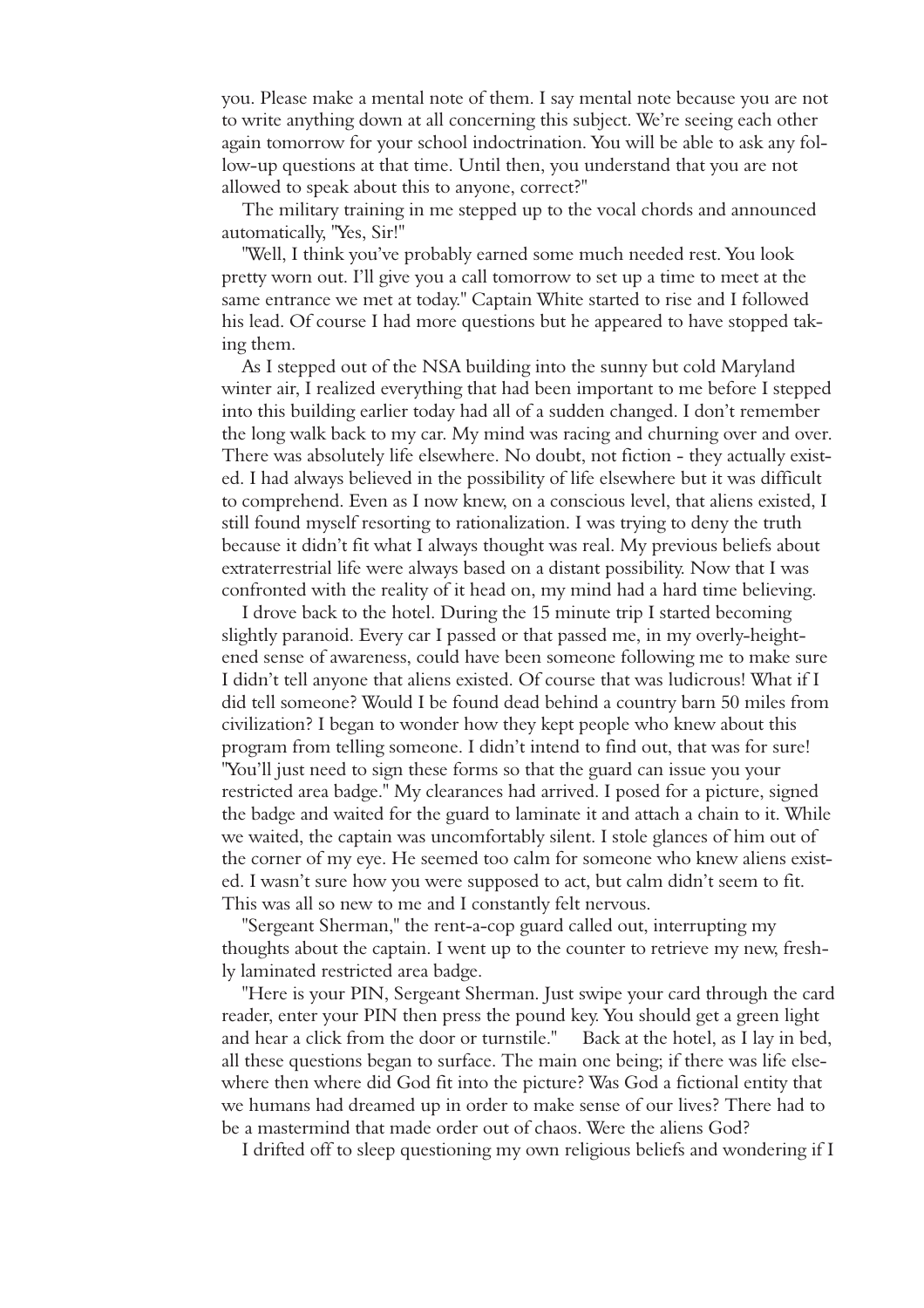would ever get any answers.

The phone rang, awakening me once again. I knew it would be Captain White so I rushed to answer it.

"Hello," I said a little too excitedly, like a kid answering the phone when he knew Santa would be calling.

"Good morning, Sergeant Sherman," I heard the efficient voice of Captain White quickly say. "Meet me at the same entrance at 0900 hrs."

"Yes, Sir. I'll be there. Do I need to bring anything?"

"No. I'll see you at nine."

As I hung up the phone it occurred to me this wasn't a dream. I sat on the edge of the bed, rubbing my eyes, as the questions I had gone to sleep thinking about came rushing back to me. Id have to make a mental note of them like the captain said.

The captain was already at the visitor's center when I got there. He met me with a smile which set aside my fear that he was mad because I was late.

This was the same system we had at my own base so I wasn't paying much attention to the guard. My mind had too many other things to think about than to listen to the rent-a-cop.

In the midst of my mental wanderings I noticed the guard had stopped talking to me so I took that as my cue. "Thank you," I said, even though I hadn't paid much attention to his instructions.

"All set?" the captain asked.

"I guess so," I answered.

The captain led me out the visitor center's doors. But instead of turning right to go through the building's security turnstiles he turned left and headed for the doors that led outside. I almost questioned where he was going but consciously bit my tongue instead and continued to follow behind.

Waiting for us in front of the building in a no-parking zone was a blue Air Force van. My heart began to beat faster. My internal safety mechanisms were sounding. Where were they taking me? More importantly, would I return? Those were the two immediate concerns paramount in my mind as I climbed into the van ahead of the captain.

I was sitting in a van with blackout windows, traveling to an unknown location, when it hit me like a ton of bricks: my life was never going to be the same again. I was right.

#### Intuitive Communicator

The van that I would end up spending a lot of time in over the next few months was interesting. You could not see anything through the windows, either looking inside or looking out. Because the cab part of the van where the driver sat was blocked from view as well, I never once was able to get a good look at the person driving the van. This was always amusing to me and I even had a nickname for him: Casper the friendly van driver. Not that I could share my sense of humor with anyone, as I was never able to talk to the driver nor anyone else while I was there except Captain White. And after our initial meetings I didn't see him too often.

I asked Captain White where we were going a few minutes after we had boarded the van.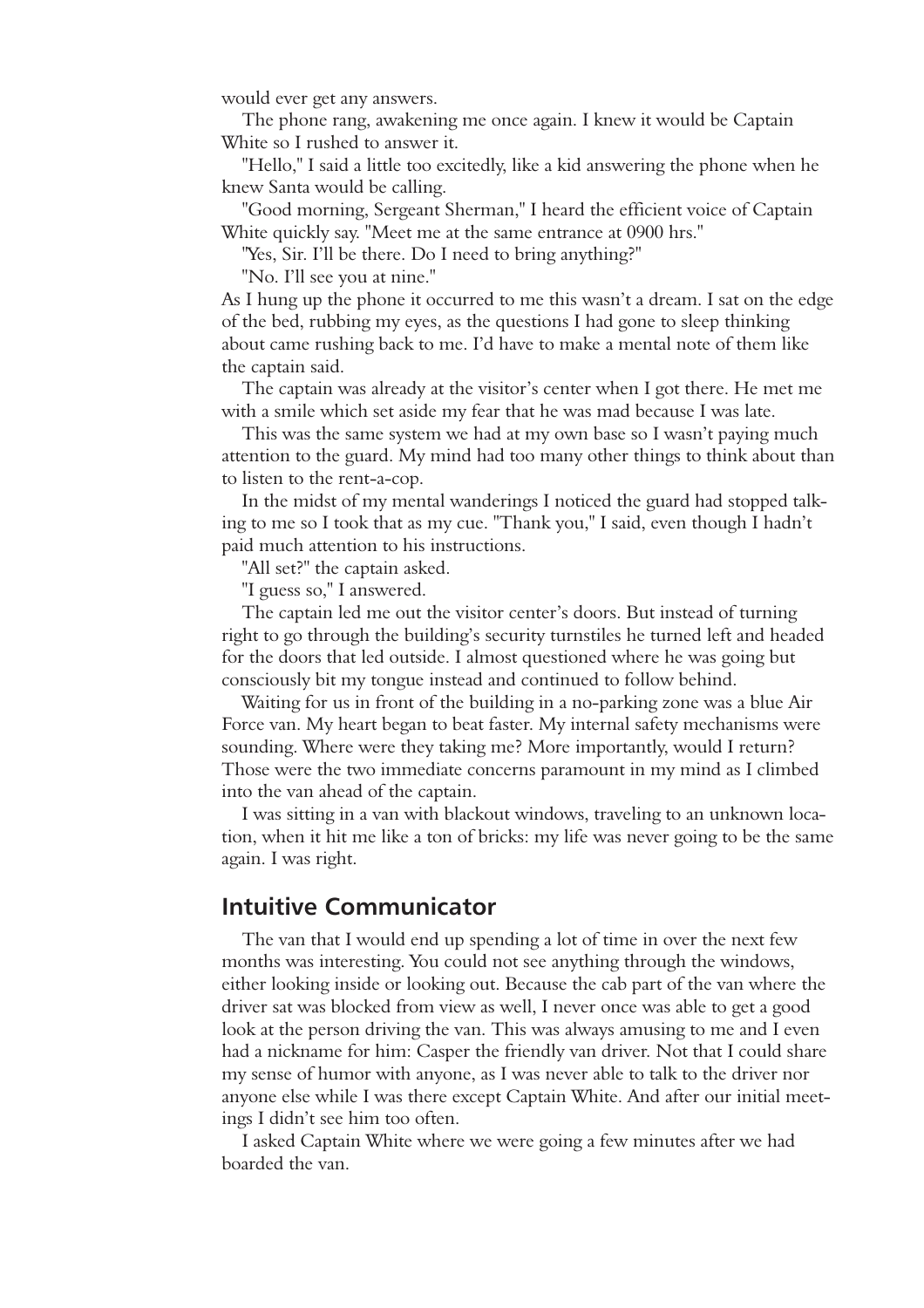"The actual location of the site is not important. You'll always be picked up by this van at your hotel and taken to school everyday."

More silence. I wanted to know so much, but when was the proper time to ask questions?

The van appeared to be coming to a final stop but not quite. It crept forward for a few more seconds, went over a few bumps, then came to a halt. I could tell this was our destination because I heard the driver shift the transmission into park. A few seconds later the engine stopped. I heard the "thunk" of the locks unlocking and the captain opened the sliding door to the van and climbed out. I climbed out after him. I didn't look around too much because I didn't want to appear nosy. There was no time to look around anyway as we headed straight for a metal door along the wall in front of us. I was able to notice we were in a concrete room the size of an oversized four car garage. The room had no exterior light sources - no windows at all. The ceiling looked to be about 12 to 14 feet high. The metal door we headed for was about ten feet from the van.

My mind was racing. Was I going to see an alien? There were no card readers at the metal door we approached. Instead, the captain held his hand up to a metal hand-shaped plate mounted on the wall to the left of the door. Embedded into the ends of each metal finger were mini glass windows.

During the many times I entered this door I assumed the metal hand was a device to read a person's fingerprints through the little glass windows at the fingertips. I gave some thought to the possibility that it could have been reading my heat signature as well. I never knew for sure. What I did know was that the security measures were advanced beyond any that I had seen before or have seen since.

After the captain placed his hand on the metal hand-shaped plate, I could hear the familiar click signaling that the door could be opened. We stepped into a vestibule area, similar in size to the vestibule outside the captain's office. He placed his forehead on a black visor of the retina scanner mounted above a small glass window on the left wall. I heard a beep, then the captain placed his hand up to another metal hand-shaped plate, this time for the right hand, on the same wall to the lower right of the retina scanner visor. This time the door in front of us clicked. The captain pulled the door opened. I was surprised to see that we were stepping into an elevator. Interestingly, the door opened directly into the elevator - no other doors, sliding or otherwise. I remember wondering how they had all this machinery serviced. I couldn't help but picture little aliens running around with tool belts on.

Standing there in the elevator, I could see there was only one button and a little handle off to the right of the button. There were no markings on anything. I assumed there was only one button because there was only one choice of movement; up if you were at the bottom and down if you were at the top. As the elevator moved, I could tell it was moving down. It took 15 seconds or so to arrive at its destination. On the way down, the captain turned to face the opposite wall of the elevator. I took this to mean that we would be exiting the elevator in the opposite direction we had entered. Indeed, as we came to a halt, double doors opened in front of us. The room we stepped out of the elevator into was approximately 25 feet by 15 feet. Straight ahead on the other side of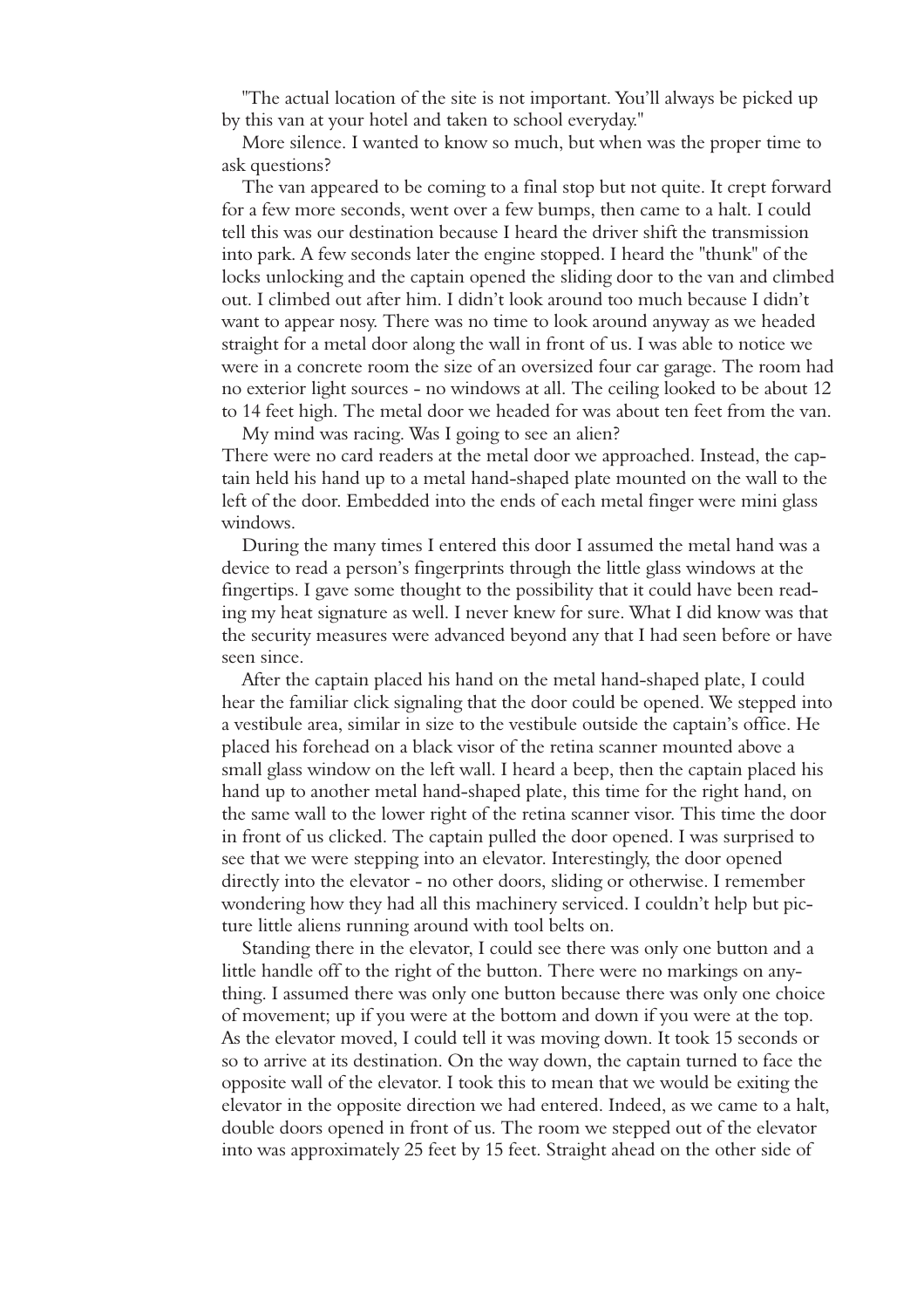the room, facing us, was a glass window that appeared to be as black as the windows in the van. The window was big, taking up most of the wall it occupied. I could see the captain and me reflected in it as we stepped out of the elevator. On the left and right walls were identical workstations. To the immediate right of the workstation against the left wall was a door, narrower than a normal door would be. Two large computer monitors and a standard keyboard were at each workstation. I remember being impressed by the size of the computer monitor's screens. They were at least 26" measured diagonally, if not more. The only other furnishings were two chairs at the workstations and a table in the middle of the room. On the table was a pitcher of water, two glasses, and a plate with two pills on it.

Captain White motioned for me to pull up to the table with one of the chairs. The captain sat at the head of the table and placed his briefcase down in front of him.

"This won't take long, Sergeant Sherman. We just need to get some papers signed and go over some security issues."

"Okay," I said.

"You are already aware of the alien project. There are other programs that you'll become involved with that serve as 'cover' or 'black' missions. The cover missions are designed to do just that: cover the existence of the alien program."

It was at this time I asked the obvious question anyone would ask, "Why hide the alien program from the public to begin with?"

"That's a good question, Sergeant Sherman. My guess is that the information being kept from the public, if released, would create instability to world markets and the global equilibrium of power that is so unstable anyway." I had read that this was one of the reasons the government kept alien information a secret. It seemed too much of a canned answer to me. Indeed, he said it like he had memorized the answer.

The captain went on. "I'm sure it's not so much the specific knowledge that aliens exist that is the problem, it's more like the information that we have gained from communicating with them that would create havoc if released."

That seems a bit more believable, I thought to myself.

"Although, the mere fact that there is intelligent life other than us in the universe would most likely put a strain on the world's religions, which would have a domino effect in global relations. Back to the point though, I'm not sure exactly why this information has not been released, but I do know that it is not our place to share it with anyone. This is the reason PPD has been hidden behind other classified projects. I'm sure you've heard of 'black' projects. The press loves to report on the black budget."

"Yes, Ive heard about them," I answered.

"These are actual projects that are hidden from the general public because of national security reasons. Of course, it wouldn't do any harm if the average American knew this stuff. But as we know, if Mr. Joe Public has access to information then so do any potential enemies who may use the information against us. There are many examples of black projects within the US military. You will be told about the specific projects you will be working with when you have a need-to-know in the future. There will be no need to indoctrinate you into the black project here. Any questions before we go any further?"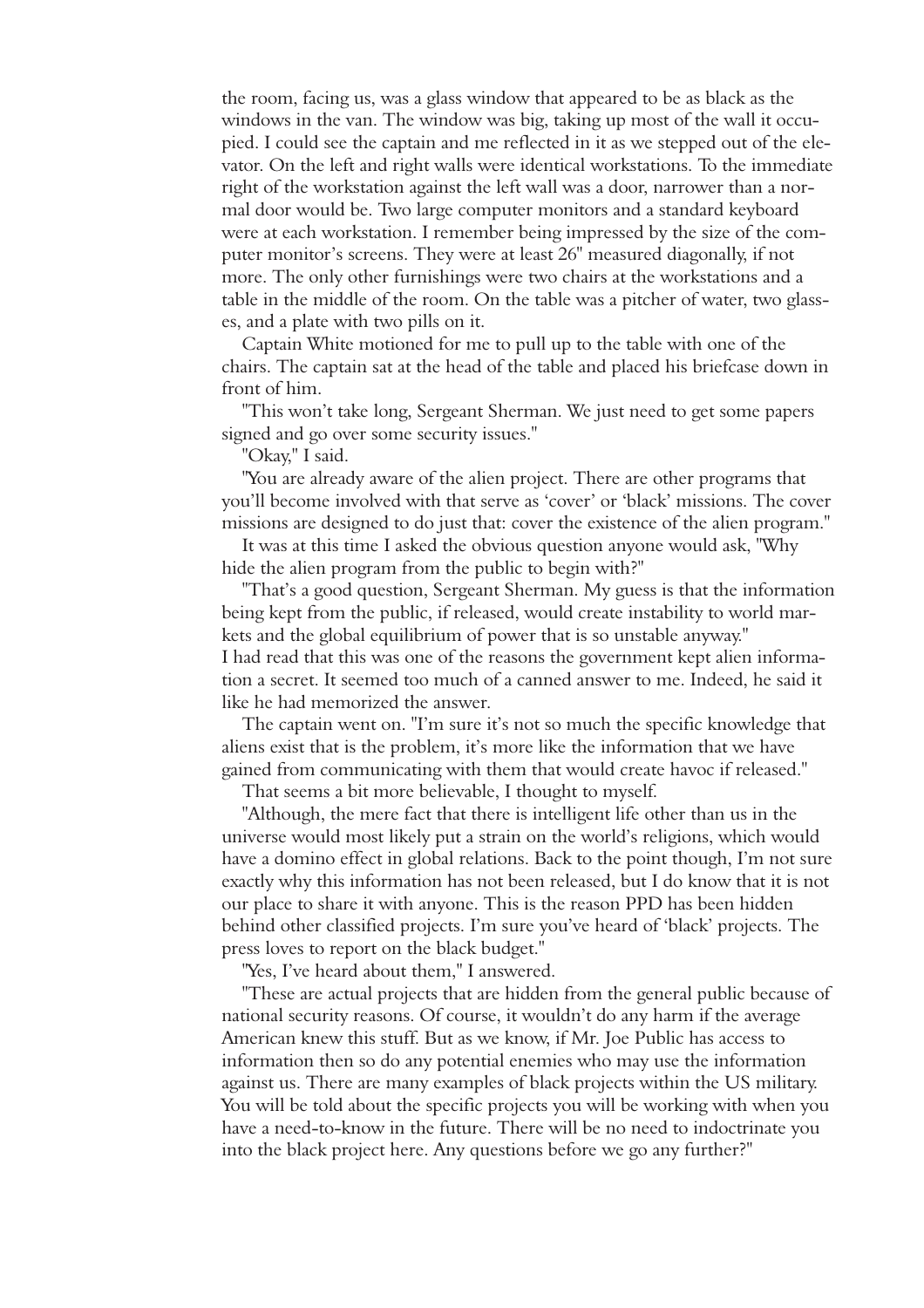"No," I said, as I sat back for my official PPD indoctrination.

After I had signed numerous forms promising I would not divulge any classified information for the next 75 years, or some ridiculous number, the captain went on with my indoctrination.

"As I said yesterday, PPD had its beginnings in 1960. The personnel in charge of the project, at the time, tried to figure out a better way to keep the program from the eyes of the increasingly aware public. Brute force and manipulation was intimidating but not an effective long term solution. In order to protect any future information leaks they instituted what they called the 'onion' effect."

I was slightly confused by this time, so I asked, "When you say brute force and manipulation, what do you mean exactly? In what context are you talking about?"

"The personnel working with alien projects at the time were simply told not to tell any unauthorized person about anything they knew or they, a friend, or a family member would meet with an unfortunate situation. Of course, fear is a prime motivator but not the most effective. They still had people stealing documents with classified markings all over them as proof to others about what was going on. In order to hide information effectively back then, it took a great deal of resources and manpower to oversee everyone involved with alien programs. So when PPD was first formed, it was the model for the new onion effect. It was also around this time period that a new black project was just getting started so they decided to hide the newly formed PPD behind this new black project to keep curious Congressmen and other nosy officials away.

"How the onion effect works is similar to the actual layers of an onion. An onion has many different layers. So does the military. On the outside of the military onion, the side everyone can see, is the 'unclassified' layer. This is the layer that is typically portrayed to the public and may or may not have any bearing on the true mission of the organization, base or installation. At most government locations, the unclassified publicized mission of the base is perfectly accurate, and there is truly nothing to hide. But this is not true of every location.

"The next layer we uncover on our way to the center of the onion is called the For Official Use Only (FOUO) layer, or Level 5. FOUO is mostly a formal way of keeping what is essentially unclassified information from being disseminated indiscriminately. If several FOUO bits of information were to be pieced together to form a more classified picture, the release of that information could inadvertently be as damaging as the release of a higher level of classified information.

"The next layer on the classified journey is 'Secret', or Level 4. The unauthorized release of Secret information and above has the potential of causing serious damage to national security.

"The next layer is 'Top Secret' (TS), or Level 3. Within the TS category there are codewords that compartmentalize the release of information even further. These codewords are used to protect many missions, including the ones referred to as black missions.

"Black missions, which we call Level 2, are what the alien projects are effectively hidden behind. The existence of black missions is only known by a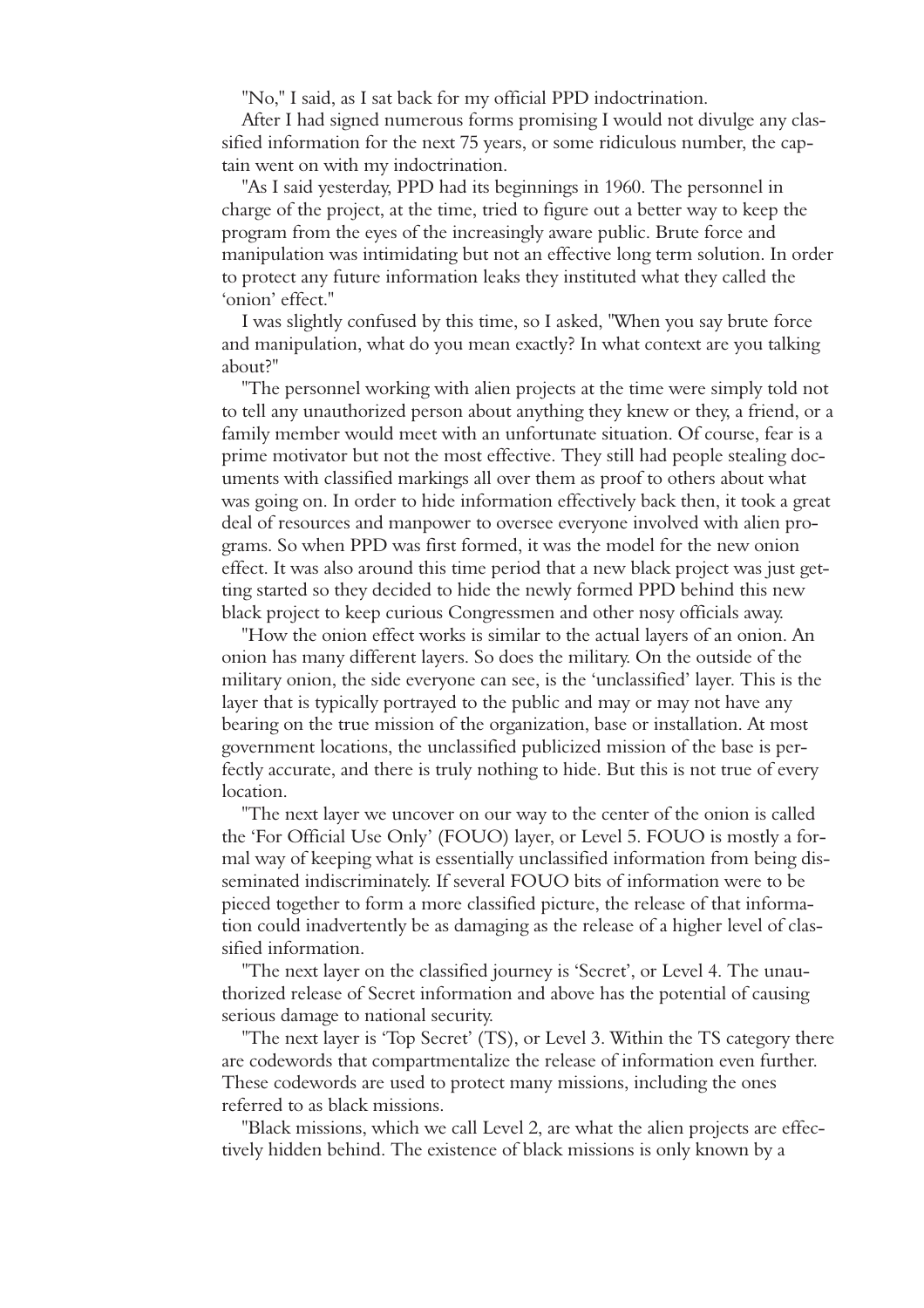handful of Congressmen and the President. These black missions are the last line of defense for the alien projects. Wherever an alien project is located there must be a black mission to cover its existence from prying eyes. It creates a highly sophisticated shield designed to mask the grey project's existence from high level officials who have no need-to-know. Otherwise, the alien project would eventually come under scrutiny by someone within official channels. As it stands under the current system, if a nosy Congressman starts looking where he has no need-to-know, he can be briefed on the black mission, be made to feel important and thereby squelching any further digging. It's an extremely effective method of hiding alien missions and is the reason they have been hidden so effectively for so long.

"Last, but not least, on the trip through the onion, we come to the alien missions or Level 1; referred to as 'grey', 'grey matter' or 'slant missions'. The center of the onion always contains the alien project. Not even the commander of a site is normally aware of the alien project residing beneath his nose.

"Anyone who is or has been part of an alien project is considered to be first level, or Level 1 personnel. Personnel who serve in a support function to the first level are considered 'second level' and are unaware of the link between their jobs and the alien project they are covering for. They work with the cover or black missions. In addition, the existence of the entire level system is only known by first level people.

"It gets even more complicated. Within Level 1 there are separate and distinct categories called 'steps' which directly correspond with your need-to-know."

As he was explaining this onion effect, I remember being fascinated by the ingenuity of the system. It was obviously very effective in preventing information from being revealed. Captain White finished explaining the onion effect. "Any questions, Sergeant Sherman?" he asked.

"Yes, Sir," I replied. "You allude to the fact that there is more than one alien mission - is this true?"

"I only refer to there being more than one because I assume there are several. I am not personally aware of any others, but since we have been in contact with them since 1947, I can only assume there are now and have been others in the past."

I thought that was a logical assumption. "Another question Ive been meaning to ask is; how have they been communicating with us since 1947 if you've only recently been able to get people who can communicate with them? Im a little confused about that."

"That's a good question, Sergeant Sherman. Unfortunately, I don't know the answer. I can only venture to guess that we only have the ability to communicate with them now through traditional electromagnetic means. Im not sure." "I see."

"Now let's talk about your school, Sergeant Sherman," the captain said, moving on to another subject. "When the van lets you off upstairs you'll do exactly what we just did to get down here. On the way out today, we'll enter your identification parameters into the system. When you get down here, come straight to the table and take two of these pills using this water then sit down at your workstation, put on these headphones and await further instructions from your instructor. It's as simple as that."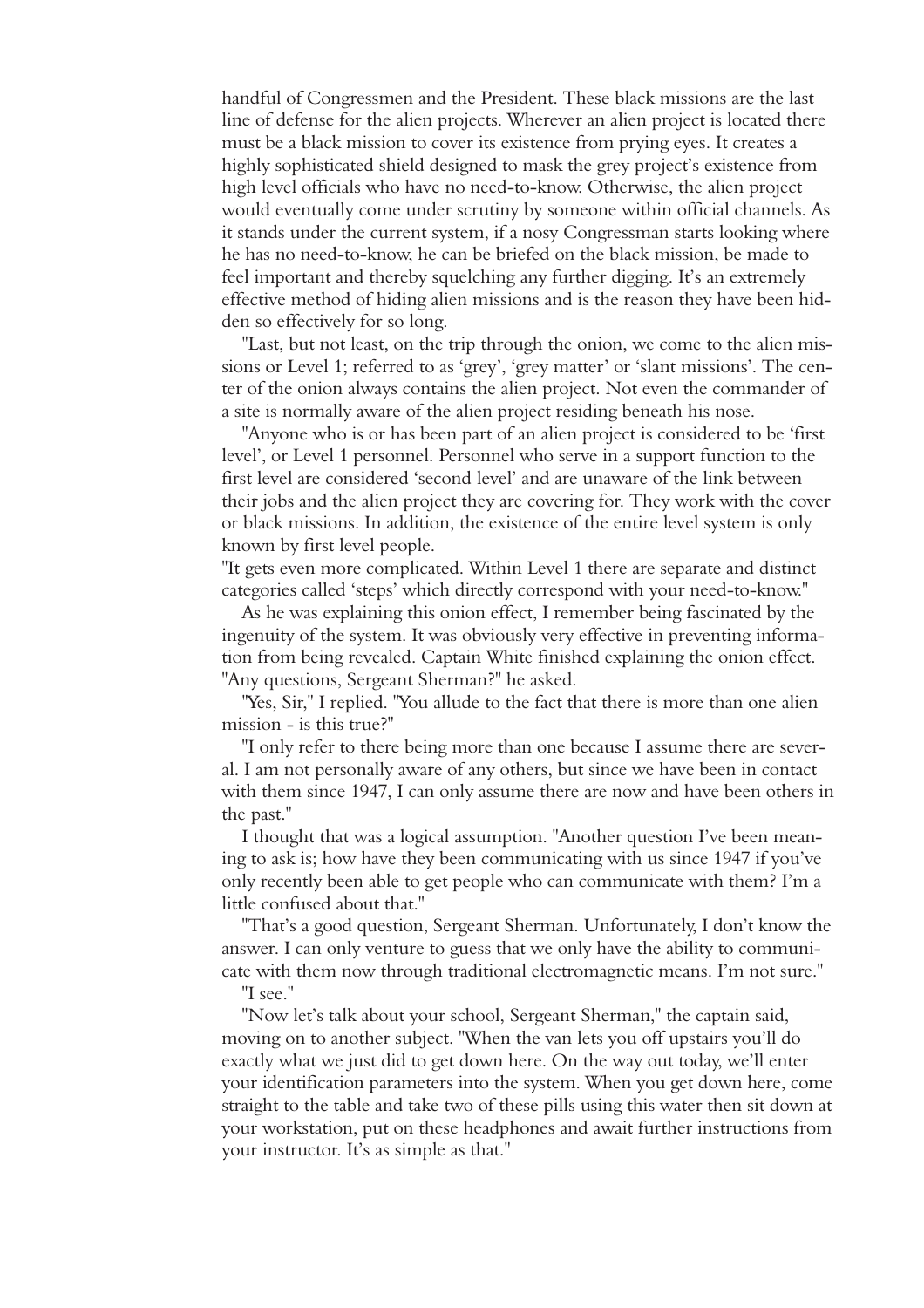Having heard nothing up to this point about taking any pills, I was understandably alarmed. "Why do I have to take these pills? What are they for?" I asked, somewhat defensively.

"They are to facilitate your abilities - they're quite harmless," the captain said nonchalantly.

Of course I wasn't taking it so lightly, so I asked again. "But what are they?"

"To tell you the truth, I'm not sure. But you will have to take them to help you with your schooling," he said.

I didn't like the idea of eating an unknown substance, but I reluctantly agreed with a passive nod of my head.

The captain went on, "After you place your headphones on, you'll hear all your instructions through them. If you need to ask a question of your instructor there will be a box to type the question out on your screen. Your instructor will tell you about this during your first lesson. That's it. Any questions?"

I had none. I was too overwhelmed once again. This was becoming a prevalent feeling.

The captain went on. "As I mentioned yesterday, there will be another student learning at the other workstation. You will work at this one." He pointed to the workstation on the left wall. "You will see each other every day but you may not talk to one another at all. It's imperative that you understand this. Do you understand?"

"Yes," I said. I wondered what the big deal was though.

On the way out of the classroom, we stopped in the vestibule upstairs before exiting the metal door to the waiting van. The captain entered a number on a numerical touchpad mounted on the wall, which I had not seen when we came in. After entering a number, he told me to place my hand on the metal handshaped plate. A tone sounded. He punched a number into the keypad once again, and told me to place my forehead on the visor, look straight ahead and hold still. I did so. We heard a tone once again signaling that my parameters had been successfully entered. We stepped out of the vestibule back into the garage. The captain instructed me to place my hand on the other metal-shaped hand outside the door. We verified this parameter was entered correctly then headed for the blue van parked in front of us.

I was now officially entered into the system and was able to enter the vestibule and elevator unescorted. There was no turning back now, assuming of course I had that choice to begin with.

#### The School

My ELINT classes began without a hitch. The ELINT school was held at one of the NSAs office complexes just north of Fort Meade called the FANX (pronounced "FAN-EX"). It was a challenge to go to my day classes and be expected to attend my night classes for PPD. By the end of the first month I was exhausted. The exhaustion I felt wasn't so much a physical exhaustion, as it was a mental. Both classes were mentally challenging but the PPD classes were challenging on a different level. A level I wasn't even aware existed prior to PPD school.

School for PPD started the same day as my ELINT classes. I met the van after my ELINT classes had ended for the day, as instructed. As soon as I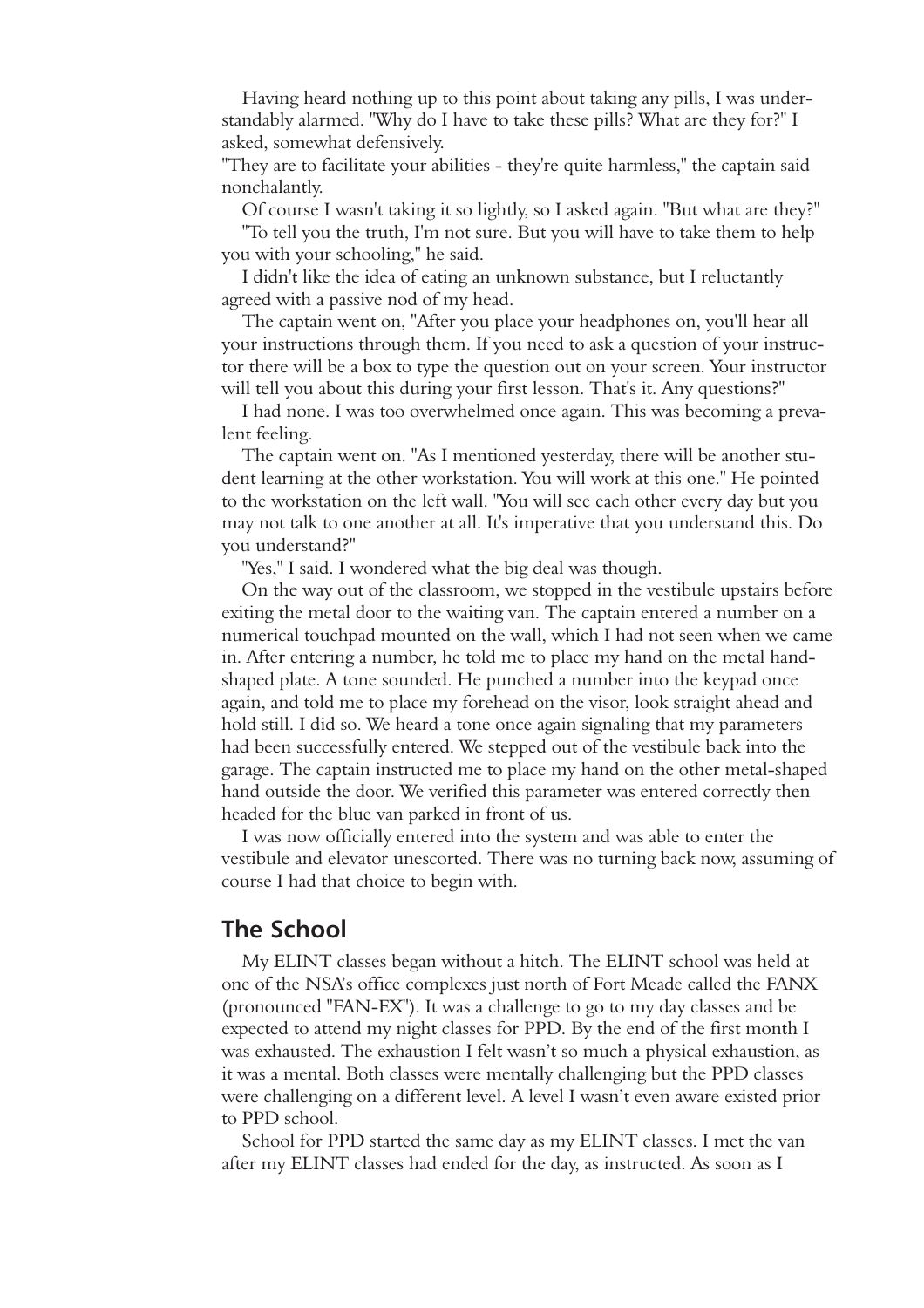entered the van and sat down, the doors locked, presumably under the control of the driver. We drove for about a half an hour. A pattern never seemed to develop in the turns and stops during the trip, which prevented me from mentally mapping where I was being taken. Right before the final stop we went through what would become a familiar ritual of movements. A slow down, the front axle going over a slight bump, then the back, the driver placing the engine in park, and the "thunk" of the doors unlocking about 10 seconds after the last bump.

During this first day, the garage appeared much as it did before. Absent of supervision, I looked around a bit more. The walls were black. I looked at the doors that the van would have come through. I didn't see any evidence of sunlight coming through the cracks around the doors. Although most days it was dark by the time I arrived at PPD school, this first day I left the hotel just before dusk. The entire time I attended PPD classes, I never once saw any sunlight come into this room where the van would park. I came to the conclusion that the building we were in was not out in the open, but perhaps underground or hidden within a bunker of some sort.

I placed my hand against the metal plate, heard the click, opened the door and entered the vestibule. Making sure the door was shut behind me, I went to the left wall and placed my forehead on the visor. After a few seconds I heard a tone which was my cue to place my hand against the metal plate once again. I entered the elevator, pushed the one button and down I went. After coming to a halt the elevator doors opened and I stepped out into the room. The first thing I saw was the pitcher of water on the table which reminded me what the captain had told me about the water and the pills. I went to the table, poured a glass of water, grabbed two of the four pills sitting in the plate and popped them in my mouth and drank the water to wash them down. I figured the other pills were for the other student scheduled to attend classes at the same time. As soon as I sat down to my workstation, the elevator doors slid open. I jumped slightly, startled by the unexpected motion and noise. Out of the elevator stepped my classmate whom I never once said a word to during the entire length of our class together. I didn't know his name, where he was from or anything else about him. We simply nodded to one another and he sat down. After taking his pills, he slid over to his workstation. He appeared to be a bit more familiar with things than I. He moved with the confidence that only familiarity brings. He put his headphones on which reminded me that I needed to do the same. Sitting at my workstation with my headphones on, I waited for my instruction to begin and continued to look at my surroundings. The computer screen in front of me was huge. I was used to working with screens a bit smaller. I thought it was interesting that there was no mouse for the computer.

With no warning, a voice started to speak to me through my headphones. It sounded almost computerized, but not quite. I finally came to the conclusion, over time, that it was a human voice but was electronically altered slightly.

My instructor began with an overview of what I'd be learning over the next several weeks. The overview took about 5 minutes, as I recall. He closed the overview with a phrase that I would become quite familiar with; "prepare for more information." This was always to let me know that there would be a slight break before the next learning session.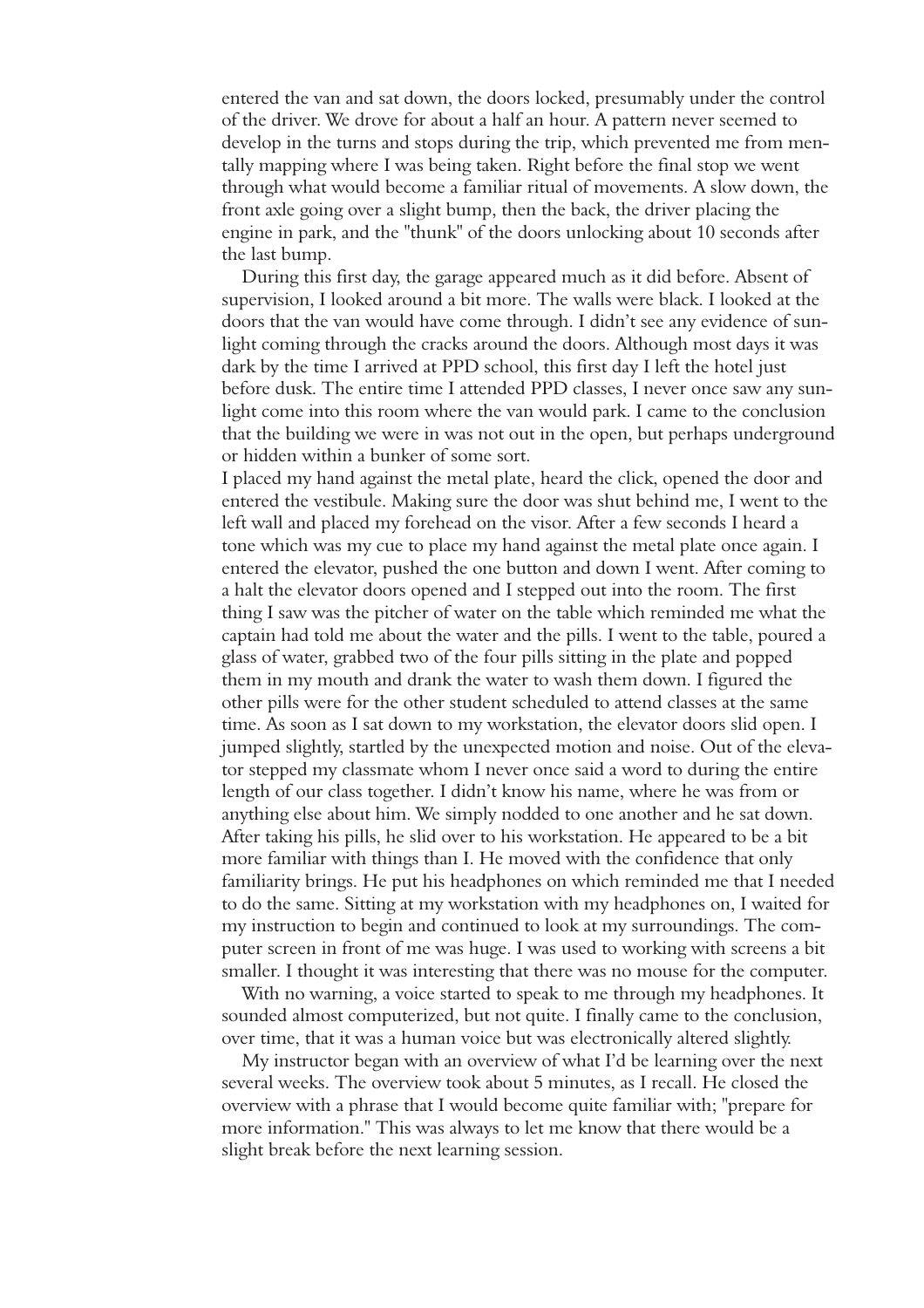## Line Flattening

I remember my first day of ELINT school being fun because I had a lot of people to interface with. There was a lot of joking around as well as a lot of good information to be learned.

The first day of PPD school could not, in any way, be described as fun. By my second day of attending PPD school I was sick and tired of it and I didn't want to go anymore. The novelty of being an "intuitive communicator" had worn off.

The main reason why it wasn't fun is that I didn't have anyone to talk to the whole time. I got 10 minute breaks every hour. But that wasn't much of a respite since I couldn't go anywhere and I couldn't talk to the guy across the room. We were not allowed to bring in any reading material, paper or any other loose articles. Captain White had been very clear on this. I presumed it was for security reasons, although I could never figure out how a magazine would compromise security unless they were worried we'd write something on it. We weren't even allowed to go to the restroom while we were in PPD class. There were a few times this was a big issue for me. But I got used to taking care of it before leaving the hotel. Like many other things, I just had to grin and bear it and move on.

All these negative aspects notwithstanding, the school was definitely challenging. But staying sane trying to keep up with my ELINT studies and attending PPD classes was a feat. Both were tiresome.

When I began to put this book together, I struggled with how I would describe to the reader what takes place when one intuitively communicates. It's very difficult to put into terms that can be readily understandable. I compare this with the difficulty in explaining the sense of sight to someone born without the capacity to see. How would one describe the sense of sight in that case? It would be nearly impossible. But I have attempted to put it into terms from which the reader can at least establish a starting point in the understanding process.

My first lesson that first day, in PPD class, consisted of listening to one tone and watching a box on my screen that had a perfect sinewave running through it. A perfect (360 degree) sinewave is a line that forms a perfect arc and then repeats itself as a negative arc. There were ten boxes like this one.

## line-flattening.gif

I was told to listen to the tone and try to repeat it by mentally humming it not verbally, only mentally. At the same time, I was to watch my first box to look for movement of the sinewave. The goal was to see the sinewave flatten completely. This was obviously exotic technology I was working with because how else could I affect a change on a sinewave without being hooked to it somehow? Other than the headphones, which were only used to listen to my instructor, I had no connection to the computer on which I was working. I had a hard time believing I was going to be able to manipulate the sinewave with only my mind. Nevertheless, I listened to my instructor and did what I was told. The process was slow, arduous and extremely boring.

That first day was defeating. I started wondering if I was going to be a disap-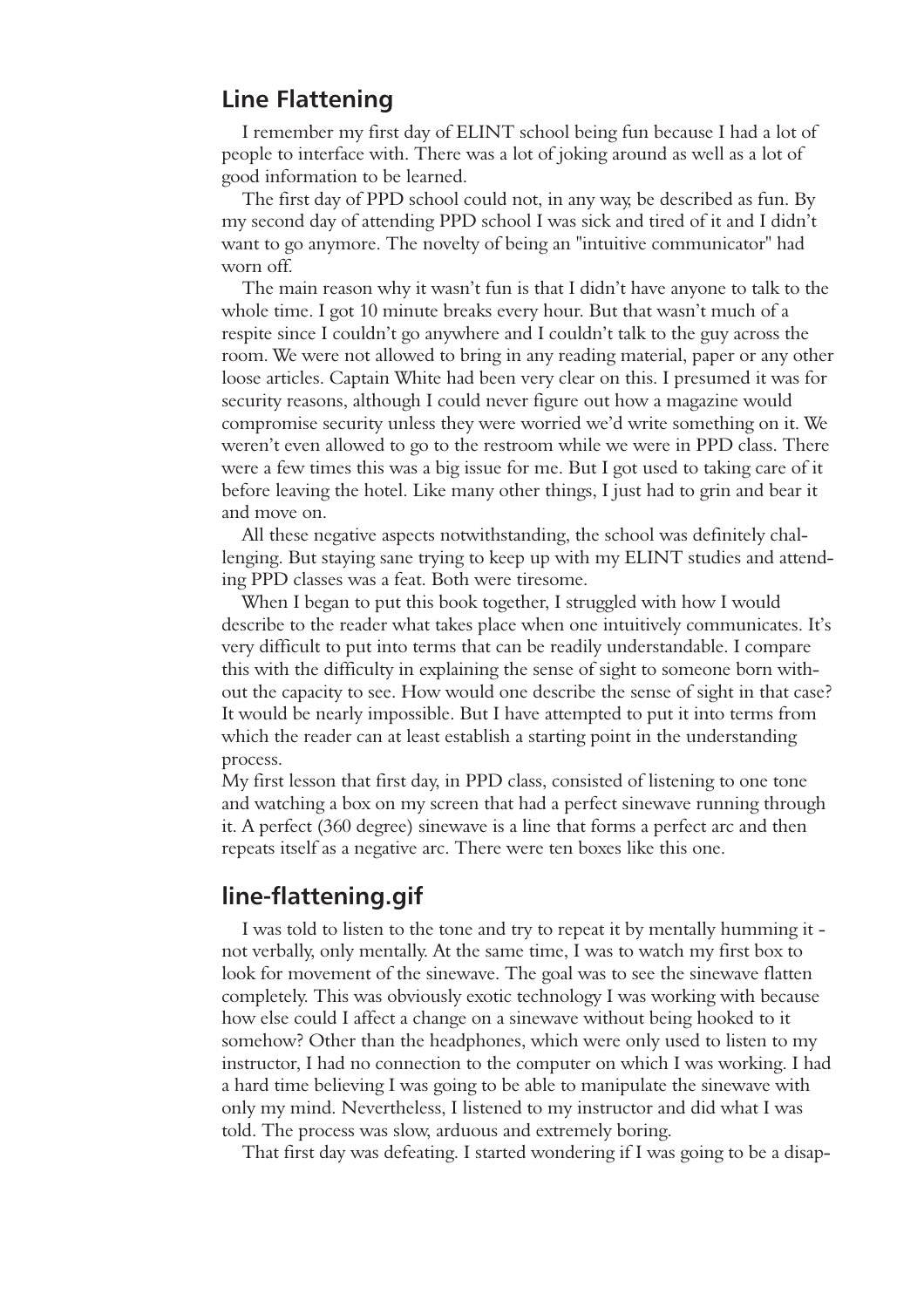pointment because I couldn't "flatten my line." As I practiced mentally humming this note, I was told to watch the sinewave for any movement. I was told that I would see the sinewave bend towards the center line; essentially making the sinewave flat. It was around this time that I started to wonder how this skill would be applied to communicating with aliens. It was a frustrating time, not only because my progress was excruciatingly slow, but I was questioning the validity of the ability in the first place.

It wasn't until my third day that I saw progress. Imagine, mentally humming a note for three to four hours straight, for three days! It was borderline torture. I was beginning to think my abilities were defective in some way. During this whole time my instructor was of no help. He didn't speak to me much during my first three days because he couldn't do anything with me until I began to flatten my line.

When I finally saw progress I nearly shot out of my seat and danced around the room. I was sitting there looking at my screen as usual, feeling defeat as I had been for the past two days when something "clicked" in my mind. It's very difficult to explain, but I felt what seemed to be an audible click in my mind. Just at that moment my sinewave flickered. Up until this point, that sinewave had been as solid as a rock, with absolutely no movement. So when it finally did move, it startled me. I wasn't anticipating what had just happened. When the "click" happened, a straight line appeared on the screen that marked the top of the positive sinewave (the part of the sinewave above the straight line) and it stretched all the way to the hash mark to the left of the screen. It gave you the ability to gauge exactly how flat the line was becoming. Each hash mark represented 30 degrees of flattening. There was a readout at the top right hand corner of each sinewave box that would keep a constant record of the flattest your line in that particular box had ever become as well as the most recent measurement.

Although this first bit of success took three days, subsequent successes came more quickly. Immediately after that moment when my first "click" happened, my instructor was speaking to me in the headphones giving me further directions on what I should be doing next. It was like the horse track announcer saying "...and they're off!"

My next goal was to flatten the line in the first box (there were ten lines total, each in their own separate boxes) a total of 360 degrees (180 negative, 180 positive). It took me the rest of my time at school that day to do it. I finally got the readout to say 180 degrees just before leaving for the night. (The readout only registered the positive fluctuations because the negative ones were simply a mirror of the positive.)

I went home exhilarated. I felt some sort of accomplishment. I also felt that it was no longer something intangible. It actually happened. I had used an ability that was given to me by an alien race. This was a strangely powerful feeling. I went home feeling like I could conquer the world. Of course, that only lasted until my next lesson. I had no idea how much more difficult things were going to become.

The day of my first success was a Friday. I had all weekend to savor the victory and gloat. This was difficult because I had no one to share it with. This was the first time (and definitely not the last) that I felt quite alone and isolated from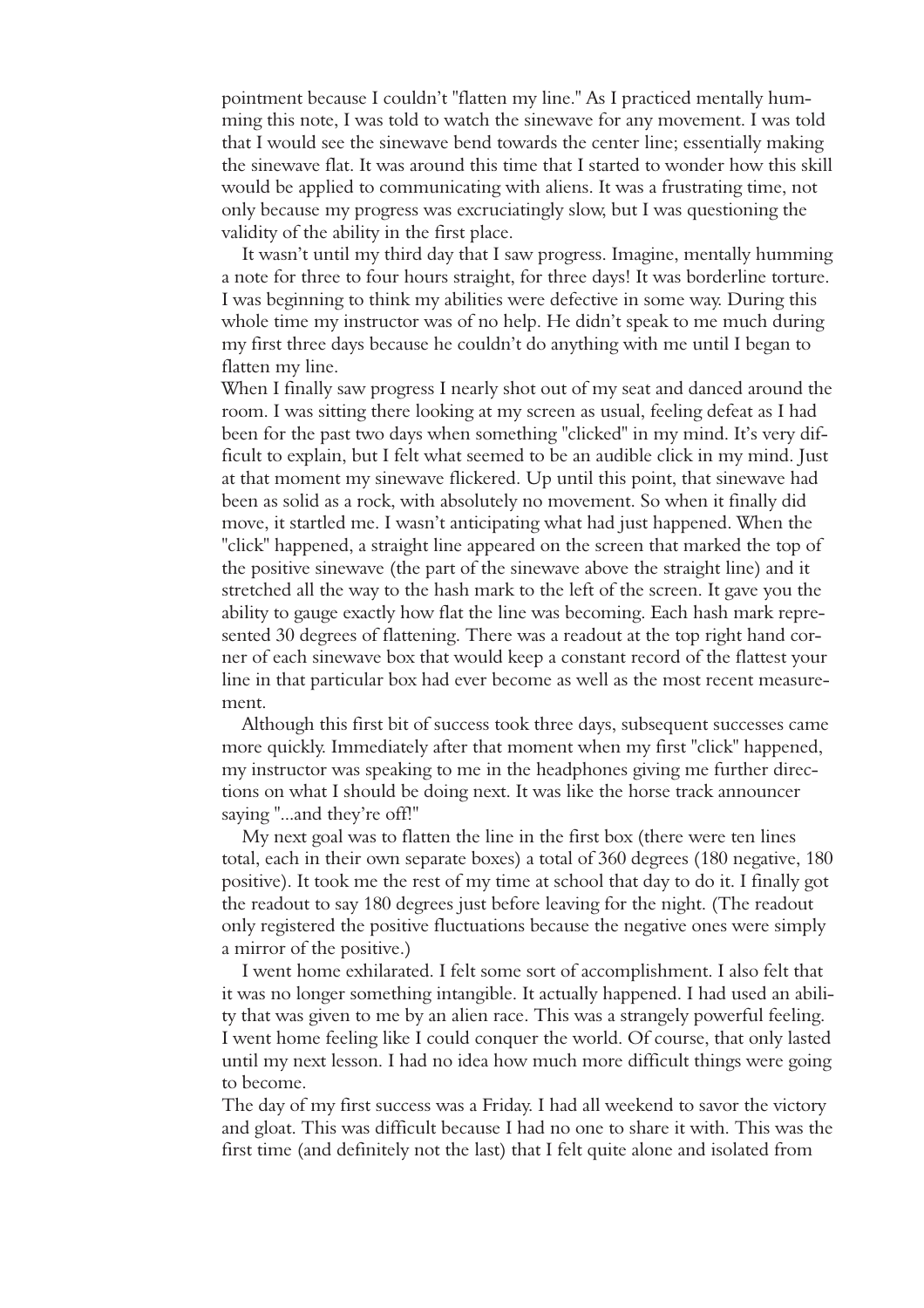the rest of the world. I wanted to call my best friend in California, but I couldn't. During the first few months after I became aware of PPD, I fought back desires to tell someone about my new-found knowledge. It was very difficult. The one thing that always was foremost in my mind was that even if I did tell someone, the chances of them believing me were minuscule. Because they may have a hard time believing, they would view me differently and it would affect my relationship with that person.

That next Monday didn't come soon enough for me. Up until my breakthrough on Friday, I had begun to dread coming to PPD class because I felt like I wasn't going anywhere. Now I was excited.

My instructor started my next lesson off by playing another tone for me to mentally hum. It was a different tone. I could tell because I had become so familiar with the first tone that I started to dream about it. As the second tone began I remember thinking, "I'll knock this one out in no time!"

My confidence was warranted because I clicked on this one after only 30 or 40 minutes. I saw the marker line appear and the readout jumped to 5. The clicking startled me again.

I was able to flatten my second line in a matter of an hour or so after it had clicked. As soon as I had caused the readout to display 180 degrees, my instructor began to speak to me once again. He spoke sparingly, only when necessary to guide my actions. If I ever had a question I had to type it in a feedback box on my screen. I rarely had to do this though. I asked a few questions in the beginning, but most of my questions were summarily disregarded as irrelevant and I was audibly notified to continue my lesson. Most of the questions he disregarded as irrelevant were questions about the project and who I'd be talking to. He would only answer questions directly related to my learning. If the questions were anything other than that I was wasting my time.

After I had flattened my second line, the third one came much more easily. By the end of my lessons, on Tuesday, I had flattened all ten lines the full 180 degrees required with the help of 10 different tones.

By this time, the novelty of my situation had worn off a bit. I started to fall asleep earlier at night after classes. This helped my power of concentration at my ELINT class as well as my PPD class. My ELINT classes were going well. I was enjoying the curriculum and I found it extremely relevant to my regular Air Force job. My PPD classes had absolutely no relevancy for me yet, but I was enjoying the mental challenge it was providing. If I could have changed one thing up to this point, it would have been the actual time my PPD classes were held. It was very inconvenient because I barely had enough time to wind down from a full day of ELINT classes before I had to gear back up for PPD school.

I had been late for my van on several occasions due to ELINT classes letting out later than normal. Evidently, they were in tune with my ELINT classes and where I was in my schedule because each time I was running late from ELINT class the van would inevitably arrive at my hotel approximately 15 to 20 minutes after I did. They must have had some way of keeping track of where I was during these times, although I never felt like I was being followed.

The next day of PPD classes, after successfully flattening all my lines, was by far the most challenging. One of the exciting parts about PPD school was that I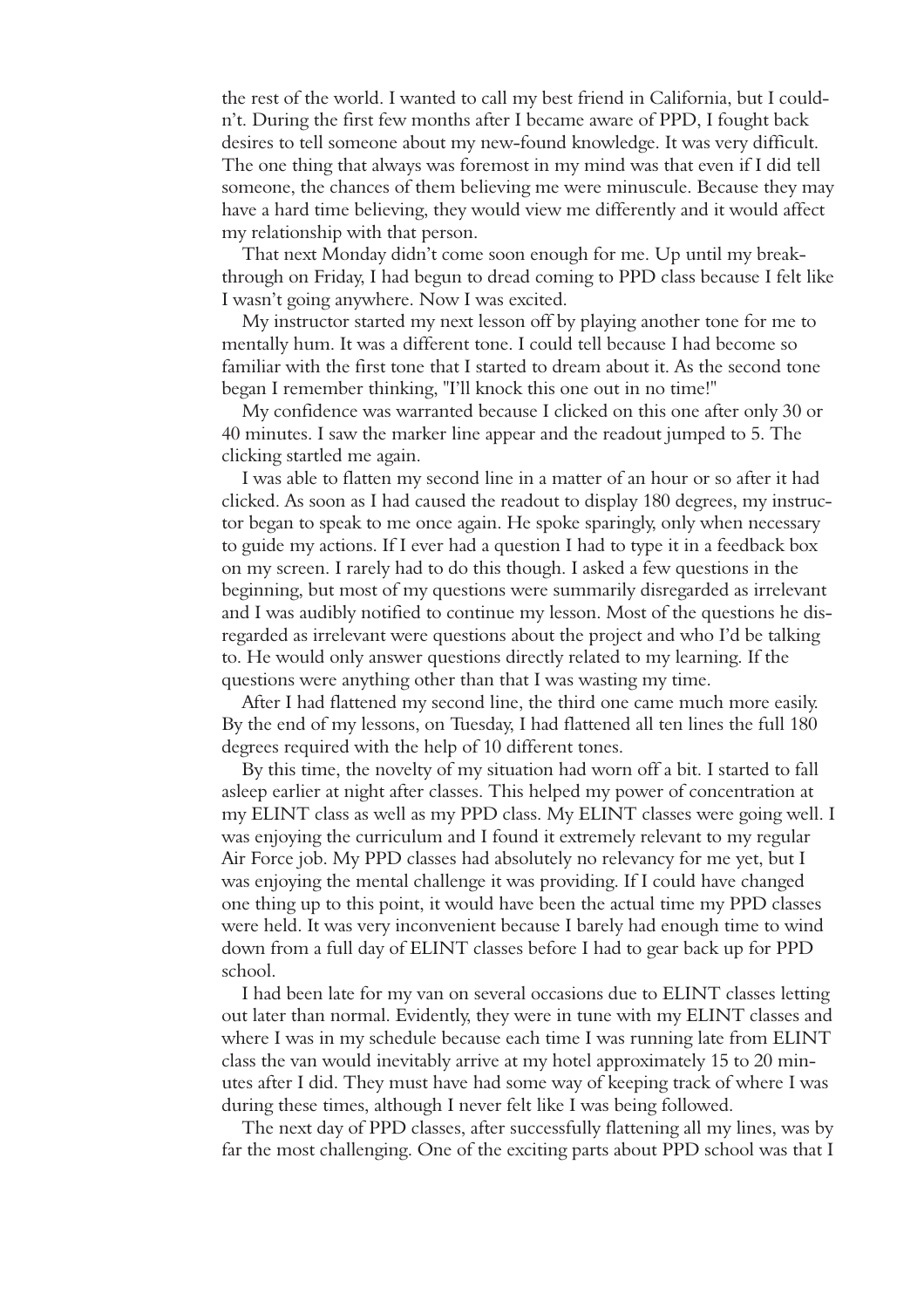never knew from one day to the next what to expect. Each day was a mystery. This day brought the next big challenge; flattening two lines at one time.

My instructor told me to mentally visualize two points in space, each representing separate tones that would be alternately played in the headphones. As I did this I was to force the two points together creating one point in space. He said that they would resist one another like opposite poles of a magnet but that I had to visualize myself sapping the energy from each of them, bringing that energy towards myself, so that they would no longer be able to force themselves apart.

This exercise proved extremely difficult. My mind felt like it was weightlifting the whole time. I thought the hard part of the school had ended but it had only begun. It took me a full week to realize my goal of bringing these first two points in space together. By the time I was able to do this, my will to continue with PPD school had almost been broken once again. I think that if I had been given a choice, I would have ended my PPD schooling mid-way through that crucial week.

All this time, my silent classmate had come and gone each day just like myself. I wondered if he took the same van as I did each day. I came to the conclusion that it was impossible to do because we sometimes arrived only a few minutes apart from one another. I saw him in the dining hall within the FANX complex once. As we passed one another we both smiled and simply nodded to each other. Nothing was said, as was always the case.

After I had successfully flattened two lines at once, my instructor was quick to move me on to bigger and better things. My next goal was an obvious progression by this time: to flatten three lines at the same time. This presented an even bigger challenge. It was very difficult to have the concentration necessary to bring the two points in space together, but I had finally done it. To bring three together seemed an impossibility.

I dived into the flattening of three lines with vigor. I succeeded in doing it the same day I started. It was at this point I started to feel the nuances of my IC abilities. I was able to explore the ability on a small scale. For lack of a better analogy it was much like playing a mental pipe organ. You start to learn chords after a while. It wasn't quite like this, but it's the closest I can come to describing how it felt. I went on to flattening four lines at a time. It was a few days after I had flattened four lines simultaneously that I saw the white van. I opened the door to the blue Air Force van, stepped out, and headed to the vestibule door that would lead me to my PPD classroom, when I caught a glimpse of light that seemed out of place within the garage. I was quite familiar with this room by now and I knew that the light I was noticing was not normal. I was so used to my routine by this time that it hadn't really dawned on me to attempt to investigate this room in any great detail beyond an occasional visual sweep. Of course, Casper the friendly van driver would always stay until I had entered the vestibule. So this ruled out any unsupervised exploring.

But this time, I couldn't resist. I looked around trying to find the source of the light. I turned back towards the van and to my right I could see what appeared to be headlights shining on the wall in front of the blue van. But I looked closer and noticed that it appeared the lights were coming from a vehicle parked on the left side of the blue van.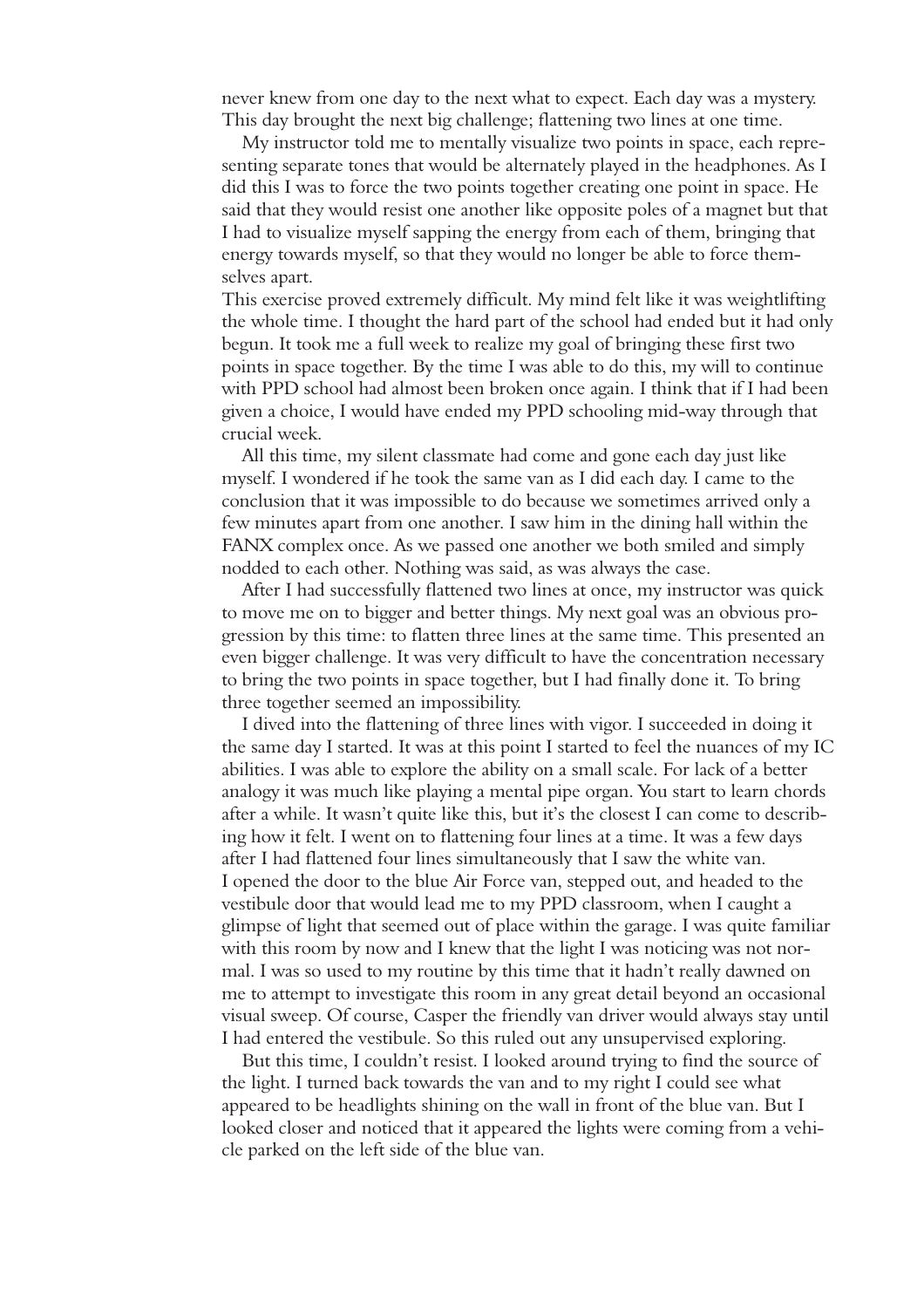So I got up enough nerve to investigate. In order to do so, and at the same time be as sneaky as possible, I walked to the back of the blue van to see what was on the other side. I did this as quickly as possible. I didn't get too far when Casper honked his horn. Of course, I nearly jumped out of my skin.

But before he honked his horn, to presumably tell me I was not to go where I was going, I got a quick glimpse of the backside of a white van. After the honk, I immediately turned and rapidly walked towards my authorized destination; the vestibule.

On my way down the elevator, I kept wondering what was going to happen now. Had I seen something that I wasn't supposed to? Surely the captain would find out. What would he say? What was another van doing in the parking area upstairs? When the elevator opened up into the classroom I halfway expected to find a maintenance man to be working on something which would explain the van. But as was normal, there was no one there. As I sat down to my lessons for the night, I couldn't get the white van out of my thoughts.

Everything had fallen into such a routine that I had begun to take everything for granted. I simply went to two schools now and I had a routine for each. But the van sighting was something exciting and out of the ordinary. It created a distraction in my daily routine. I only hoped my snooping didn't get me into trouble.

As it turned out, the captain never once mentioned it. The next day I braced myself for a meeting with the captain but it never came. I was sure he found out, but was unsure why he never called me on it. After a few days, I assumed it wasn't as big of a deal as I had thought. Then, I started thinking that he didn't call me on it because it was important but if he didn't mention it I wouldn't think it had any significance and would forget about it. I drove myself crazy second guessing the whole situation. I found, over time, that you could easily do that when working around classified projects. You start to question reality, or what seems to be reality.

From then on, every time I would step out of the blue van, I would always look to my left to see if there were any headlights shining on the wall. I never saw the lights again. I even squatted to try to look on the other side of the van once but nothing was there.

Gradually, the white van episode faded from my thoughts as I continued to attend PPD school and discover my new abilities.

I believe it was around the time I was attempting to flatten 9 lines at once when the mysterious white van popped up in my life once again. This time it was completely by accident.

I was driving back to my hotel from a night out at the movies on a Friday or Saturday night. I had just taken a two lane exit to my hotel. While stopped at the light, behind several other cars, I happened to glance over to my left and ahead of my position. I noticed a white van that looked like it could have been the one I saw in the PPD garage. The van was signaling to turn left and I was going right. I looked at it closely to see if I could firmly identify it as the one I had seen previously. I remember thinking that it would be too coincidental for it to be the same one.

Then I saw the dent.

The white van I was looking at had a dent in the right rear corner of the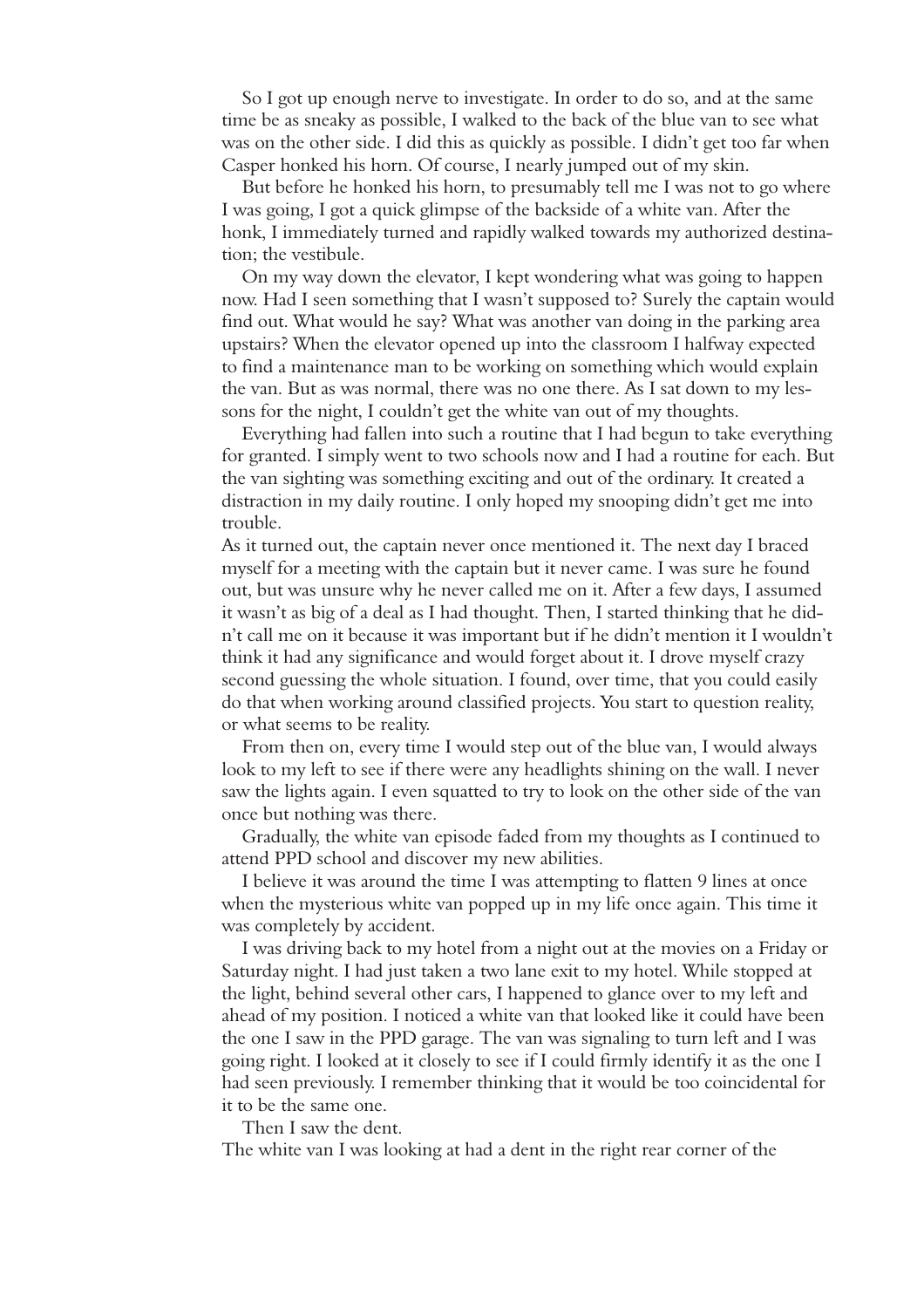chrome bumper. It was in the same location I remembered seeing a dent on the van in the garage before my snooping was brought to an abrupt end.

I became extremely excited. Could this be the same van? I suddenly changed my turn signal to show I was trying to turn left. When the light turned green I edged my way into the left lane and followed the white van. My heartbeat quickened like a sprinter in search of a gold medal. I was on to something! But just as suddenly as my excitement came, dread started to hit me as well. Was I overstepping my boundaries? Should I just back off and let it be? All these questions started to crop up. What if this was the captain's van? Would he recognize me following him? I suddenly became petrified at the prospect of being discovered, but my overwhelming curiosity got the better of me so I continued to follow.

It turned out I didn't need to risk exposure for long. About a half mile off the highway, in a little town called Linthicum, the van signaled to turn right and pulled into the parking lot of a business. I kept going, not wanting to be discovered. I quickly turned around by doing a u-turn in the middle of the road and drove back by the entrance to this business. I wasn't paying attention to the name of the business on the sign. My concern was where the van went. It drove up and parked in front of the business. A man got out and went into the building. Only after the man disappeared into the building did I look at the name of the company. From the name on the sign out front, it was obvious what their business was. The company was involved with the technology of noise cancellation.

I drove away more confused than ever.

After finding out the van was associated with this company, my curiosity was running full throttle. I had to do a little research to see what they did. I discovered that they are a small company best known for their headphones. When worn, these headphones filter the ambient noise normally heard by the wearer. The technology they employ effectively cancels the ambient, or background, noise that occurrs in certain frequency ranges.

I didn't quite know what to do with this new information. What did noise cancellation have to do with PPD? This bothered me during my entire stay in Maryland.

Meanwhile, PPD school was progressing rapidly. By the end of my third week I had flattened all ten lines simultaneously and was ready to graduate to still more difficult tasks.

The goal during my fourth week was to practice and master flattening lines in different combinations at once. By this time I could "feel" movement in the boxes. Only later did I realize that it was quite similar to communicating with my alien contacts. The windows not only were responding to my input, I could sense their output as well. This helped me in subsequent lessons. It would be vital in learning to assign relative meaning to the intuition. The audio tones, so crucial in the early stages of my development, had ceased. The tones were only used so that my human mind could relate to something tangible to lead me to uncover what my mind could do naturally once I had discovered and practiced it. The tones could be described as the bridge. I had reached my destination now I had only to learn to navigate in this new world.

In order to practice flattening separate combinations of lines at once, I would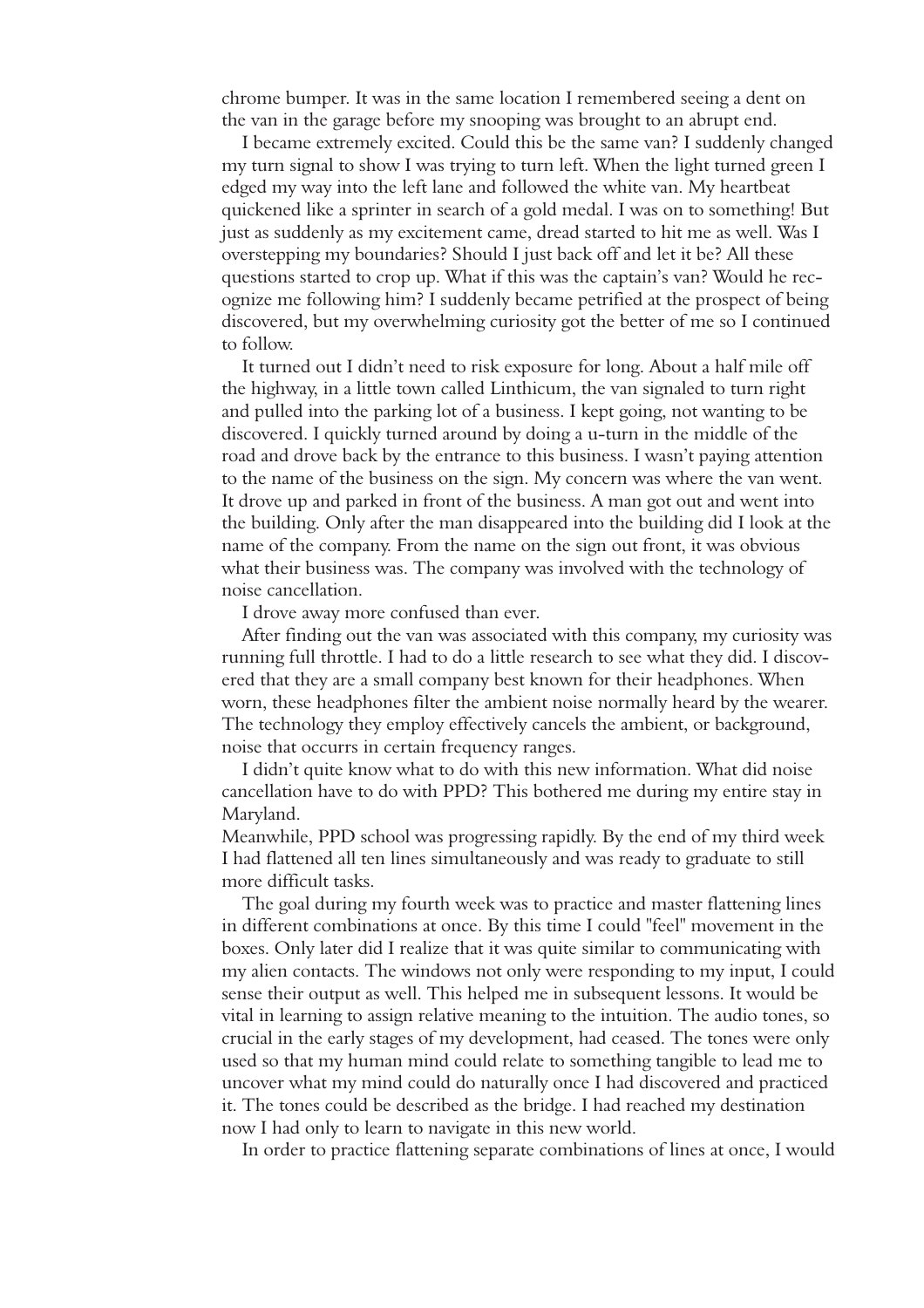watch my screen and see when different sinewave boxes would light up. They would light up in different sequences first, one at a time. Then it progressed to two at once, then three, four, five...etc. All ten would then light up at once and I would have to flatten all the lines at one time.

My lessons were becoming much easier in comparison to my lessons earlier in the learning process. I could feel my skills becoming much stronger. I began to enjoy the school more because it wasn't so much of a threat to my ego anymore. It was as if I had taken off the training wheels and was riding just fine on my own. Only now I was getting to ride progressively bigger bikes, which was very exhilarating.

At this point, though, I still couldn't quite make the connection between what I was learning and how it would be applied to actual communication. I began to assign meaning to the flattening of lines during my fifth week. In my interface box a string of numbers would scroll through and I would see, as well as sense, my sinewave boxes light up corresponding to each number. Numbers were easy because they corresponded with the metric system in a way. The number 1 was the flattening of the line in sinewave box number 1. The number 2 corresponded to box number 2 and so on. The number 11 would be the flattening of lines in sinewave box number 10 and 1. Eleven and up were a bit more complicated because depending on whether a number like 21 was 21 or 12 would change the degree of movement realized by the sinewave that would correspond to the second digit. The closest analogy I can come up with in trying to explain these differences between numbers is relating the process to phase angles. A phase angle is the rate at which a frequency changes and is measured in degrees. The sinewave in a particular box, relating to the number being relayed, would have to be at a certain phase angle. The phase angle would establish whether it were a 21, or a 12. Even this analogy has flaws because intuitive communication has nothing to do with frequencies or actual phase angles, but the concept is similar.

By this time, the nuances of the sinewave movements were becoming quite natural. I no longer would feel the clicking any more because everything had already clicked that was going to. By the time we got to the number 100, it had come naturally and we didn't need to go any further with numbers.

During the latter part of my sixth week we moved on to concepts. The learning of concepts is much more difficult to explain, because by this time my mind was uncovering the intuitive abilities at a record pace.

At this point I must emphasize that intuitive communications is not a language in the sense there are verbs, adjectives, syllables. I simply started to comprehend what was going on in the pictures and videos based on the combinations of lines being flattened.

On the first day of concepts I was shown some pictures and sinewave boxes would simply begin lighting up in quick sequences with each at a different degree of flattening. I would automatically remember and understand that the flattening sequence represented the picture(s) shown at the time. In one day, we went from still pictures to video with my mind grasping the line flattening combinations as quickly as they came. It was much like a large scale memorization process. Sometimes I found myself in awe of what was happening. It was like we had awakened this ravenous monster and it needed to eat, gobbling up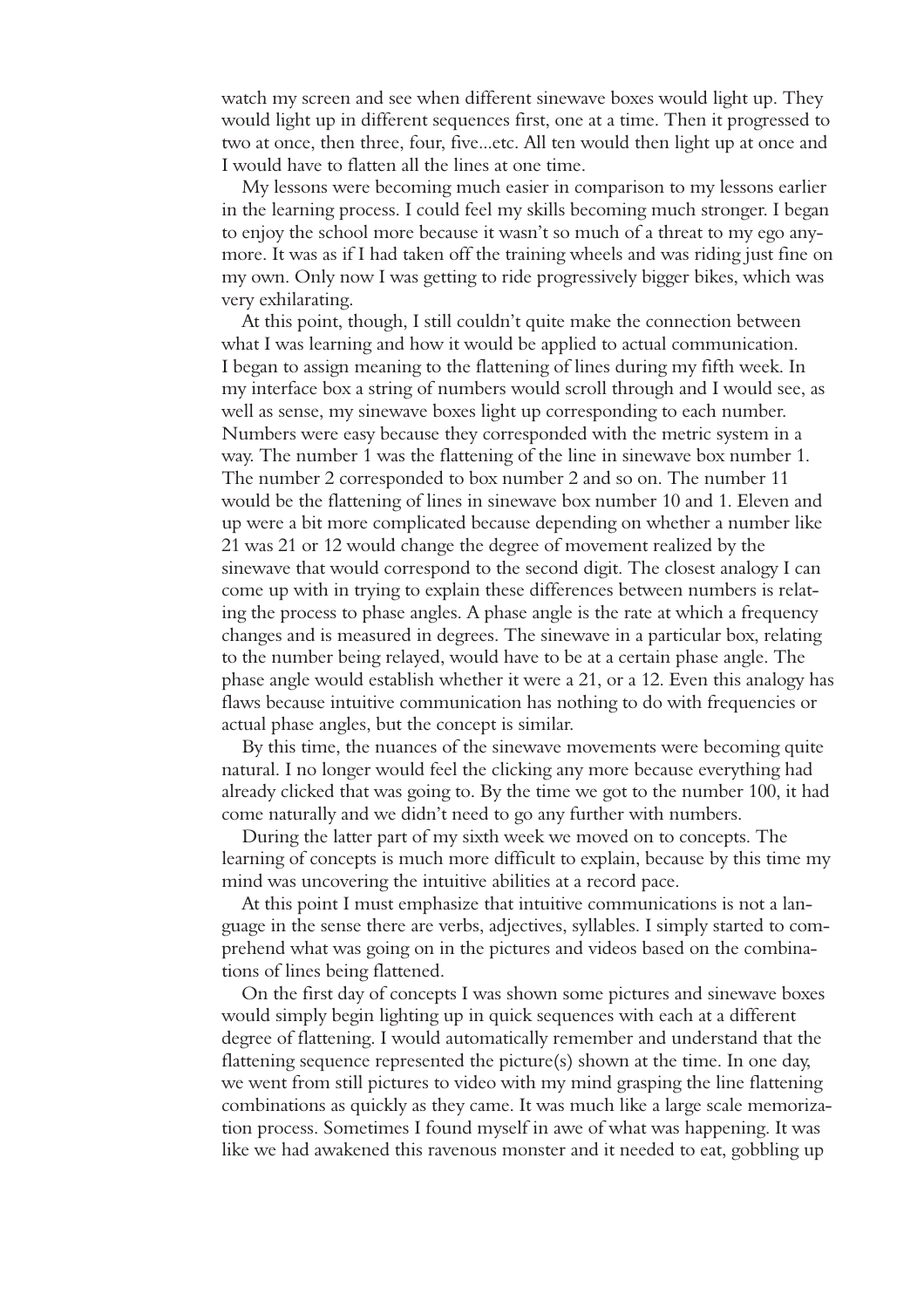everything in its wake.

The last thing I learned was how to open a window to document the results of my future communications (referred to as "comms"). In order to document the comm I would be receiving from my alien contact I had to open an interface window in the background of my computer screen. The day I was to learn this I came to school to find a mouse set up near my computer terminal. In order to open the window, I had to click the far right button of my mouse and press the F10 key while the arrow was resting on the background screen of the computer. A dialogue box would appear with several choices.

During this reporting part of my lesson, my instructor became very vocal. All the teaching regarding the reporting procedures was done entirely via the headphones with my instructor speaking the whole time.

My instructor went on to say that at each place I would be stationed I would have the same PPD code name designated in the computer system. My code name would be "Staunch-118." After bringing up the dialogue box, I would highlight Staunch-118 in the menu and type in my password. My password would be given to me at each base I reported to separately.

So I typed in the test password he gave me after choosing "Stauch-118" in the background screen of my computer. A separate window appeared, with a blank screen. I was told that I would never see anything contained within this screen, not even what I was typing. This was for security purposes, in case someone were to see what I was typing by accident.

It was at this time I was taught how the comms were to be reported. There were no hard and fast rules for reporting comms. I was to separate each part of the comm by a "/" symbol and I was to place a "///" at the very end of my report. That was it. Simple and to the point.

There were many questions I had but by this time I knew enough to not ask my instructor because he wasn't exactly forthcoming with any information. He stuck to my lesson and that was it. No more, no less.

My official lessons were over after the reporting class. I can't remember how much longer I was in Maryland but however long it was, I continued to come to the PPD school to practice my skills. I would come to watch videos and watch my sinewave boxes light up in response to my repeating back intuitively what I was seeing in the videos. By this time, I could no longer correlate what the boxes were doing. But it sure looked impressive seeing the boxes light up.

My instructor would sometimes ask me to repeat certain video scenes again. So it appeared that they were able to monitor my results for accuracy. Im not exactly sure how.

The videos I was watching had no audio. They were random recordings of people walking down the street, nature, people working, military aircraft flying (helicopters and fixed wing). There was an overwhelming amount of military images which I took as a sign I would be reporting primarily military oriented comms. There must have been 24 hours of video. As far as accuracy, my instructor only had me repeat a few things. In essence, I assumed by now that I had mastered my abilities.

I felt quite proud of my new ability. I had this feeling of being the chosen one. I think anyone would have felt this way, if placed in the same position. But those feelings of superiority faded over time. Mainly because there wasn't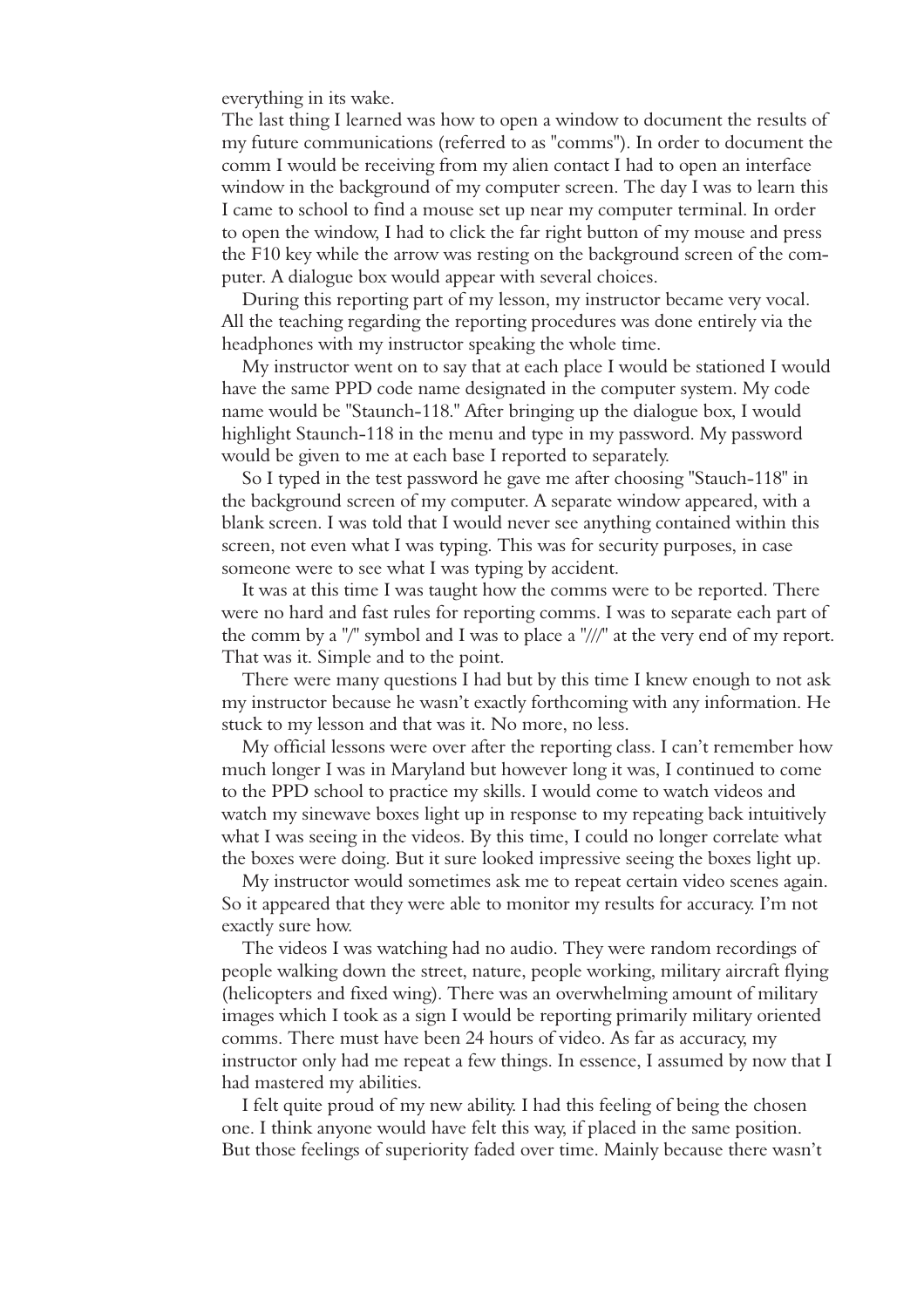anyone I could share this part of my life with.

I saw Captain White about a week before my ELINT classes were to end. He showed up at the PPD classroom about the time I always left for the night. He congratulated me on doing as well as I had and came to wish me good luck in the future. The visit was also to let me know that my PPD courses had come to an end. I had been practicing for the last few weeks and he said it was time to wrap it up. During this last meeting he also told me what to expect next. I was never to talk to anyone about this program unless the person was introduced to me by Captain White as a third party introduction. This is how Level 1 personnel kept control of the program. They had to introduce lower echelon personnel to someone before they could discuss anything. He told me I would be getting orders to go somewhere soon. He didn't tell me where, but that was okay by me because I was ready to leave my current assignment and use my new abilities.

That last meeting with Captain White was unceremoniously short. He exited the room through the door next to my workstation that I had never seen anyone use and which had blended into my surroundings until now. I took a closer look at it. It looked like it was part of the wall but upon closer inspection I noticed it had a recessed door latch and the door slid open, disappearing into the wall behind my workstation, instead of opening in or out like normal doors.

I left the room for the last time and climbed into the van waiting for me upstairs. The drive home was uneventful. I was hoping to get a glimpse of my van driver this time but he would always drive off immediately after I shut the door. I didn't care anymore. I had stopped trying to find things out. It took too much energy and wasn't worth my time. The van drove off and I never saw the blue van or its mysterious driver ever again.

I went up to my hotel room that night wondering where life was going to lead me now. Especially since I was no longer in control of it.

The captain never once mentioned the white van incident. I was relieved by that.

#### Prelude To Comms

Getting back to normal life was difficult. Everything paled in comparison to this new world that had opened up in front of me.

Since my third or fourth week of PPD school I had been dreaming intuitively. It was the strangest kind of dreaming you could imagine. In these dreams, my subconscious would create a traditional dream where things would unfold in a typical disjointed dream-like sequence, then mix it with my intuitive abilities which would be grounded and very reality based. The IC part of my dreams would be strangely realistic. I would wake up thinking I had just experienced what I was dreaming of. The dreams were so realistic that I was constantly questioning whether I was actually awake while I was, indeed, awake. The dreams subsided once I got back to my home base and started my regular job up again. I was glad because I started to question whether I was dreaming during the course of a regular day. As you can imagine, it was disconcerting at best, frightening at worst.

Things didn't slow down much. Only a few months after I returned from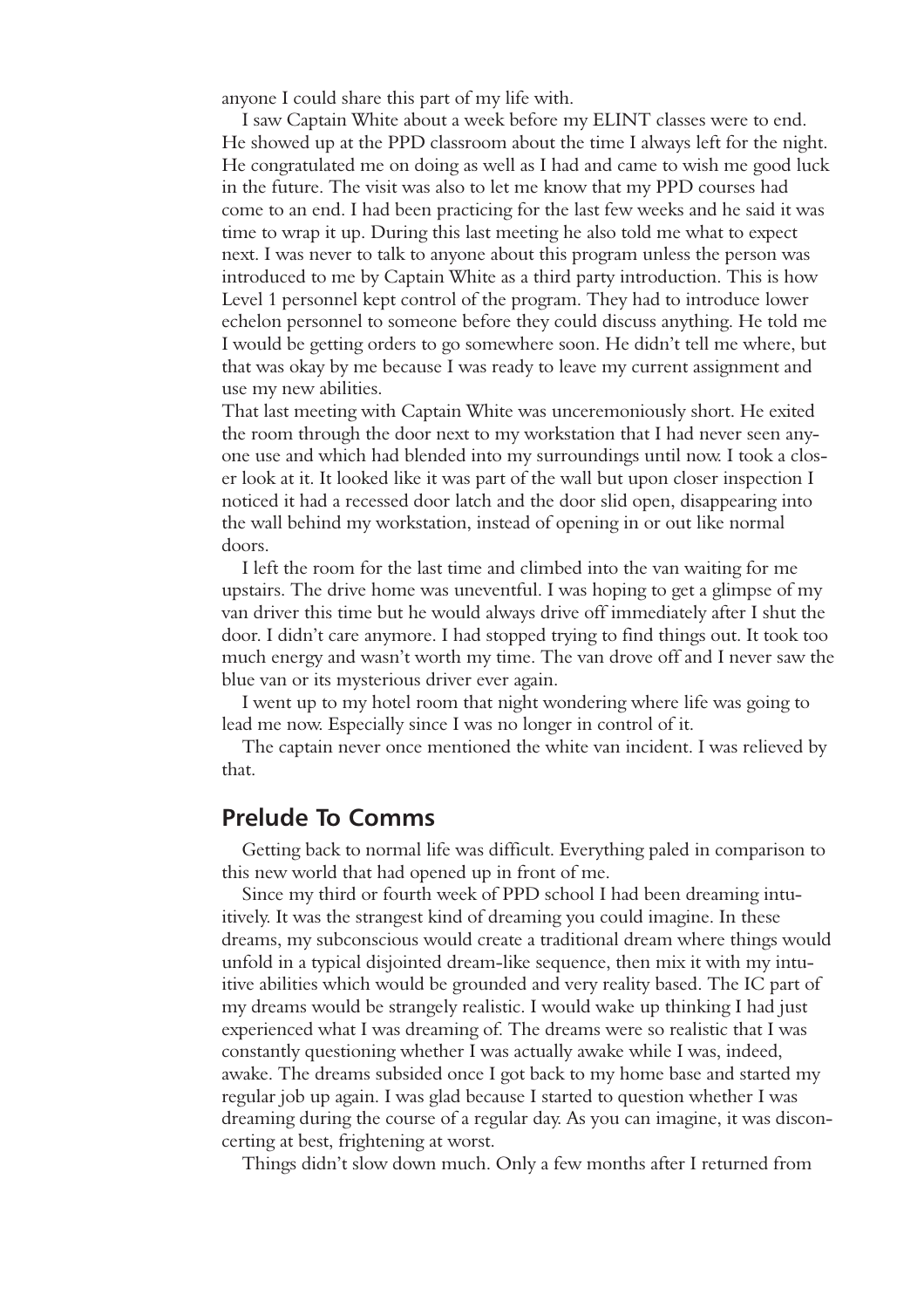my school at NSA, I received relocation orders. I knew these orders would take me to my first PPD related assignment. I wasn't disappointed. I was ready for a change.

As I prepared for the move to another base, it occurred to me that things had been happening in my career up to this moment that all of sudden made sense. For instance, when I came into the USAF in 1982, I enlisted originally as a security policeman. While I was stationed in Korea, in 1984-1985, I met a man who was in the electronic intelligence career field. He spoke so highly of it, he convinced me that it was the field to be in. I always remembered something he said to me; he told me that I needed to put in for a cross train to be an ELINT specialist because my life would change forever. Well, I absolutely hated being in the security police field, so several years later when I was eligible to apply for cross-training into another career field, I applied. I made it well known that if I wasn't approved for cross-training into the electronic intelligence career field, I was going to get out of the Air Force altogether. At the time, approvals for cross-training had been denied left and right. As a matter-of-fact, cross-training was closed off to the security police career field just days after I turned in my paperwork. Everyone told me that my chances of receiving approval would be close to nil.

About a month later, my paperwork came back approved and I had a school date in February of 1990. Everyone was astonished and teased me that I must have known someone to get the approval through. Knowing what I know now, I have absolutely no doubt that it was part of their master plan for me. My friend in Korea had planted the seed and I followed through with it. I still wonder what they would have done if I hadn't applied for the cross-training and proceeded to get out.

So I re-enlisted to give this new job a try. I went off to technical training in San Angelo, Texas.

After technical school I was sent to Offutt AFB, in Nebraska. While stationed there, as my most recent 4 year enlistment drew to a close, I made it known once again that I was going to get out. I had told my co-workers that the only way I would entertain thoughts of re-enlisting was if I received orders to Korea. I had already been stationed in Korea twice and I desperately wanted to go back. A month later, I had orders to Korea. At the time, I just looked at it as good fortune. Of course, I know now, there was probably a more involved process going on.

I never made it to Korea though, because it was only three or four months later that I received orders to attend EA280 at Fort Meade/NSA. While I was going through PPD and ELINT school, I was told that my orders to Korea had been canceled. Meanwhile, I had already re-enlisted for another 6 years. (I reenlisted for a full 6 years because I was entitled to a larger bonus than if I had re-enlisted for 4 years.) I was a bit upset by this new turn of events but I had PPD on my mind at the time. I knew I would most likely be going somewhere else soon anyway.

I see now that there was a lengthy history of people somewhere pulling the strings of my career without me ever realizing it. Amazing when I look back on it.

PPD Base #1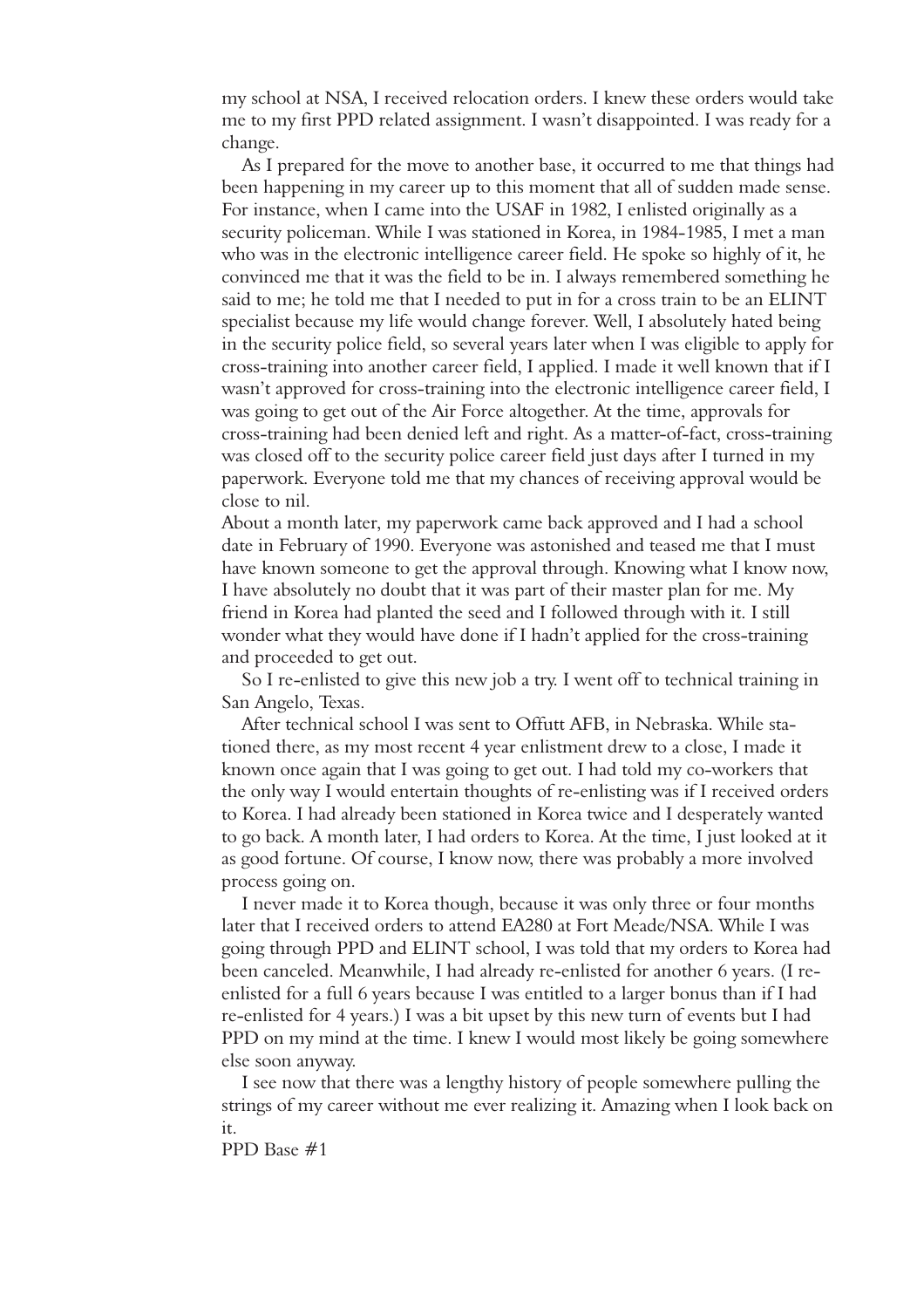My new Operations Officer and First Sergeant met me at the airport. It was a long flight with a tedious layover, but I was finally at my new base. I arrived at night so the drive to the base from the airport was very unfamiliar.

Foremost on my mind was the third party introduction. I was perplexed as to how Captain White was going to notify me of my next PPD contact when he was thousands of miles away.

I was there almost a full month before my clearances arrived. During this time, I was driving myself crazy trying to second guess what might happen next.

After my clearances arrived, I went through the necessary briefings and other things that were necessary for me to start my regular job.

Still no introductions.

I started to wonder if this was actually the place I would begin my PPD duties when the introduction finally came.

I was awakened from sleep in my dorm room by someone banging on my door. It was one of the other dorm residents. After establishing who I was, he told me there was someone on the phone for me.

Our doors opened out onto an outdoor balcony, so I walked around the balcony to the phone in the hallway on the other side of the dorm to answer my call. On my way to the phone I was trying to figure out who would be calling me since I didn't know anyone on base yet and no one from back home knew how to call me at the dorm. I had concluded that it would probably be someone from my new work center when I picked up the phone.

It was Captain White.

I wasn't able to hide my surprise very well. I had just recently convinced myself that I would, most likely, not be doing any PPD work here.

In our brief conversation, Captain White told me to expect someone from my new unit to approach me regarding "the program," as he referred to it in our conversation. I was waiting for him to tell me the "code" word that I would need to listen for in order to identify my new PPD contact or some other mysterious type of identifying remark. He told me that I would receive a call at this same phone after we ended our conversation and I was to stay at the phone to answer it. This person would not be identifying himself on the phone, but will tell me where and when to meet him.

That was it!

After the captain hung up I waited by the phone for my next call. It came about 30 seconds later.

The ring startled me. I quickly picked up the receiver and said, "Hello."

I was asked if I was Sergeant Sherman. After I replied that I indeed was, he said to meet him at the gate to the site in 30 minutes. He would be standing in front of the gate with his arms crossed waiting for me.

He hung up.

Manners surely weren't mandatory in this program, I thought to myself as I walked back to my room.

The site he was referring to was where my new unit was located. I was assigned to a unit that conducted all their operations within a fenced off compound, with its own security personnel and security cameras. It had one security gate everyone entered and exited the compound through, manned by securi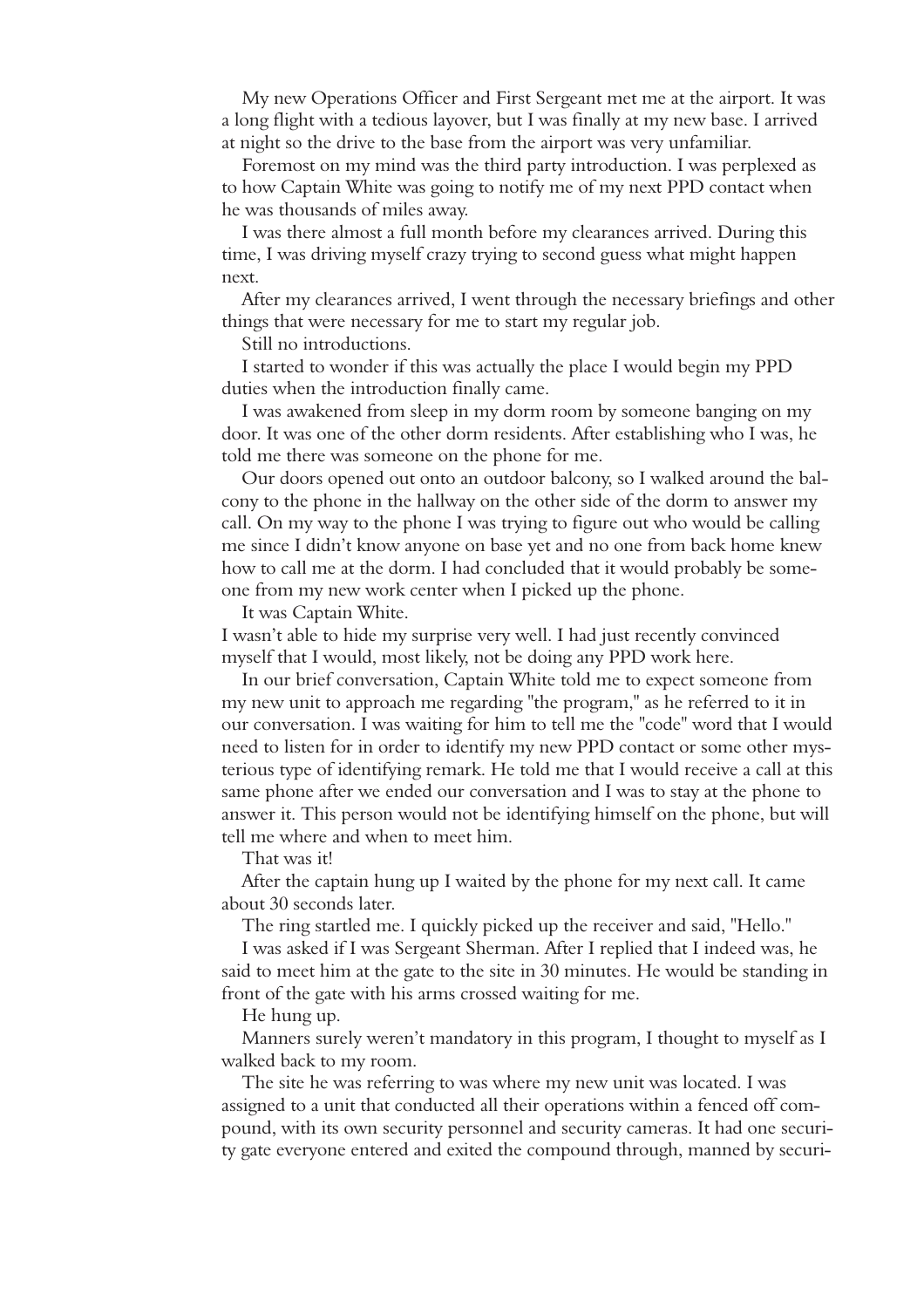ty personnel.

I quickly changed clothes putting on my uniform, not knowing the appropriate dress for the occasion. I didn't want to take the chance of doing something I wasn't supposed to do.

The site was only a three or four minute bike ride from my dorm room. As I was approaching, I could see my new PPD contact standing in front of the gate to the site. I had already been introduced to this person. When I met him for the first time, almost a month prior, I had suspected that he may be my new PPD commander. I was expecting a captain, and now my expectations were met.

I dismounted from my bike and parked it near the fence. My new PPD contact introduced himself.

It was Captain Stanley, the site operations officer. He was one of the two unit personnel who picked me up at the airport almost a month earlier.

After we had our identification checked and our security badges swapped out for our on-site security badges, Captain Stanley led me through the gate and down the sidewalk towards the operations building. I knew little of what lay ahead but I was certainly excited at the prospect of finding out.

The captain led me into the operations building which I had already been in a few days earlier when my security clearances finally arrived. We walked back to the conference room which was nestled in the back of the small, main operations office. As we walked through the main operations office, I could see filing cabinet type safes lining almost every wall. All had magnetic signs hanging on the front of them signifying whether the safe was "OPEN" or "CLOSED." Each filing cabinet had a built-in dial lock like the type normally found on a heavy-duty safe. In essence, that's what these were, only in drawer form so as to allow for easy organization and storage of classified materials.

I sat in the conference room with another new person to the unit. It was Don Thomas, a friend with whom I was stationed at my last base. He and I had received orders to this new base at the same time. I wondered why he was here because I thought I would be receiving my PPD briefing. It was obvious the briefing would have to wait.

I had no idea if Don, or anyone else, was part of PPD. At the time, there was no question in my mind that I was the only IC capable person on site. Of course, this was only an egotistical assumption on my part. Later, I found I was the only one but I shouldn't have been so sure at the time.

Captain Stanley excused himself and went back into the operations office and closed the door behind him. Don and I looked around the room as we waited. The room was normal looking in every sense. I'm not sure what I was expecting, but I looked around the room for anything out of the ordinary. There were several posters hanging on the wall, all with an Air Force theme. Amidst all the posters there hung a solitary plaque. I was curious what the plaque said so I got up to read it. It was from former President Reagan congratulating our unit for outstanding performance.

The captain came back into the room, this time with several people behind him. Don and I were introduced to Sergeant Larsen, our new supervisor and Non Commissioned Officer in Charge of the mission that we would be working with during our tour at this base. The captain excused himself once again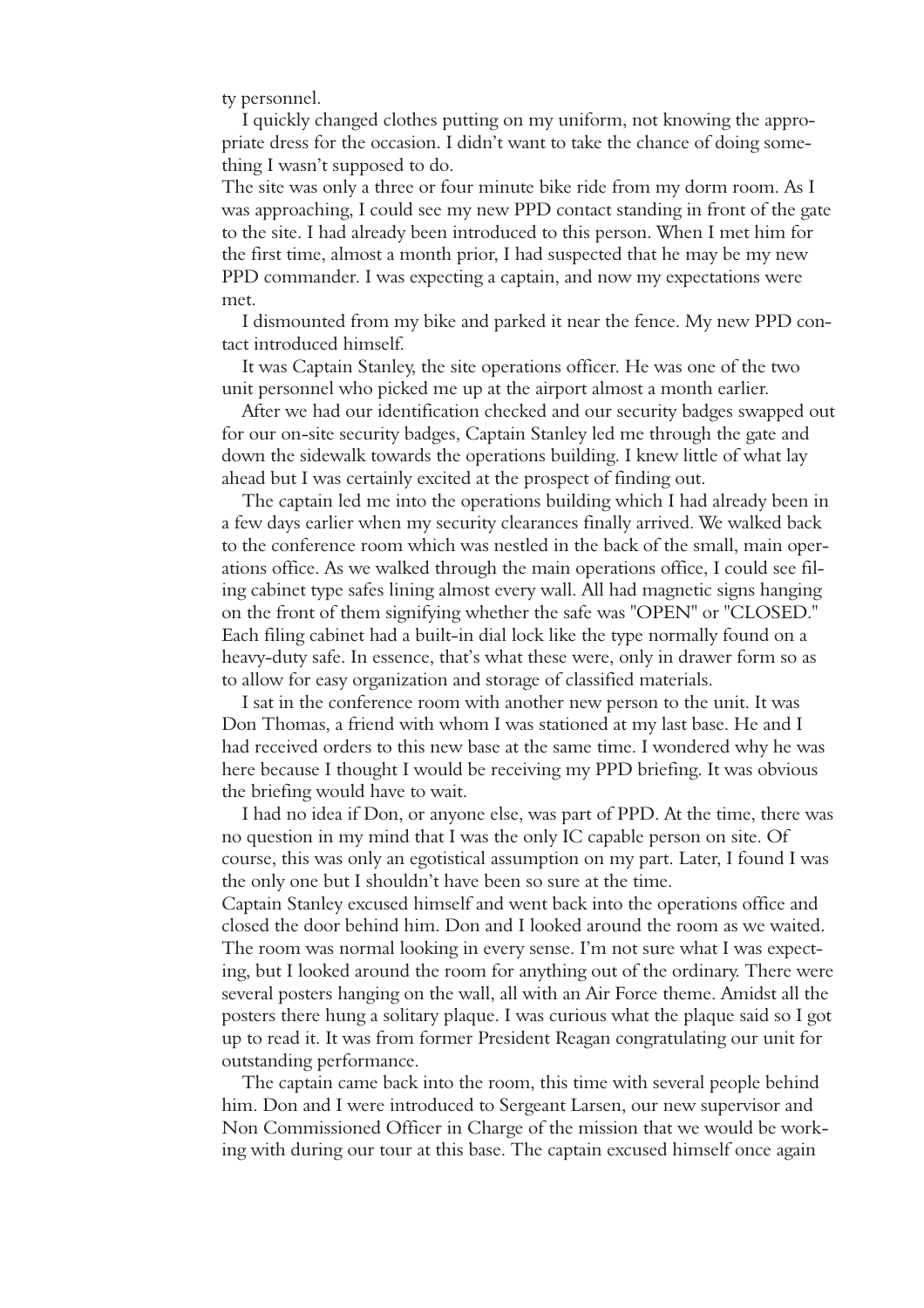as Don, my new supervisor, and I talked. We began to discuss our past assignments, who we mutually knew...etc. This small talk went on for about an hour.

I was getting anxious to find out more about PPD when Sergeant Larsen started our indoctrination to the overall mission that Don and I would be working with. He began the briefing by explaining the onion effect. This was the same concept Captain White had explained to me prior to starting PPD school, only this time Sergeant Larsen stopped short of the "grey" mission. It dawned on me that he was not going to go any further because he was not part of PPD or, for that matter, anything alien related. He didn't even know the existence of alien programs. It was a great feeling to know something he didn't. As he was explaining the classification level of the mission I would be working with and how it related to other missions around the globe, I remember thinking to myself, "Buddy, if you only knew what I know." Of course, just like all things PPD related I had to keep these types of comments to myself. It was unfortunate because I felt I had such a great nugget of information, knowing aliens existed.

Sergeant Larsen had just finished our security briefing when Captain Stanley came back into the room.

"Sergeant Larsen. Go ahead and take Sergeant Thomas around the site for a mini tour and I'll go ahead and take Sergeant Sherman."

Don and Sergeant Larsen left the conference room. The captain motioned for me to close the door. "This is it," I said to myself. "D-day has arrived." I had waited for over 7 months, from the time I left school to now, and the time was finally here.

"As you probably know by now, Sergeant Sherman," the captain began, "You are here to do more than one job."

"Yes, Sir," I replied. I was so glad to find out more about the actual duties, I was hanging on his every word.

"In a moment we'll be going over to your new work center. I want to familiarize you with the computer terminal you'll be working from. It's the same terminal you will be documenting your IC comms on. Before we do that though, I'd like to mention a few words on security. You do realize you're not to speak of this project to anyone at any time besides me, right?"

"Yes, Sir," I replied again. I knew from what Captain White had told me that I was not to speak to anyone unless I had a third party introduction. Captain White had told me to speak to Captain Stanley, and I presumed the next person I spoke to about PPD would be introduced to me by one of them and so on.

"Great," the captain went on. "Due to the nature of your regular job here, you will not be able to access the van you'll be working in without being accompanied by another cleared person. This presents a problem when you are documenting your comms as you will soon see. The van you and a partner will be working in is extremely cramped, therefore any documentation of comms you take down will be susceptible to being seen by your partner. Because of that, we have taken the necessary steps to make sure that does not happen. You'll see what I mean when we tour the van. Do you have any questions before we do that?"

I knew exactly what he meant but evidently he didn't know that I knew. He was most likely talking about the blank reporting screen. He was probably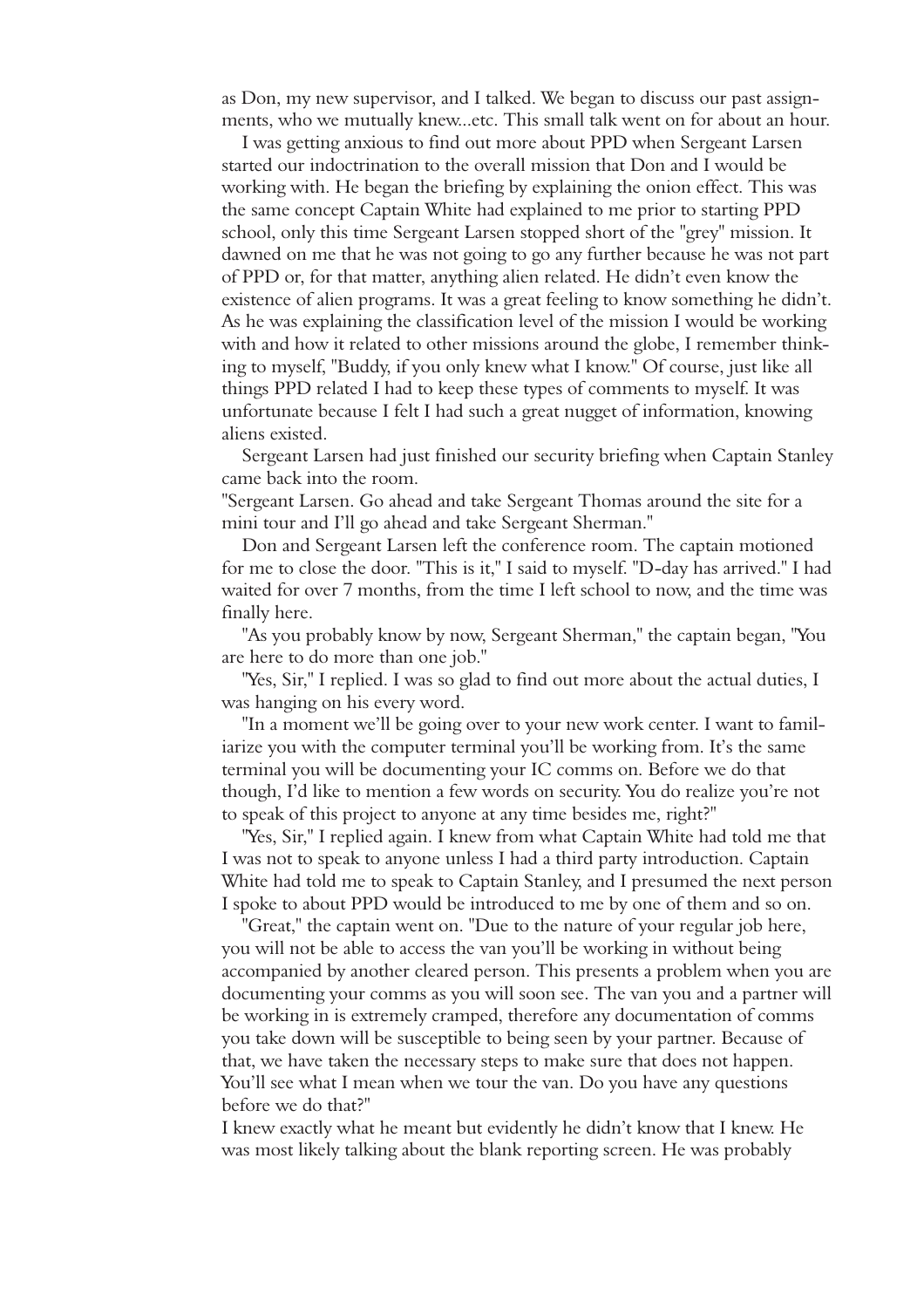unaware that I was taught this in school.

But I did have a question. "How am I to know when to start communications with my alien contact?" I asked.

"Just for the record, Sergeant Sherman, never say that word. It's referred to as "grey." Please get used to not referring to it at all, but if it is unavoidable the word is "grey." In answer to your question though, I have no idea. You're the expert in that area, not me. You are the first IC that I have ever worked with."

This revelation was a bit shocking. "How long have you been in the program, Sir?" I asked, hoping I didn't sound too presumptuous or naive.

"That is unimportant, but suffice to say that not many people have worked with the actual IC personnel. I don't know if you know this but you and the other IC capable personnel represent the culmination of 30 some years of 'wait-and-see.' It's been a long time coming and is very exciting to the people involved. You are part of the first wave of what will be a small but steady stream of IC capable and trained personnel. For most of us this is all new territory we're charting so if it seems like something isn't as organized as you would expect it's because we're flying blind sometimes. Let's make our way to the van and I'll show you your new computer terminal."

We made our way through the operations office and out the double security doors. In order to enter the operations building we were in, you had to enter a code into a cipher lock to get through the first door. A cipher lock is a sequence of numbers you must push, which are printed on a row of numbered levers. After pushing the correct sequence of numbers, the door buzzes telling you that you have approximately 5 seconds to pull the door open. The second door was a two foot thick vault door with its own combination lock and a big wheel that required turning like a bank vault door. Turning the wheel would slowly retract the bolts that held the door in place. During normal duty hours this vault door was open. After duty hours, the vault door was secured and alarmed with signs posted saying:

AUTHORIZED ENTRY ONLY RESTRICTED AREA WARNING

#### USE OF DEADLY FORCE AUTHORIZED

As we walked to the van where I would be working, I attempted to take in some details of the site. We walked by the shredding room where all the paper waste from the site was shredded with a machine bigger than a car. Every scrap of paper from the site had to be shredded in case something classified had, for example, been written on the margins of a newspaper; or the ink imprint from a classified document somehow transferred inadvertently to an unclassified piece of paper. All trash cans at the end of the day had to be physically dumped out and gone through by a security monitor so that any paper item was separated and thrown in the shred box. One incident that happened to me after I had been there a few weeks effectively demonstrated the tight security measures. I had punched holes in some unclassified paper so that I could place it in a binder. The tray attached to the bottom of the hole punch needed emptying, so I took it out to the trash can located outside the operations door and discarded them there. I came back in and my supervisor immediately asked what had I just done. Recognizing instantly that I had committed a security violation, I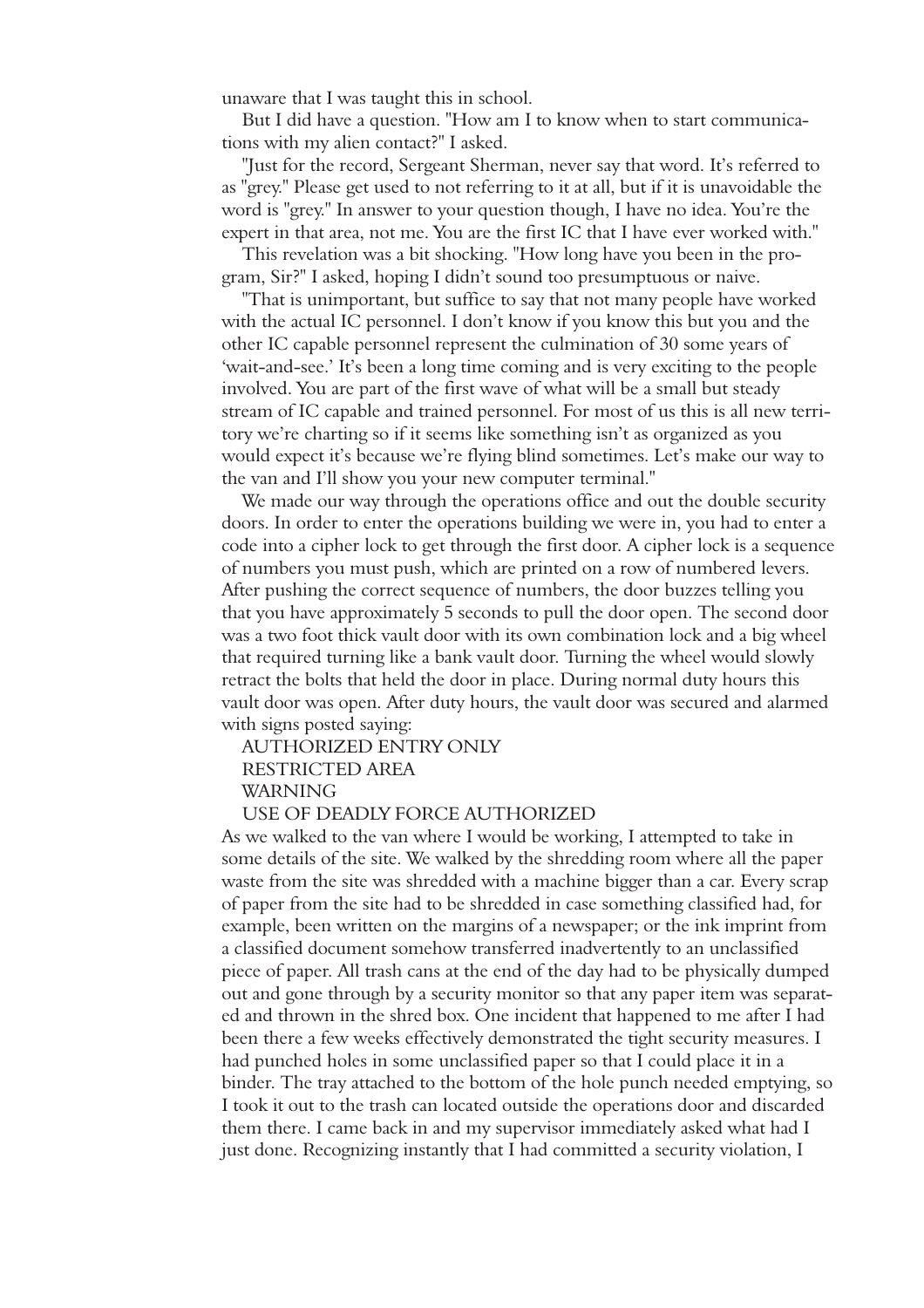told him that I had dumped the little paper circles from the hole puncher in the outside trash. I spent the next 2 hours in one of the outside buildings with the trash can emptied out in front of me with scotch tape wrapped around my hands (sticky part facing out) dabbing at the paper dots until I had retrieved every one of them. When I was finished, I had to get my supervisor to check it to make sure I had retrieved every one, with no exception. This incident would always stay with me and became the biggest lesson I ever learned regarding the importance of adhering to proper security measures.

We walked up to the C-Van that I would be working in. "C-Van" stood for "Communication Van" but was only a military term used to describe this type of van, regardless of whether it would actually be used for communications or not.

The site had several C-Vans with separate operations and missions. All of them looked like a big metal box. None of them had any wheels, resting on blocks instead. They're designed to be semi-portable and moved when necessary, but these particular ones were set up for permanent operations. Each C-Van was approximately 15 feet long, 7 feet wide and 8 feet tall. The entrance of the one we were approaching was at one end of the van. There was a lever-like door handle about 12 inches long that was secured by a heavy padlock. The captain explained that the regular mission I would be working with has certain hours and we were entering the van now during non-duty hours, hence the van was locked. We went into a break room located about 50 feet from the C-Van and used the phone to call the front security gate to notify the security officer that we would be entering the C-Van. In order to gain access to one of the C-Vans on site you had to call the security gate and tell them you wanted access to a particular "security zone." After going through an authentication process, you were given authorization to break the security barrier. From that moment, you had 10 minutes to gain access to the C-Van.

We went back out to the van. The captain opened the padlock by dialing in the proper combination which changed every week as part of the elaborate security measures. He opened the first door and we stepped into a vestibule. He turned and closed the outer door. The inner door could not be opened until the outer door was secured. He quickly opened the inner door and stepped through. I could hear a high pitched beeping noise. The captain stepped over to where the noise seemed to be coming from and punched a code into a small box hanging on the wall, the face of which was a numerical pad. The LED readout above the numerical pad was flashing a warning that there had been a breach in the security zone corresponding with the zone we had just entered. After he punched a numerical code into the box it became silent and the LED readout went blank.

The van was awfully cramped. There was just enough room for two people because of all the electronic equipment. As you entered the inner door, directly in front of you was a chair that faced a console to the right. To the left side of this chair was another chair also facing to the right towards the console. The console contained some of the same equipment I was already familiar with from my last base and some that was unfamiliar to me. The captain sat in the furthest chair away from the entrance to the van, giving me room to sit in the other seat closest to the door.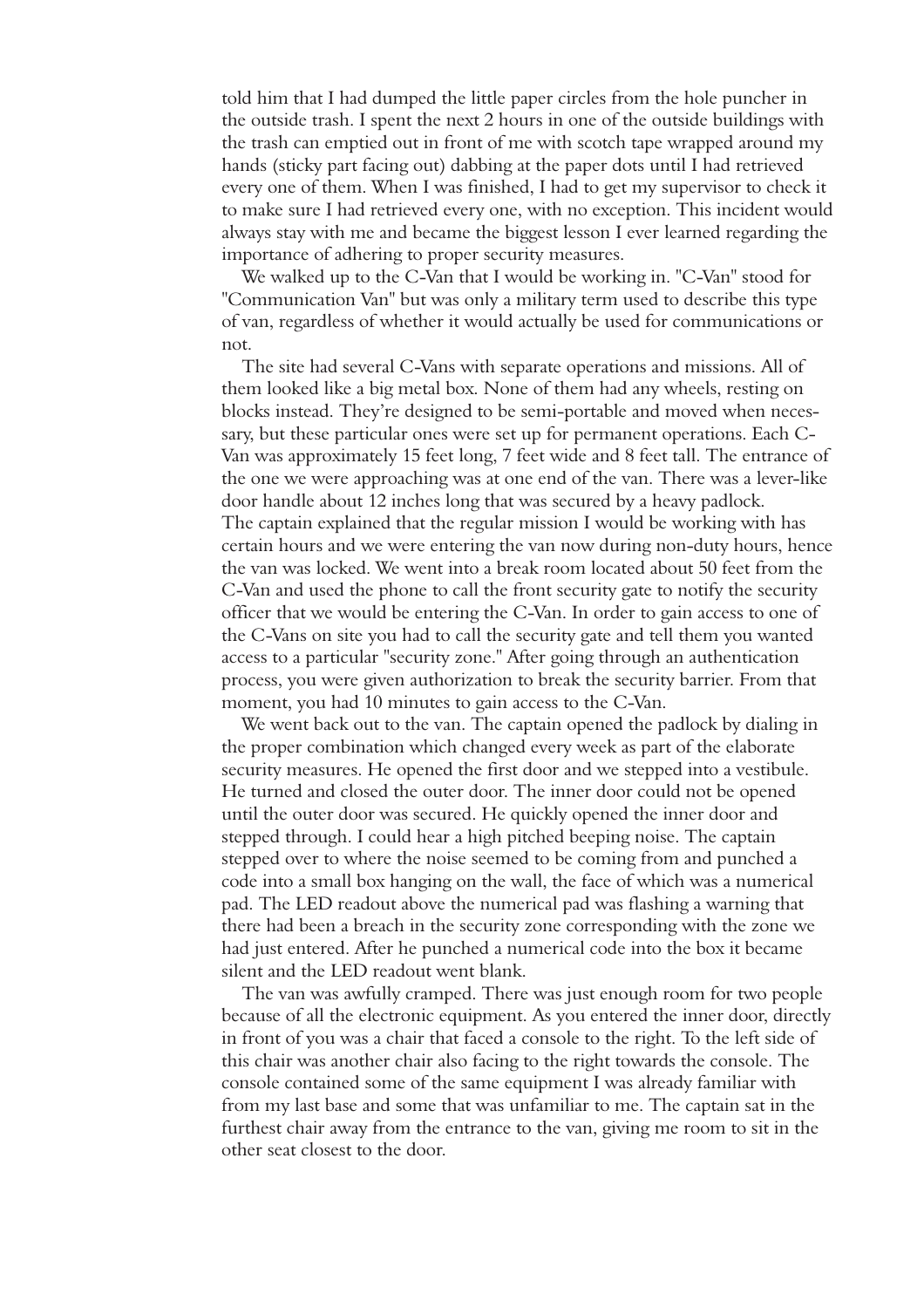"Along with your normal duties which you'll be trained on in time, you will also be documenting your comms here at this terminal." The captain pointed to the terminal directly in front of me. It was a computer monitor almost as big as the one I used in PPD school.

"You will be assigned to the organization that sits what we call 'right seat' and you will have a partner that will sit 'left seat.' In order to access this van you will always have to have two people, you and your partner. We have a two person buddy system because of the security requirements. You'll learn more about this later. However, this places a constraint on your access to reporting comms in private. That is why your reporting terminal will appear to be blank."

The captain began to power up the computer terminal which had been off when we entered the van.

With the computer booted up, he proceeded to show me how to access the screen I would be reporting comms through. He clicked the right mouse button and hit the F10 key at the same time. A screen came up with several options, including "Staunch-118." I remembered this from school. My instructor told me that it would always show my code name when opening a comms window.

The captain told me my password and said, "If for some reason you feel it needs to be changed in the future let me know and it'll be changed."

He typed in the password and a blank screen immediately appeared. It had a black background and the cursor was not visible. It looked exactly like the screen I learned on at school.

"The screen is black to hide the information you'll be typing from anyone who may be looking on while you type." The captain went on. "It's purely a security precaution. As soon as you're done with a comm, simply use the Alt/F10 combination. This will exit you out of the comms window. If the window goes unused for more than 1 minute, you'll have to do the mouse/F10 combination again. You'll be able to continue where you left off at that time. But if you Alt/F10 out of the window, the comm will be sent. So if you start again, it'll be a new comm."

I asked where the comms went after I reported them. No answer as usual. I had learned by now that questions such as that one would be ignored because I didn't have a need-to-know. I knew they were processed by NSA, but I didn't know where and by what organization. Just like many of my other questions surrounding PPD, they would go unanswered.

There was one question that was pertinent to my job so I asked it. "Will I only receive comms during my normal duty hours or will I have to come in during my off duty hours?"

The captain replied, "Again, Sergeant Sherman, you're the first IC capable person I have worked with, so I can't answer that question. I can say that you will not be able to get into this van without your crew partner because of the buddy system. So that would tell me that you will be unable to do any comm reporting until your shift starts. I would imagine you'll have to tell them to put it off until your shift. Cross that bridge when you come to it."

I thought it was odd that he didn't know as much as I would expect. Every time I talked with Captain White and now Captain Stanley, I got the feeling they didn't know quite what was going on, but they knew enough to get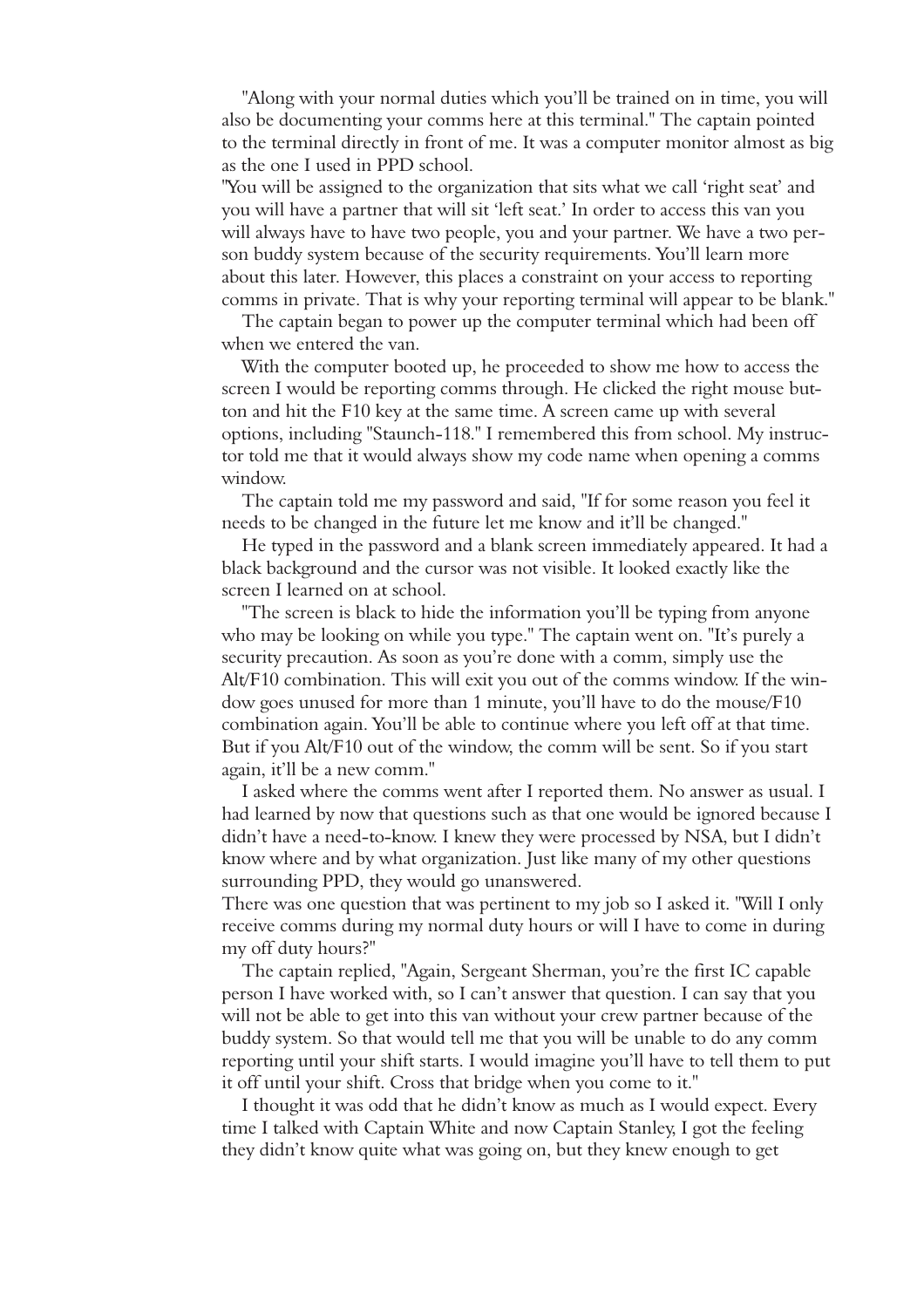through to me which direction to take next. It was as if someone were telling them things only five minutes before I got wind of it. It was quite frustrating because I never really had total confidence in the information I received, but had no other choice because they were my only authority.

While we were in the van I started to ask about all of the other equipment. The captain told me that I would learn about my other job soon enough. His job was to brief me on my PPD duties and to make sure I was clear on how to access my comm window and support my IC mission. All other duties would be trained and supported by the on-site personnel.

We backed out of the C-Van in the same way we entered, only in reverse, with all the security zones requiring re-establishing.

With all this new stuff to learn, I could tell I had some interesting days ahead of me.

I started training for my normal duties the very next day. As was typical Air Force style, vast amounts of information were being shoved into my brain in a very short period of time. I was being inundated with knowledge pertaining to my new job and at the same time wondering when I was going to receive my first comm.

A week passed without receiving anything. I was beginning to wonder if I had lost my abilities since I hadn't practiced them for almost 9 months. Every time I passed Captain Stanley he would nod a silent hello or give an audible one but nothing about PPD and what to expect. I felt very isolated and out of the loop. Of course, this would be a constant feeling and one that would never leave me as an Intuitive Communicator.

I also began to worry why I hadn't been told to take, or been given any, pills like I was taking at the school. Before leaving my training at NSA, Captain White had told me that I would not need the pills anymore until I was told to start taking them later. Maybe this was why I was not receiving any comms yet. Regardless of the reason, I was becoming anxious to use this ability I had worked so hard to discover and strengthen.

## Enter Spock

Time marched on and still no comms. Within six weeks of beginning my training for my normal duties I was officially certified to operate my station without the presence of my trainer. It wasn't long after that that I finally received my first operational comm.

Im not sure if it was intentional or not, but I received my first comm the night of my first shift as a newly certified crew member.

I got to the site a bit early since this was my first night without someone supervising me. I wanted to make sure I did everything correctly. My crew partner showed up and we authenticated properly with security personnel in order to open the C-Van for the 12 hour shift ahead of us. As we made our way into the C-Van, I had just silenced the alarm box and started to power up my equipment when I intuitively received the message, "prepare for information string."

I was so startled I uttered some unintelligible noise, then followed that with an audible "wait!" My crew partner asked me what he was to wait for.

"Oh, sorry, just talking to myself," I said automatically, not wanting him to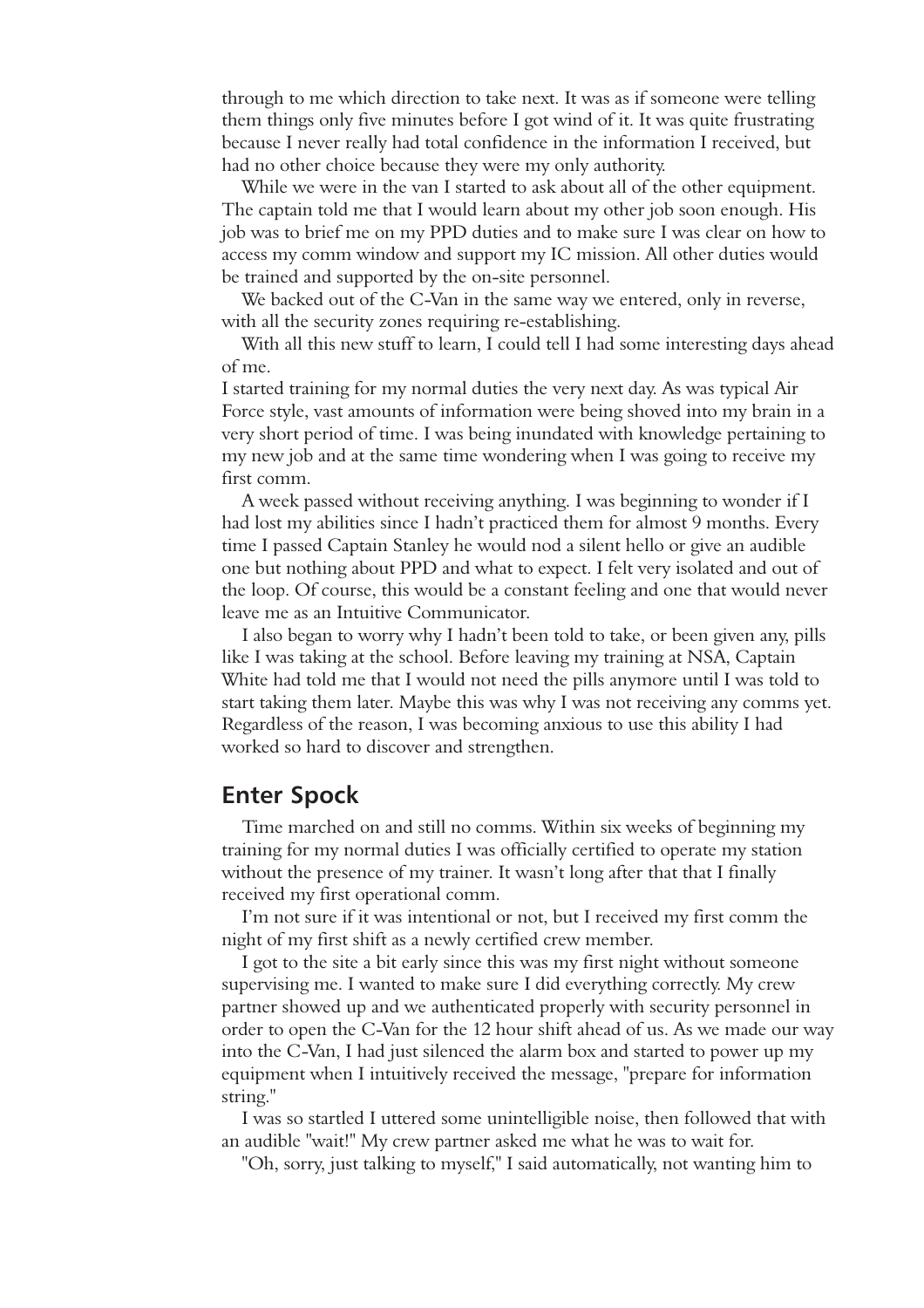think I was crazy.

I wasn't quite sure what to do about the impending comm since my computer was not up and running yet. It took a certain amount of time for the computer to boot and I had at least 2 or 3 minutes to wait still. At the same time I had audibly said "wait", I had also sent back a comm saying "wait." I realized this only after I mentally replayed the situation later. I had never vocalized any comm before. I never did it again either, but the comm took me by such surprise that my auditory facilities were effected along with my intuitive abilities.

I felt so out of sorts. Even though the act of intuitively communicating was something I could do, the psychological ramifications of realizing you're communicating with a non-human entity takes a little getting used to as you might imagine.

They seemed to have listened since I didn't receive anything until my computer was up. Waiting for my computer to boot was the absolute longest 3 minutes of my entire life. I was about to have a two-way communication with an alien. Up until this moment it had all been motions I was going through because someone told me I had to. Now, all the training, the nights laying in bed awake wondering what it would be like to actually communicate, all of it was coming together. It was actually happening. This wasn't a spectator sport anymore. I was the quarterback, receiver and the fan in the bleacher, all rolled into one.

After the computer finished booting, I started to get butterflies in my stomach and I began to wonder if my abilities were good enough to do the job correctly. A hundred things were going through my mind when I hit the right mouse button and the F10 key as I had been instructed many times to do. After I opened the window and typed in my password I intuitively sent a ready message and waited to receive the first of what would be hundreds of comms.

I began to type in the blank window that I had just opened. My crew member was doing his own tasks on his computer so I didn't have to be concerned about whether he was going to start asking questions. I was thankful for that.

During this first assignment as a mission ready IC, my comms were very uneventful and mundane. I had no idea the meaning of what I was typing. After the first month of receiving comms, it became very routine and no longer held the level of mystique to me that it did during that first month.

A comm would begin with what I called the "preamble." The preamble consisted of the same sequence of numbers that differentiated very little. I would always receive a three digit number first, which was the number that identified me to whoever the information was going to when I sent out my report. This number was 118. There would be timed pauses between each phrase or expression. The pause was always the same. I never got the stop watch out but the rhythm of it was constant so it was evident it was the same all the time. The pause was probably about 3 seconds. (Except for the pause between the comm that would tell me to "prepare for information string" and the time the information string would begin. This pause would be as long as it would take me to prepare to receive the comm.)

After the number "118" would be passed, another string of numbers would usually follow. This string would be a 5 digit number that varied but often was repeated in other messages. I called this the zip code. (Because it had five dig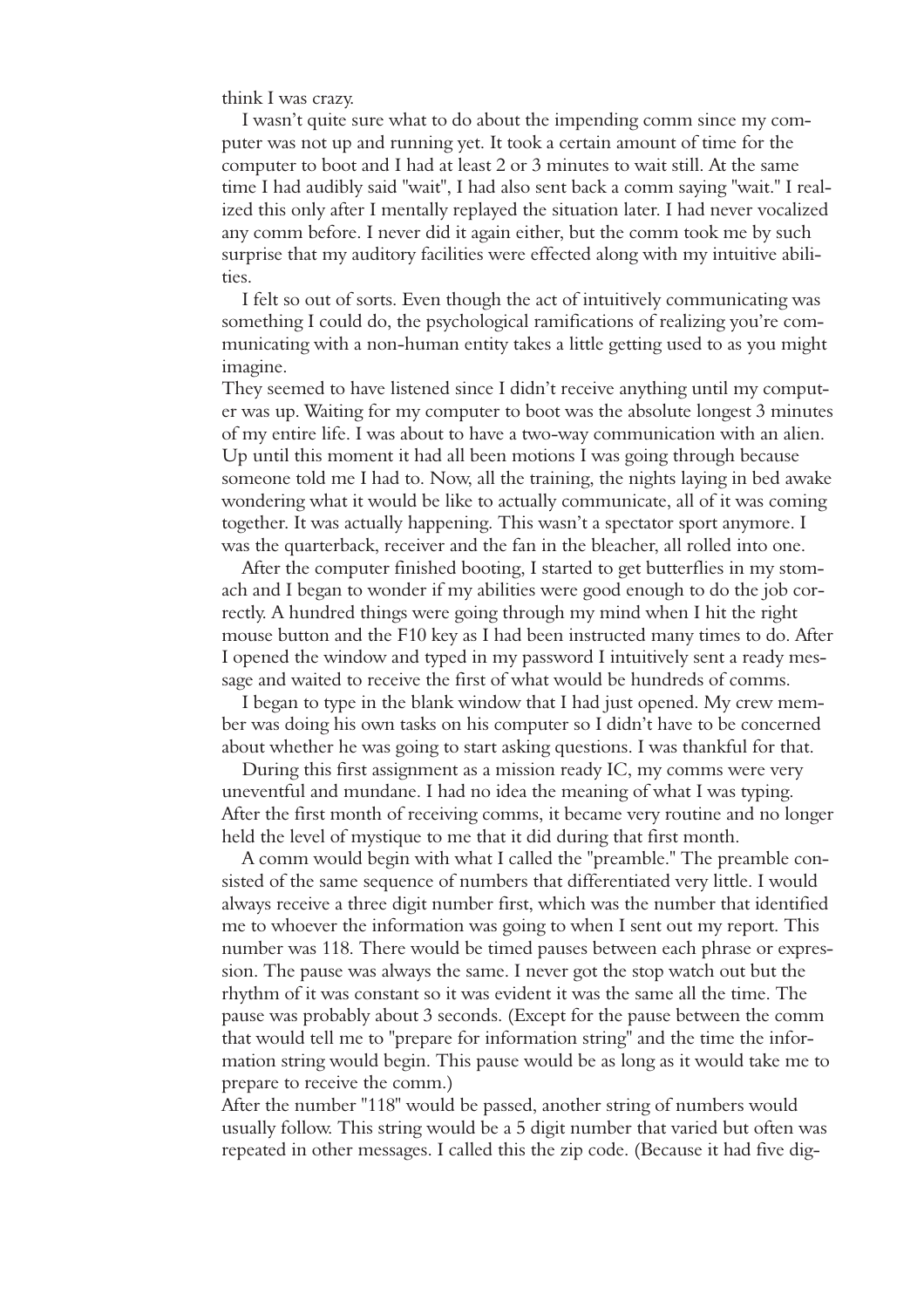its, not because it related to a location necessarily.)

After these eight numbers however, there was no rhyme or reason to the comms most of the time. A sample comm at this point would have looked similar to this:

#### 118/67555/995500400043/47477899055/9400///

The comms would simply be a series of numbers separated by a "/" character. This was the way I was taught to separate comm sections while in school. Anytime there was a pause, I would place the "/" character in between phrases. Sometimes I could pick out obvious things like latitude and longitude. When I first noticed lat/longs being communicated, I wanted to look them up on a map but we didn't have detailed maps in our C-Van and I was terrified of writing anything down and taking it with me. I soon lost motivation to look up the locations.

I got to the point, finally, of taking most things for granted. It became a very boring task to receive these comms and type them in this blank window. It certainly wasn't very challenging and I lost all interest in it simply because it was only a one way communication for all intents and purposes. Once in awhile I would send back a comm saying "repeat last phrase" or something like that. But most of the time, it was a one-way street and not an exciting job.

After some time had passed since that first comm, I took the liberty of naming the grey contact I communicated with "Spock." My best friend had always been a big Star Trek fan and it seemed a befitting name. It was also because I perceived a great deal of logical structure in his communications. It felt a bit sad to come up with such a deliciously ironic name as Spock and have no opportunity to share the humor of it with anyone.

My suspicions about the pills I had been taking at the PPD school proved justified midway through my tour at this new assignment. Around April of 1993, about five months after I had arrived this new base, Captain Stanley came into the C-Van while I was on duty and asked my crew member to step out for a moment. I began to get nervous since the captain had not said one word to me in private since our first PPD meeting. Was I doing something wrong in my comms? Were they correct? These were the types of questions running through my mind as I waited for my crew partner to step out of the van.

The captain sat down in the seat vacated by my partner. He reached into his pocket and brought out a shiny gray bottle.

"Sergeant Sherman, do you remember taking some pills while you were at school?" the captain asked as he placed the bottle on the counter in front of me.

"Yes, Sir. I took two tablets every day I attended school. I was wondering if I was ever going to take them again."

"Well, that's what these are. We need you to start taking them again until further notice."

I started to get a little more bold in my questioning, especially since I hadn't had any questions answered for a long time.

"What are they, Captain?" I asked.

"I actually have no idea, Sergeant Sherman. Ive just been instructed to have you start taking these again."

Pushing further, I continued on, "Do you take them?"

"I can't answer any questions about the pills, Sergeant Sherman. I know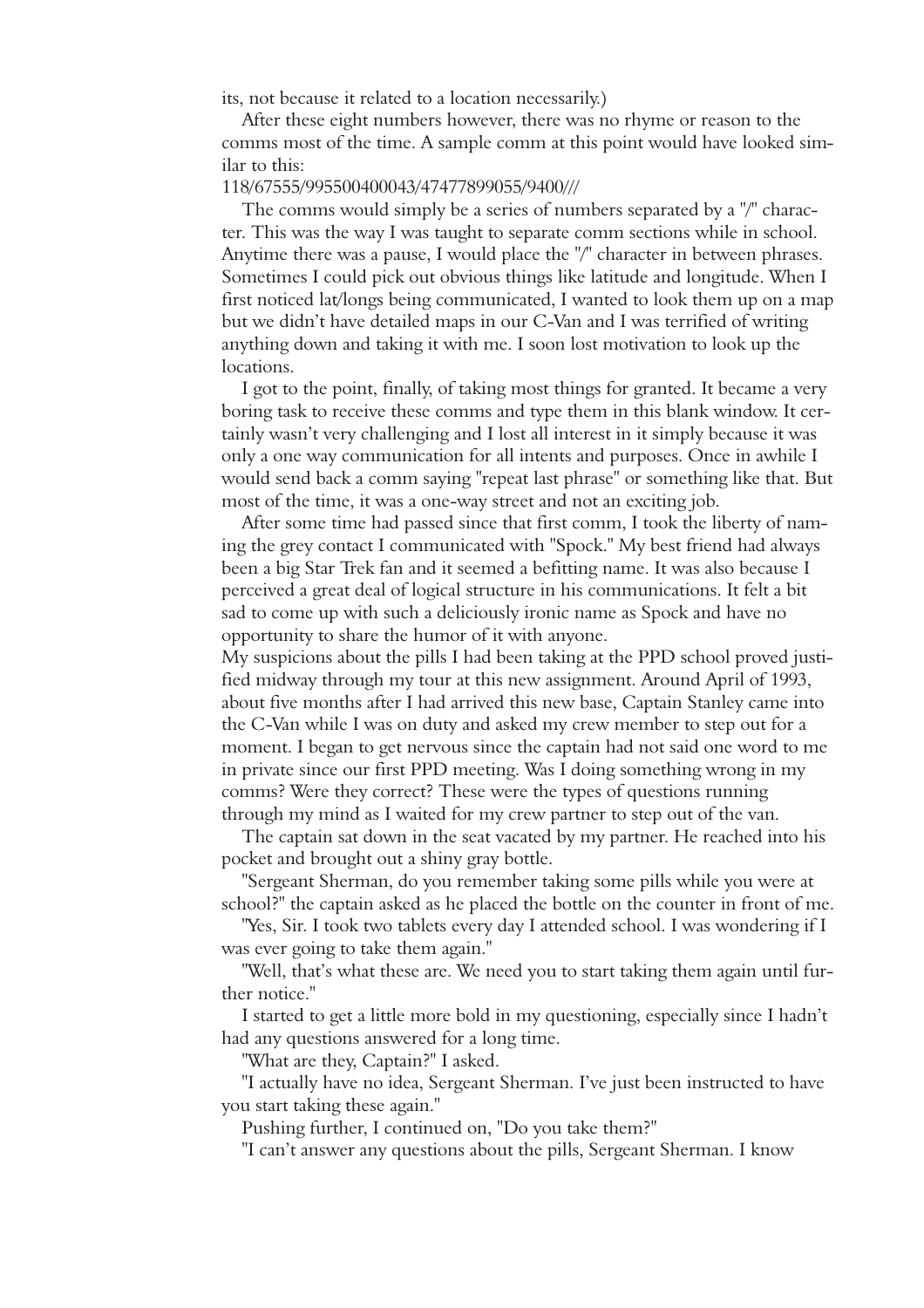you're naturally curious, but I honestly cannot talk about them anymore. Take two every shift. You're to keep them in your safe drawer here in the C-Van. I know you know better, but I have to say it anyway: don't try to take them from the site. It's important that you take them as instructed. I know this sounds heavy handed but we'll know if you haven't taken even one so please follow the instructions to the letter."

With that, he left the van.

What in the world were in these things anyway? I never felt any abnormal physical effects while taking them but I was curious what they were and what effect they had on my abilities.

I was sitting there looking at them when my crew partner came back into the van. I was beyond caring whether he asked any questions. At that very moment I was very bitter at PPD and the world. It was the same feeling I had felt in the past and would continue to feel. It was as though I had no control over my own life. It seemed everything I did was dictated by someone else. Of course, in the military this was not uncommon. But this situation went deeper.

My partner did the obvious; he asked what the bottle was for. I told him they were for headaches. As far as I was concerned at that particular moment, that was the truth!

As he shrugged and turned to his computer I popped two of the pills into my mouth and swallowed dryly. I had no choice. I had to bark when the master said "speak."

My tour at this base was quick as I was only there for about 11 months. But the end was the most exciting part.

About three months before I was to leave I had an unusual comm with Spock. It started out like all the rest, with the normal preamble and subsequent, mostly numerical information. Because all the comms were from 30 seconds to 45 seconds long, I could tell the comm was coming to a close when I suddenly "tripped" and stepped up in my comm "level." This is very difficult to describe, but the closest analogy I can find is what happens when you take too much mouthpiece into your mouth while playing a reed instrument. The beautiful sound you may have been making a moment before is quite suddenly replaced with a screeching sound. Although there is no sound associated with comms, it's the closest I can come to describing what happened.

Spock immediately picked up on my accidental mental leap and "met me" on this other level. I was startled because I didn't even know this other level existed prior. Spock immediately asked\* if I had intentionally changed planes.

I answered "no" and told him that I didn't even know this "plane" existed.

I use the word "plane" in this explanation because I can't think of another alternative to how Spock referred to it. If Spock and I had been communicating vocally, I would have asked what was meant by that "word." When you intuitively communicate, though, the rules are not the same. You understand things that otherwise make no sense in linguistic terms.

\*Note: I have no choice but to write the contents of the comms with my alien contacts in a conversational format, like two humans talking. The actual comms were much more rich in texture and informational in content but in ways I am unable to convey to the reader on paper.

Spock immediately signed off and I was left wondering what had just hap-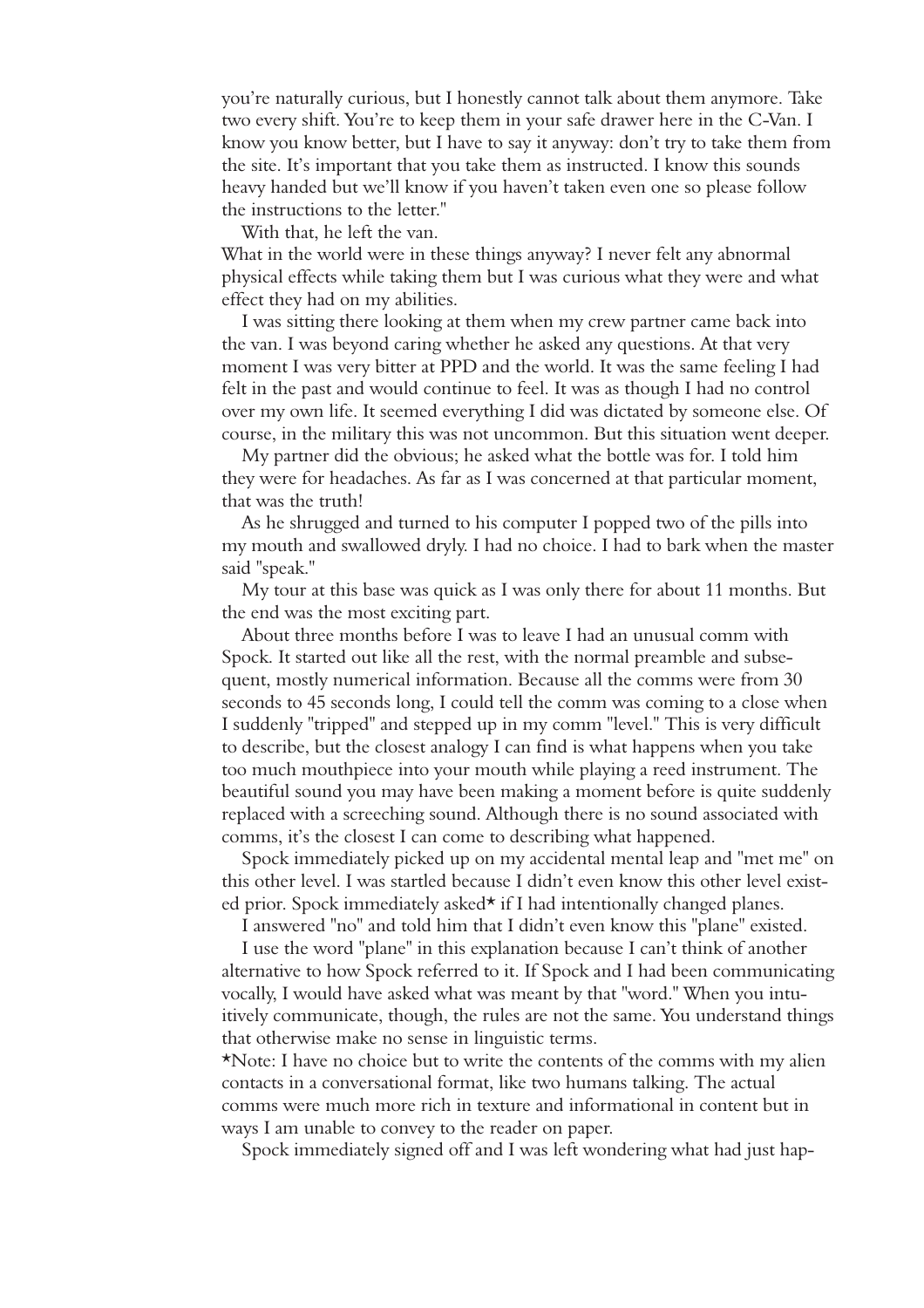pened. I knew from Spock's response that this event was totally unexpected not only by me but also by him.

That night in bed, I replayed in my mind what had happened. I was trying to figure out what might have occurred differently that precipitated this unusual turn of events. I had been getting much better and quicker at interpreting the data. Did my proficiency have anything to do with this moving to a higher plane? I was just getting used to the intangible nature of my abilities and this hits me from left field.

My next comm after the "higher-plane" event came two or three days later. I gave the go-ahead and Spock sent the routine preamble and continued with the comm. I was nervous, wondering if he would refer to what had happened. I was somewhat concerned that it was perhaps an unauthorized comm. Of course, I had no idea if there was even such thing as an unauthorized comm. If there was, I was concerned I had initiated one.

Nothing happened. The comm ended as usual and that was it. Now I started to wonder why he hadn't addressed it. I actually began to wish he had so I could find out more about why it happened.

I thought about trying to do it again, but I was hesitant, still unsure as to whether communicating on this other plane was something I was supposed to be doing. But I knew that if Spock wasn't going to refer to it, sooner or later curiosity would get the better of me and I would breach the subject on my own.

A few more comms went by without Spock referring to it. I was getting impatient and my curiosity was becoming overwhelming.

It was two weeks after the plane changing event that I finally got up enough nerve to try it again. I received the normal comm "prepare for information string." Conveniently, my partner had gone out of the van to use the restroom. (Short lapses in security were tolerated for such urgencies.) I sent back the go ahead and began to type the incoming comm in the blank screen. I knew I had mere seconds to decide whether I was going to try to change planes again. I knew the comm was coming to an end so I started to gather up the nerve. As soon as Spock had finished and I sensed he was terminating comms I lunged forward with what I thought would duplicate what I had done last time.

Nothing!

Spock was gone and I sat there wondering what had happened. It felt different. It was definitely not the same feeling I got when it happened last time. I figured I must have done it wrong or something.

I sat there dumb-founded, trying to remember what had happened the last time that may have been different. I couldn't figure out how to repeat it. I sat there thinking about it the rest of my shift. I couldn't get my mind off of it.

Thereafter, I kept trying to change planes each time I received a comm but to no avail. I started to think that it was a simple fluke and that I wouldn't be able to repeat it when it finally happened again.

It was about two months from when it happened originally when I finally broke through again. Although I had been attempting to do it at the close of every comm with Spock, I was finally successful. It didn't take me by surprise this time, either, because I was more in tune with the mechanics of what was happening.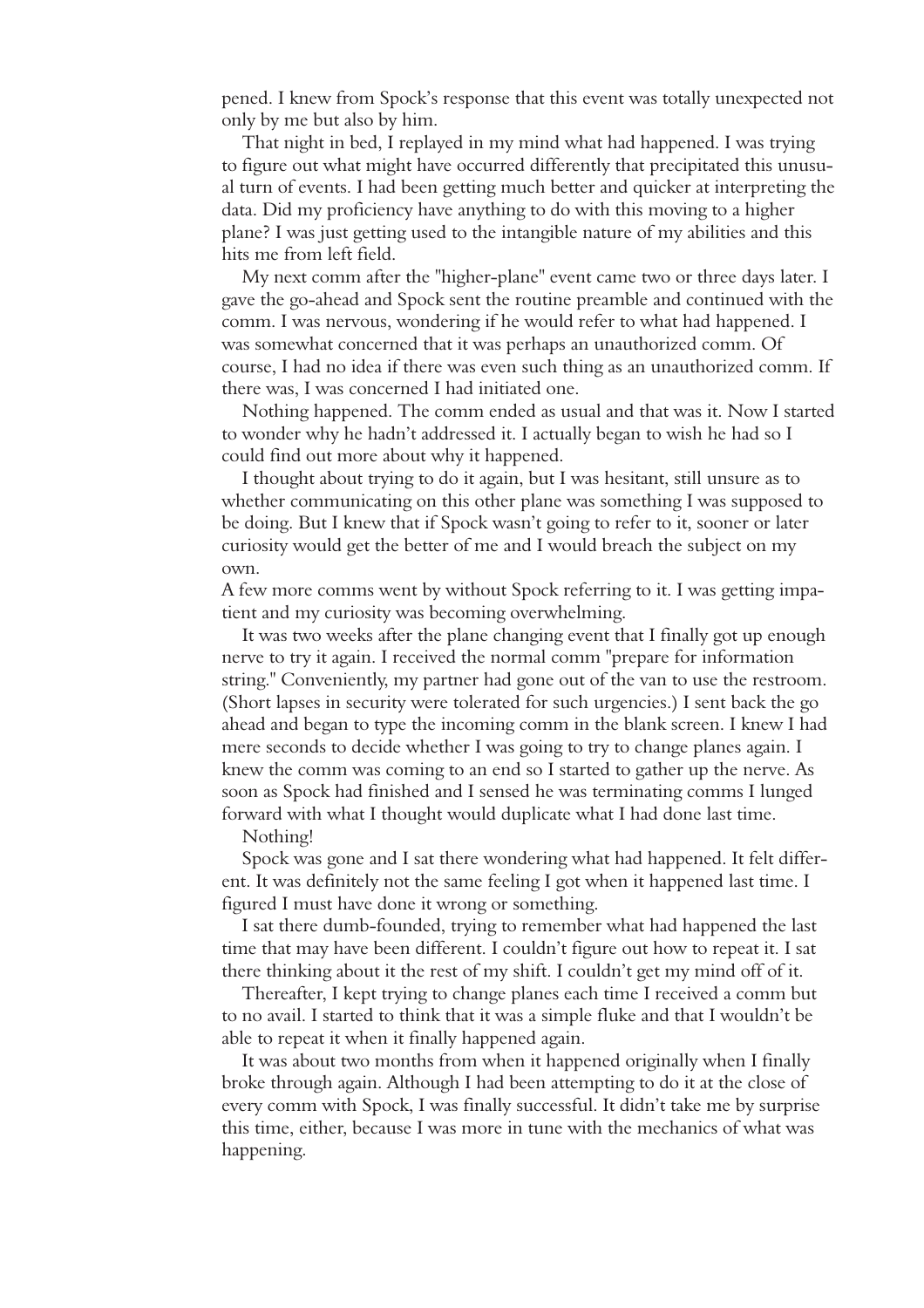Spock immediately picked up on what I had just done. Again, he asked if this was something I had done intentionally. This time I answered "Yes."

Spock replied that it was an interesting turn of events and that he ignored it the first time because he felt it was an anomaly.

"Is this an unauthorized comm?" I asked.

"There is no harm in communicating on this plane," he said nonchalantly.

I was surprised by how effortlessly he had said that. Here I had been sweating out the fact that I might have been doing something wrong and he acted as if it was no big deal.

"How come you are comm'ing so candidly on this plane and you don't during our normal comms?" I asked.

"You have never given me reason," he replied.

I stopped to think about this. It was true. I hadn't attempted to ask any questions or to communicate anything except what pertained to our regular comms. I had always assumed we were not to discuss anything else.

My impression of Spock was one of being official, with no room for emotion. Even as we now communicated on this other plane, I still felt a sense of rigidity. Perhaps this was just how they were.

Pressing forward with my curiosity, I asked whatever came to my mind first. Since I was thinking of how formal Spock sounded I continued with that line of thought. "Do you have feelings like humans?" I asked bluntly.

"We are quite alike in our emotional makeup, 118," he said, referring to me as my PPD code number. "We react to our surroundings, just as you do, but are much less impacted by what we sense. In the absence of markedly increased stimuli, emotion is not readily useful."

Wow! I was constantly reminding myself I was actually having a conversation, of sorts, with an alien species. Up to this moment I hadn't internalized the meaning of it. Until now, I might as well have been receiving information from a computer somewhere on the other side of world. There was no meaning to it. Now I was actually communicating in such a manner that we could easily start talking about the Cowboys winning the Superbowl if we wanted. It was quite a shift in perception for me.

A million questions came to my mind. I managed to pick one and throw it out before I lost my new friend's attention span.

"Why did you think it was unintentional when I first comm'ed with you on this plane?"

\*Note: "Water-human" is the closest I can come to an accurate translation of how Spock referred to humans. Other alternatives would be perhaps "watervessel" or "water-entity."

"Until now, we thought it impossible for a water-human\* to sustain communication on this plane. But we are continually being surprised by other IC's abilities as well."

I realized by now that I had stopped typing our comms into my reporting window as soon as we had jumped to this other plane. I wasn't sure if I was supposed to continue or not.

"Am I supposed to report our comms while on this other plane?" I asked, wanting the answer to be "no" so I could concentrate on what was being communicated.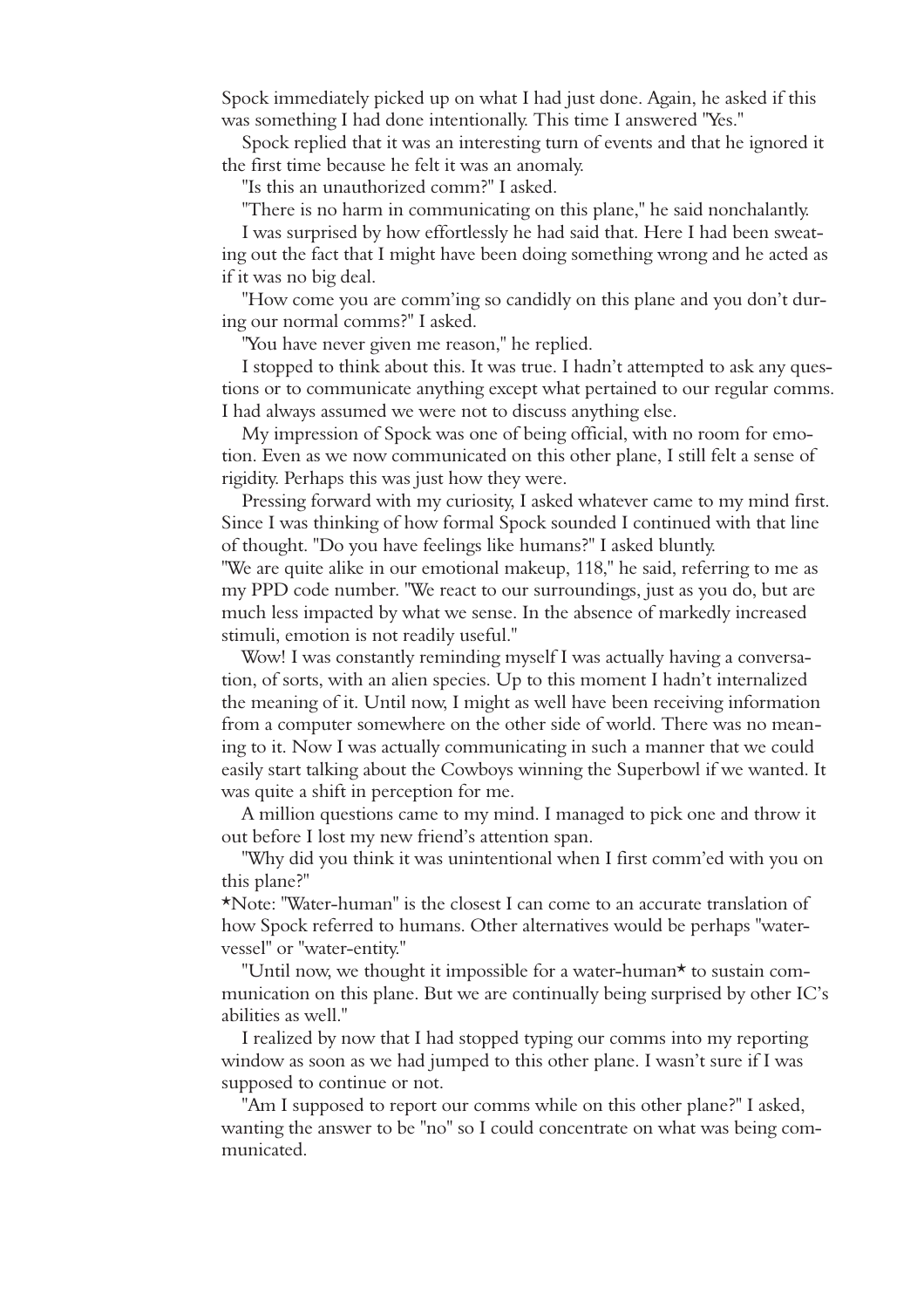To my surprise Spock said, "No, that is not necessary. Our communications are only being monitored through your reports so as to calculate an accuracy factor. Your communicating on this plane was never anticipated and therefore will never be known unless you discuss it with your chain of command."

"Will anyone get upset if they find out I have communicated with you on this other level?" I asked. I was still slightly paranoid about what rule I might be breaking, if any.

"I am unaware of your people's standards for this. However, we are not adverse to communicating with water-humans on this plane. It is interesting to us that we are able to communicate with water-humans as it is, but communicating on this plane creates even more interest."

I sensed an underlying current of scientific interest in our communications that I had previously only sensed during our first few comms.

I was thinking of this when Spock broke through my thoughts and said "comms will cease" and signed off.

Just like that.

I sat there, staring at my computer screen, thinking how amazing it was that I had just carried on a conversation with an alien species.

I must have been in a daze because I had allowed my other job to go by me unnoticed. My crew mate jolted me out of my deep thoughts.

"Are you okay, Dan?" my crew mate asked, obviously noticing I was in a daze.

"I'm okay Brad, thanks," I answered. "Just a bit tired, that's all."

I went on with my duties, but I couldn't stop thinking about my latest comm. I kept replaying it in my mind during the rest of the shift.

I stayed awake most of the morning after my shift had ended. I just couldn't go to sleep. There were so many questions that I had to ask. Unfortunately, I was close to being relieved of duty in order to leave for my next assignment. I was anxious for my next comm to come so that I could get some answers to my other questions.

My next comm never came at PPD Base #1. I was relieved of duty two weeks after that last comm. I felt so frustrated. I wasn't sure whether I would ever be communicating with Spock again. I didn't even know for sure whether or not I would be conducting PPD duties at my next base. I assumed that I would still be communicating with Spock if I did.

It turns out that my fears were unfounded. I never communicated with Spock again, but my communications took on a whole new life at PPD Base #2.

#### PPD Base #2

As was usually the case, my clearances had taken longer than myself to arrive at my next base. With the line of work I was in, if proof of your clearances weren't available you were essentially out of work until they were. This was the case during my first few weeks at PPD Base #2.

I took advantage of this unexpected down time and visited some friends a short drive away.

My unofficial vacation didn't last long. My clearances eventually arrived and I found myself being briefed on what I would be doing at my new duty loca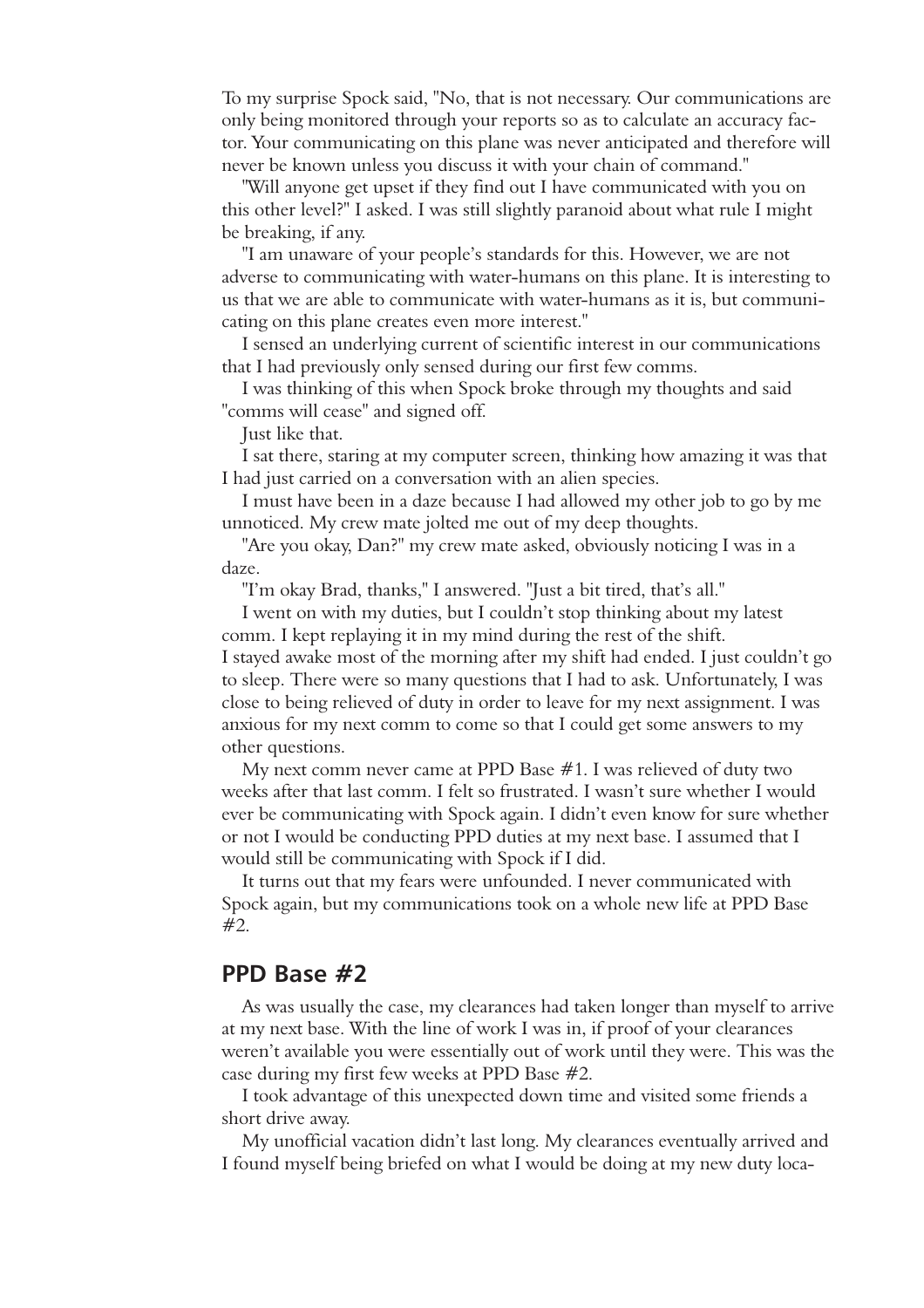tion and how it related to the big picture.

The contrast between my first PPD base and this one was enormous. At my first one, we had under 50 people all working to support a little site seemingly in the middle of nowhere. This one was an enormous place with thousands of people working under one roof. The overall differences were like night and day. But with respect to the PPD mission, things were identical... at first.

I had been there for almost three months before I finally received a third party introduction to my next PPD commander.

It was late at night, during a 12 hour shift, and I was working at my station. I had just finished one of my routine tasks when I noticed two men approaching my workstation out of the corner of my eye. I immediately recognized one of the men as Captain Stanley, my PPD commander from PPD Base #1. I was quite surprised. I had never seen my first PPD commander, Captain White, again so I never expected to see Captain Stanley again either.

I got up and met their approach with a smile and a handshake. "Sergeant Sherman, great to see you again. How have you been doing here at your new base? Have you settled in nicely?" he asked. I couldn't help but wonder if the person he had with him was my new PPD commander.

"Yes, Sir, it's a great place. There's a lot more to do here than our last base," I joked. "How have you been?"

"Can't complain. Actually, I'm here for a little business and decided to come say hi. I also have someone I'd like you to meet. His name is Captain Gregory and he'll be your new program commander."

Just like that! I looked around to see if anyone was within earshot. The closest person was almost 20 feet away and deeply involved in whatever they were doing. The ambient noise where we were standing was quite high. My quick assessment was that no one could hear what we were saying but it didn't appear to be a concern for either of the two captains standing in front of me.

"I see," I said, not knowing what else to say. I stood there dumbfounded, not knowing where to go with the conversation.

Luckily Captain Stanley kept the conversation going by asking me to explain what my job was and to give him a tour of my workstation. This made me feel more comfortable since it gave me something else to talk about while I assessed what to do or say next concerning PPD and my new commander.

I finished showing both of my visitors around my workstation when Captain Stanley announced he needed to leave. He said his good-byes and wished me luck in the future.

Captain Gregory stayed behind.

"So how long have you been involved with the program, Sergeant Sherman? he asked as soon as Captain Stanley started walking away.

"I went to school in the early part of 1992 and became mission ready around the beginning of November that same year. How long have you been involved, Sir?" I asked back. I was trying to get as much information as possible before he defined the terms of our relationship like all my other PPD commanders had.

"Not very long," he answered, sounding as if he just started. "You'll be receiving comms soon. Let me show you how to access your reporting window."

He went over to my computer monitor and sat in front of it. I could tell he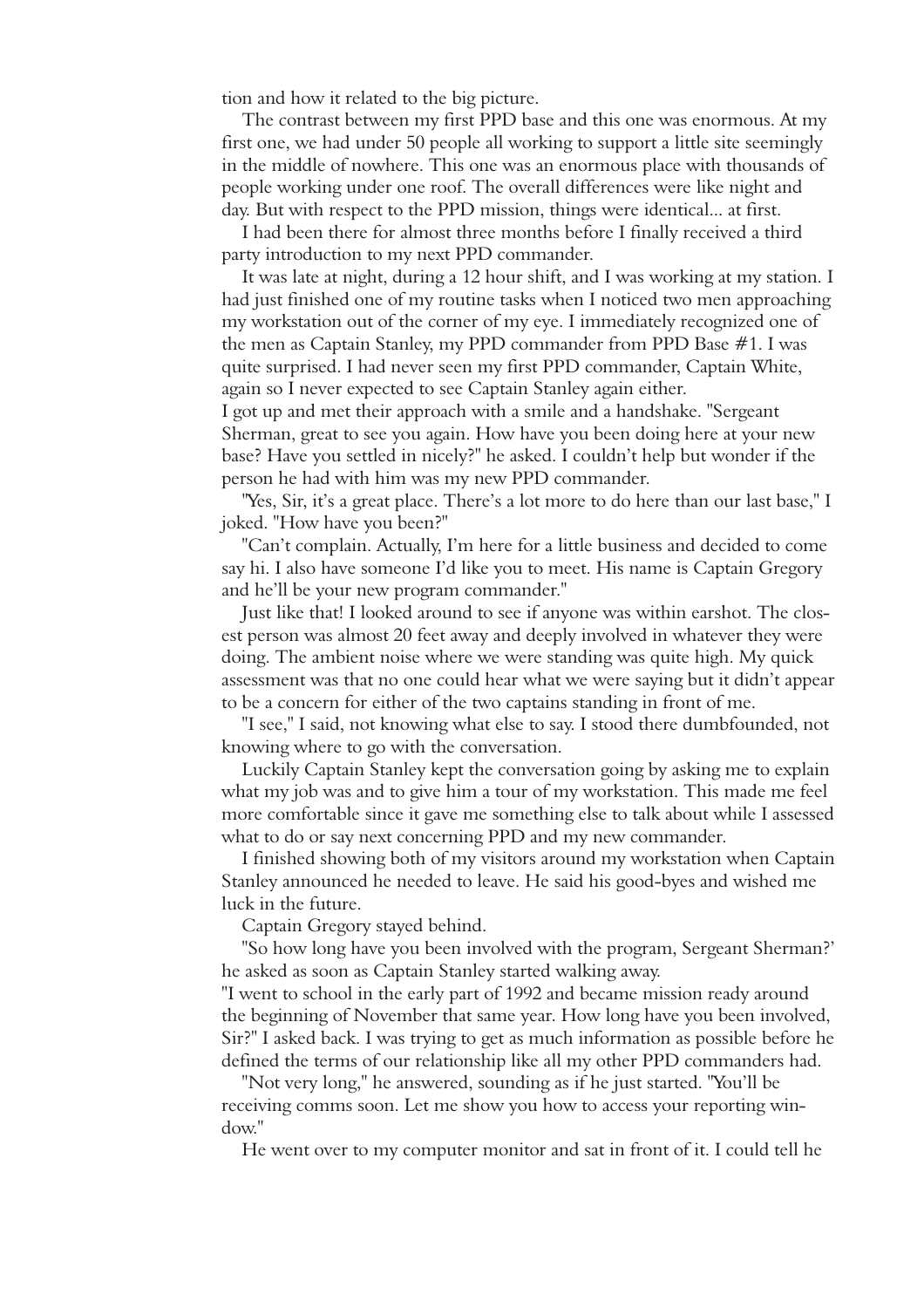didn't know anything about my regular job because he asked how to remove the screen that was currently taking up the entire monitor. I got rid of the screen for him.

"You simply place the pointer on the background and press the right mouse button and F10 at the same time," he instructed.

What he didn't know was that I had already checked the background to see if the window I would be using was there. It was there, but I didn't know my new password. I listened patiently for him to tell me my password.

He told me my new password and then asked if I was all set. I told him that unless he had something else to tell me, I was ready.

It was at this time that he gave me my "medicine" as I came to call it. The pills came in the same shiny gray bottle they had come in at my previous base. He began to tell me what dosage I needed to take and I interrupted him, "I know, take two every day I come to work."

"Actually," he said "you only take one every day of work."

"Oh," I said, feeling a bit embarrassed about my know-it-all attitude. "It's changed since my last base."

"I guess so," he said. "I assume you know where to keep them?"

We didn't have the personal secure space here that we had access to at PPD Base  $#1$ . "I guess I'll have to keep it in my filing cabinet drawer."

"That's fine," he said, probably knowing I had no other choice. Of course, there was no way I would be allowed to take them home.

"If you ever have to reach me, send a message by e-mail. I'll get back with you as soon as possible."

He gave me his e-mail address. It sounded like his office was located elsewhere. I was curious, so I asked "Is your office here on site or somewhere else?"

"You will see me around the building from time to time but if you have any questions, confine them to e-mail and I'll be sure to respond quickly. This position is such that you will not need much interaction with anyone. Just report your comms when they come in and go about your normal duties otherwise," the captain said, completely ignoring my question.

This guy was slicker than I had thought. I was initially under the impression I could get out of him more information than I could my other PPD commanders. Evidently I was wrong.

My life at PPD Base #2 was perhaps the loneliest I had experienced up to that point in my Air Force career. At PPD Base #1, I had managed to find a few friends that I could pass time with during my off-duty hours and I had been involved with the base theater club putting on plays for the base populace.

But I was increasingly withdrawing into a cocoon that was harder and harder to escape from. During the first few months, after I found out about PPD and my role in it, I went through feelings of superiority. I felt so much pride that I was one of the people given this interesting and, apparently, important ability. As time went by, though, all that seemed meaningless if I couldn't share it with someone. It's like being rich beyond your wildest imagination and being stuck on a deserted island without anyone to share it with or anywhere to spend it. I was becoming emotionally isolated and started to hate what I was doing.

I compensated for the increasing loneliness I was feeling by spending money.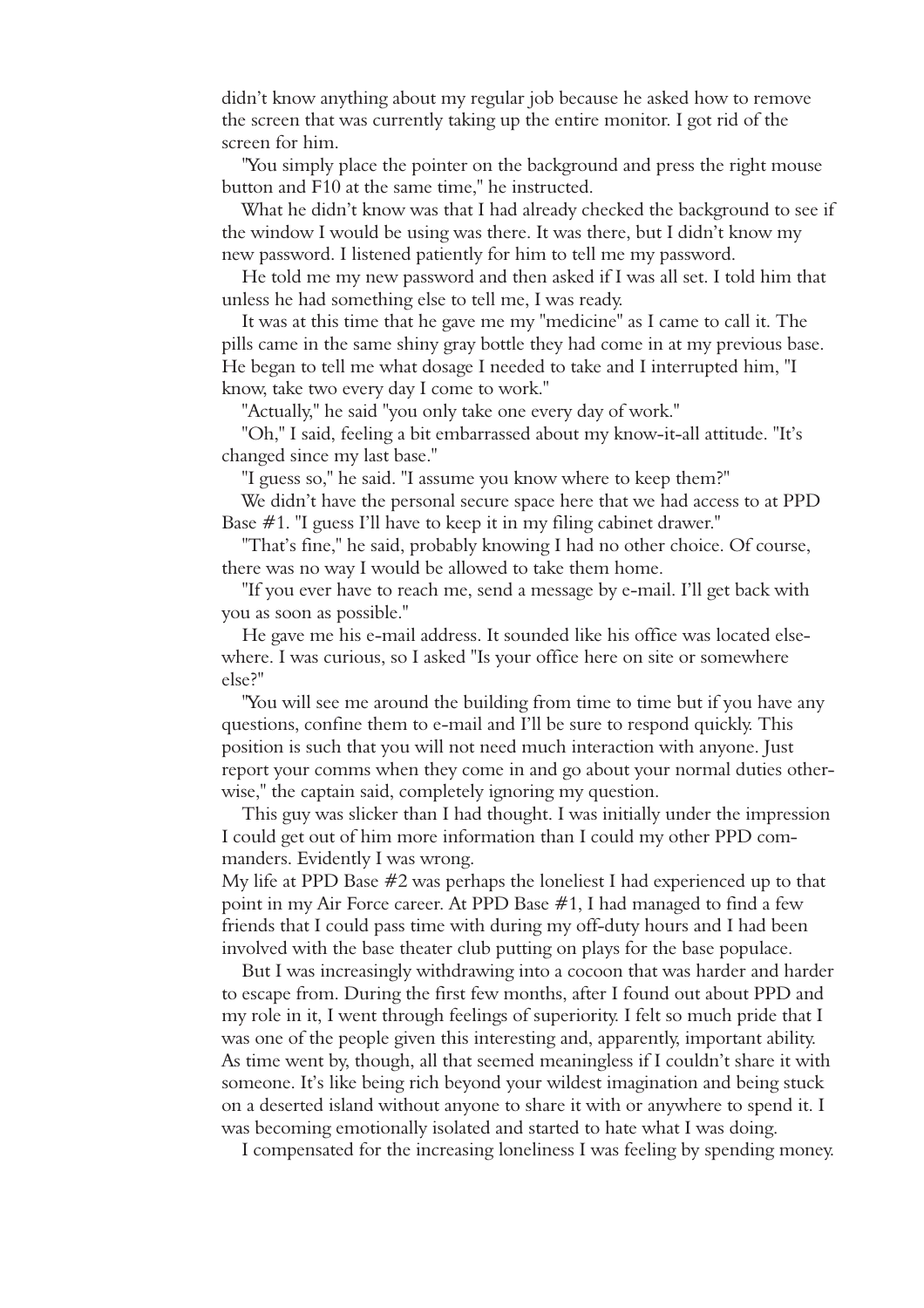I started to take solace in material things. I didn't feel like I had to hide what was going on in my life from things, so buying them comforted me.

My first comm at PPD Base #2 came about three days after my impromptu meeting with Captains Stanley and Gregory.

I showed up to work for a normal 12 hour midnight shift when I started to receive a pre-emptive message to prepare me for an incoming comm. I hadn't received one for more than three months by this time and it took me by surprise just as it had the very first time. Only this time I knew I had time to prepare myself and my computer to receive it.

At this new base, it was much easier to report comms because workstations were farther apart, located within a huge open room. Most of the time I could work totally uninterrupted. But when interruptions did occur they were more unpredictable. At Base #1, I would know if I was to have a visitor so I could prepare. At Base #2, anyone could walk up at any time and completely take me by surprise. I became very good at sensing if anyone was approaching my workstation while I was reporting a comm. It was quite easy to suspend a comm if need be, so I often would do it to head off any nosy questions.

#### Enter Bones

The first comm I received at PPD Base #2 was of the same structure as all the others I had received up to that time. More numbers and seemingly codified strings of numbers and letters. But I realized that I was not comm'ing with the same grey contact as I was before. It seemed Spock had been replaced. I could sense the change from the texture of the message.

Communicating intuitively is like touching and feeling an exquisite tapestry when compared to our normal means of communication. It was so much more vibrant than any of the senses we humans typically use in touching, hearing, seeing, tasting and smelling. All these are sensed in a one dimensional world compared to the richness of communicating intuitively.

During the first comm at my new base, I noticed the texture of the "tapestry" had changed. Before, when comm'ing with Spock, I had nothing to compare his tapestry with because it was my first and only grey contact. I had come to expect every comm to be the same. This one was quite different.

As soon as I had logged into my reporting window, I gave the go-ahead for the first of many comms I would receive from the grey contact I called "Bones." (The irony of the nickname I had given to my first PPD contact did not so readily apply to this one. So with no descriptive name coming to mind, I continued with the Star Trek theme.)

I immediately sensed that this was a different grey. As Bones was about to sign off I sent a comm, on the other plane, asking why my contact had changed. I wasn't sure if he just didn't receive my comm before completely signing off or he totally ignored it. But he was gone.

After he signed off I tried to assess the differences between his comm and Spock's. It was like he had a different shape and texture to his tapestry. Spock was definitely more rigid, with his comms being more punctuated and tighter around the edges. Bones appeared to be more "human" than Spock, in that his emotions were more readily apparent. I couldn't help but wonder what emotions their race was capable of. I was very intrigued and couldn't wait for my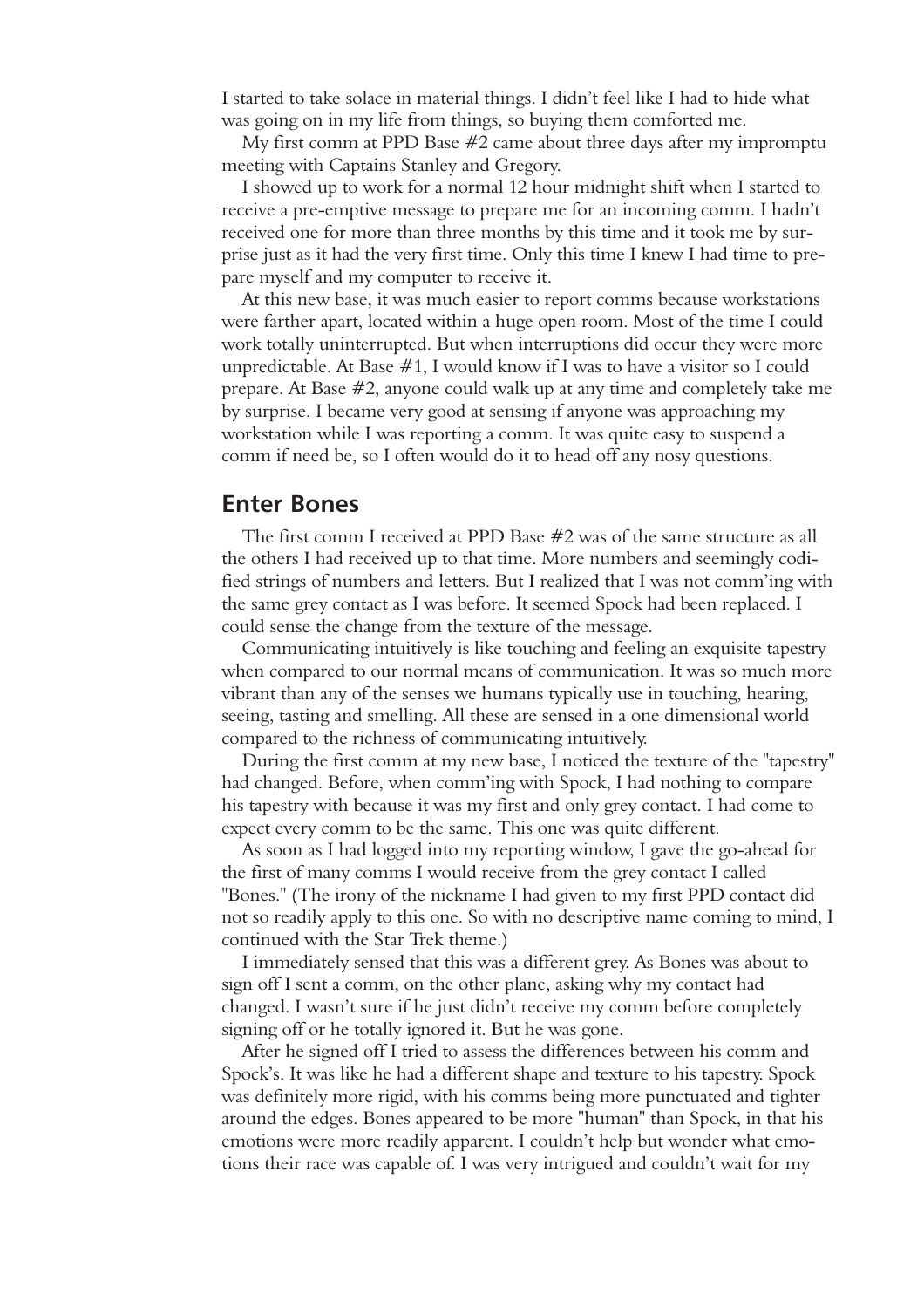next comm. I was also looking forward to trying the higher plane, again, to see what his reaction would be; or if he even would react.

## **Bones' Revelations**

After that first comm with Bones, and realizing it was a different grey I would be communicating with, I was anxious to attempt going to the higher plane. Based on my experiences with Spock, I assumed he would also be curious at my ability to go to this other level.

I was not mistaken. The very next comm came a few days after the first. I went to the other plane as soon as he was finished with the preamble. He asked the identical question Spock asked, if I had intentionally switched planes. I answered to the affirmative; I had indeed done it on purpose. Bones immediately continued with the normal comm on the normal plane as if nothing had happened. I was so pre-occupied with his reaction that I don't think my comm reporting was very accurate. How could he completely ignore it and go on? I received the comm like normal, not knowing what else to do.

As the comm came to a close, instead of signing off like normal, Bones began to communicate with me on the other plane once again. This took me by surprise, as I fully expected him to sign off after the comm.

"What are your intentions by communicating on this plane?" Bones asked, being quite forward in his question.

"I was able to find this plane while comm'ing with my previous PPD contact, quite by accident. It was interesting to find there was another level of communication, but I was unable to fully explore communicating on this plane with the previous PPD contact because I moved shortly thereafter. There was so much I wanted to ask him. I thought I could ask you, now that you are my contact. Would that be okay?" I asked.

"We have no preferences regarding communicating on this level," he replied.

"Is that a yes or a no? I'm not clear on your answer," I answered back, wondering what he meant by his last statement. "You are not clear on the answer because you expect a different one," he said

enigmatically.

I wasn't sure what he meant but I didn't care, I was going to move forward. "How come I can comm with you so informally on this plane but not on the other?" I was intentionally asking the same question I had asked Spock in order to compare answers.

"There are no specifications on the formality of your communication with us. It is true the lower plane is a plane used solely for the purposes of pre-existing communication subjects, but I have never pursued non-pre-existing comms with you because there has never been a reason to do so."

That was a great answer, because it was how Spock answered the same question. Continuing with the comparison, I asked, "Is communicating on this plane authorized?"

"There is no harm in this communication," he said responding the same way Spock had months earlier.

Not wanting to cover too much of the same ground as I did with Spock, I tried to think of other things to ask. Because of my own personal needs at the time, the most profound thing I could think of was, "Do you eliminate waste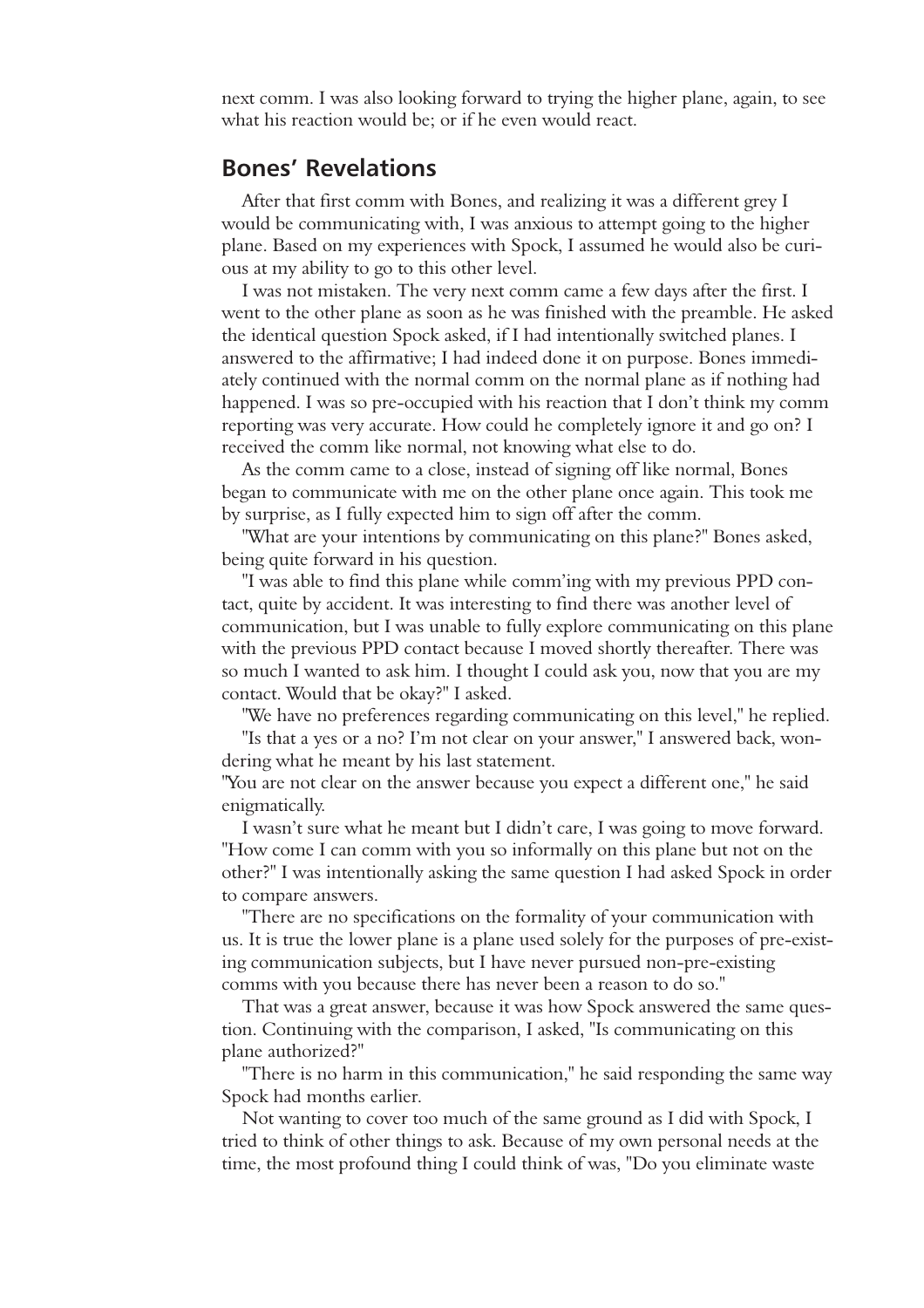like we do?"

I could swear that if they were capable of laughter, I could "hear" it in the background. I could sense a bubble in our communication like I had never experienced before. Was it laughter? I don't know, but it might have been.

"Yes, 118, we have that need as well, but not in the same manner," he answered back without any embarrassment or any other emotions that we as humans would feel if asked the same question.

With that, he signed off.

Our first higher plane comm went smoothly I thought. Bones was just as abrupt as Spock - when he wanted to end communication, he ended it. There were no formalities like we have...i.e., "Well, gotta run, you take care...etc." I would receive "end of comm" and communications would cease. Over the course of 10 months at PPD Base #2, I received over 75 comms from Bones. During that time we communicated on the higher plane on numerous occasions. What I learned from Bones during that time frame doesn't come back to me in a neatly packaged chronological order. I remember the things I learned from Bones more as a gradual progression of knowledge that built upon itself over time.

I must also say that I don't profess to have learned a great deal of earth shattering revelations from my comms with these "people." I was able to glean some information over the time period I comm'ed with them but I didn't learn as much as I would have liked. When you're making up a story, like so many people out there who claim to have "channeled" or spoken to aliens, you have creative license to come up with as much stuff as you need to fill your book. (To clarify; I don't consider myself to be a channeler. The way I understand it, channeling is when a person takes on the identity of the person, or entity, they are trying to contact.) Unfortunately, I didn't receive an encyclopedia of information like so many others.

Ive taken the liberty of consolidating some of the things I remember discussing with Bones, in no particular order:

#### Time

I learned that time, as we know it, does not have the same meaning for them. They still age as we do, but they are not as bound by the physics of time as we currently are. Of course, this would be an obvious assumption for anyone who follows any amount of science fiction. I have always been fascinated with time, therefore it was one question I asked on multiple occasions. Their means of travel across vast distances is heavily dependent on the manipulation of time but not as we perceive it. I asked if they can travel through time: for example - can they go backward or forward in time? He told me that it was not possible to witness a reality that occurred in some other time but the present. In order to go back in time, one must assume that there exists a reference point from which to measure backward or forward. This is an impossibility. Essentially, they weren't able to travel through time but around time and from time. I never really understood what Bones meant by this.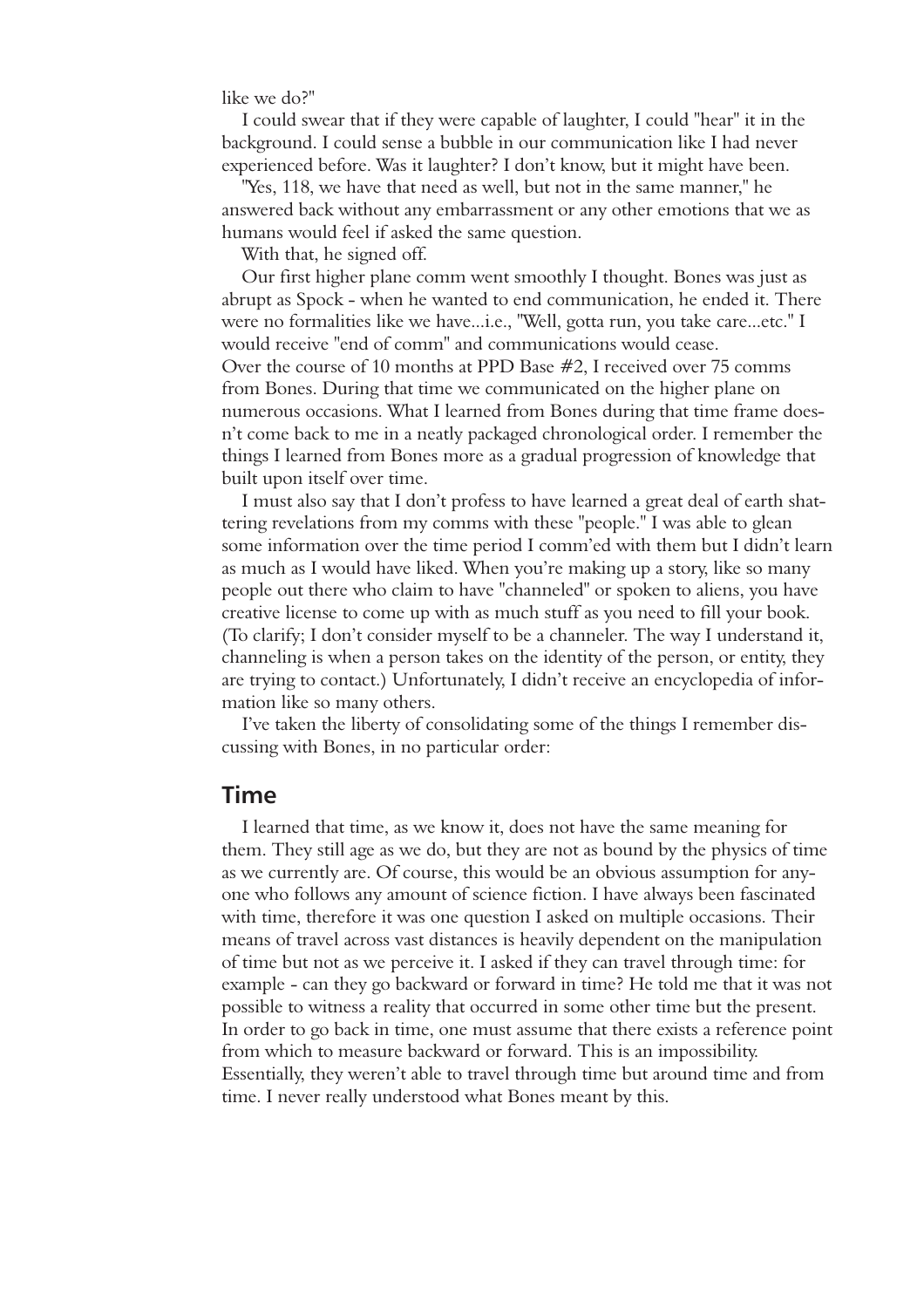## Religion

Being brought up in the Christian faith, I naturally had questions about the meaning of faith and the institution of religion in general. One question I remember quite clearly was when I asked if they had a soul. As was usually the case, his answer was quite curious. Perhaps someone reading this will be able to understand it better than I. He said that any entity that realizes its own existence has intellect and therefore must have a soul. We have been created from the same oneness (my interpretation), and out of that creation came intellect and non-intellect. These are the only forms of life in the universe. We were both (them and us), along with many others, a part of the intellectual aspect of creation.

When I asked if there was a God, he answered that it was not his place to answer that question. But he said something like "the question you ask answers itself." It was all kind of obscure to place any concrete meaning to. Based on what he was saying at the time though, I do remember coming to the conclusion that there must be a "God" that we all shared.

## How long they've been visiting

He said they have been visiting us (again, he used the term water-vessels or some such equivalent) for a very long time. I really didn't understand the terms he was using for time when describing to me how long they've been here, but I remember thinking it must have been a long time. He said they had visited cultures from time to time throughout our history. None of the direct contacts they've initiated turned out well. This is one of the reasons they are not "common" (my interpretation of another unfamiliar term) visitors today. However, he said that it was much easier to visit our people in the past than it is today. They revealed themselves on many occasions in the past and even contributed to certain societies and their technologies. They learned much from the engaging of other people. But since our technology has leap-frogged, the risk of revealing themselves on a worldwide scale, at this time, is not a worthwhile endeavor.

My own readings have led me to believe they most likely impacted the Incan, Mayan and Egyptian societies. I think these would be obvious assumptions, if you knew aliens exist and visited past cultures. It is also very possible that the lost continent of Atlantis is a remnant civilization that was effected by aliens. I never asked this question, although now I wish I had.

## Interbreeding

I stumbled upon a piece of information during one comm but I can't quite remember what the line of conversation was about. I do remember thinking that they had interbred with humans at one time. Maybe it was another species of aliens... I can't remember. But I feel it is quite possible there are people living today that are descendants of "inter-terrestrial" parings. My suspicions are, if this is true, that the Basque people of the mountains between Spain and France are the most likely candidates in the search for their progeny. I have read that the Basque language has no identifiable roots and that they are also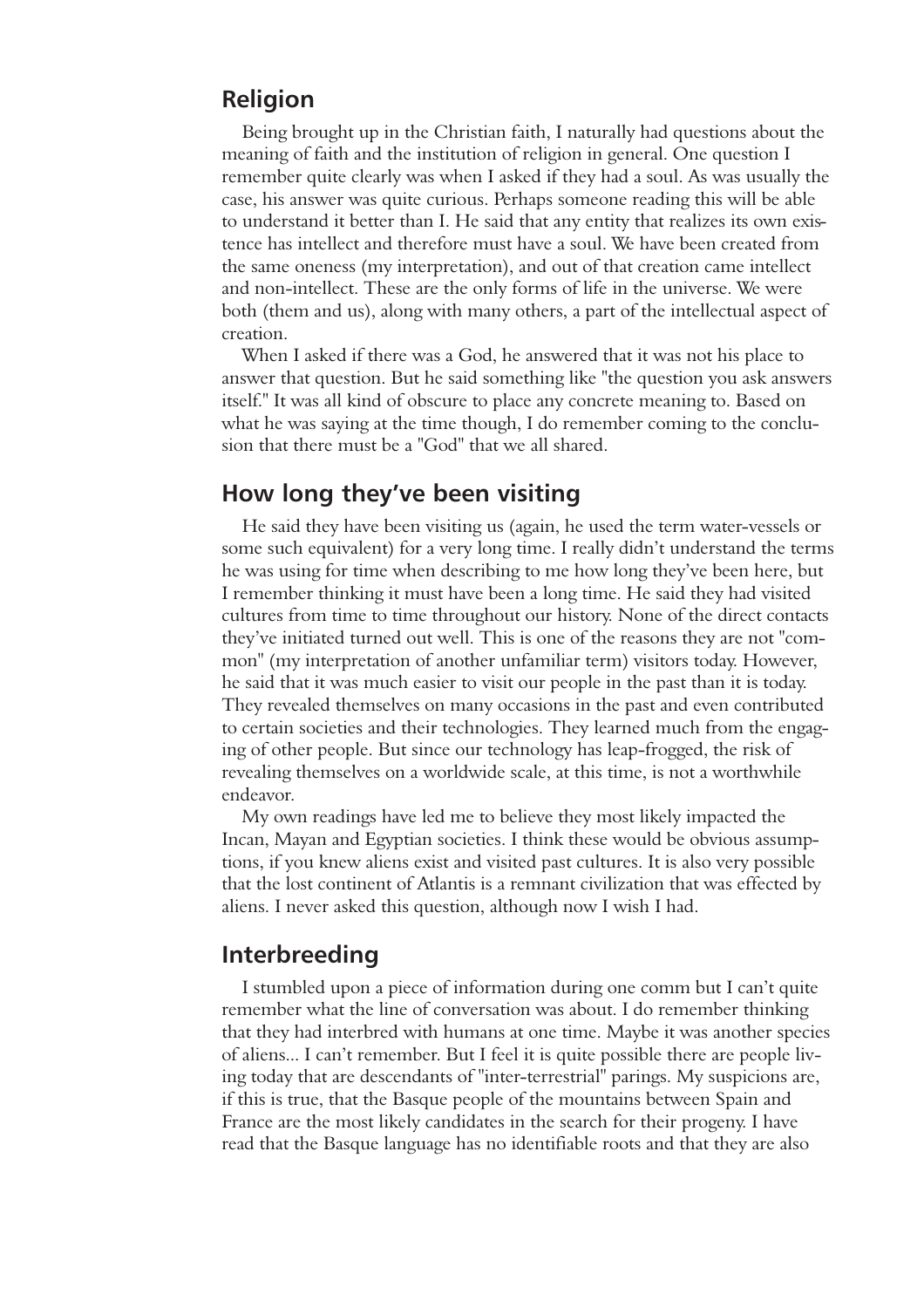genetically different than all other humans on the planet. As far as I can tell, from the scientific community, they are a human anomaly. This could explain why.

## Other intelligent life

According to Bones, there is a vast number of other "intelligences" in the Universe. I got the feeling when I asked this that he felt it was a dumb question.

#### Sexes

I had asked at one time if they had two sexes like we do. The answer was yes. It seems they procreate as well, but not in the same manner. I didn't go any further in my questioning, and he didn't volunteer any more information.

## Mode of travel

When he answered this question, I didn't understand half of what he was telling me and couldn't translate it if I did. What little I got from the conversation was that they somehow use time and electromagnetic energy as a source of propulsion. (There were times when I regretted not listening more closely in Physics 101.)

## Life span

Their life span is similar to ours but I was not able to understand the time measurements he was using. I always had a hard time understanding any aspect of time when it was discussed in reference to a timetable. Bones made me understand that their life spans are similar to ours, perhaps even shorter.

## Energy

When asked about energy and what form of it they use, he didn't mention their energy source but did speak about our energy sources. He told me that our sun was very unique and that someday we would understand how it really worked and how we could utilize the same methods they use but on a smaller scale. He said our scientists have just begun to understand how the sun can be used as a source of energy for our future needs.

## Project Preserve Destiny

When queried on this subject, Bones would almost always sign off. There were two occasions he didn't though. Once he answered the question of how many countries were involved with it. His answer was less than exact but it was an answer. He said, "more than one."

The other question was concerning the future event that I had been told this whole project was about. He said only that "the Earth is in its geological infancy and that we should expect much change." With that he signed off. What did he mean by this? Was it just a ruse, and the project was for something else? Ill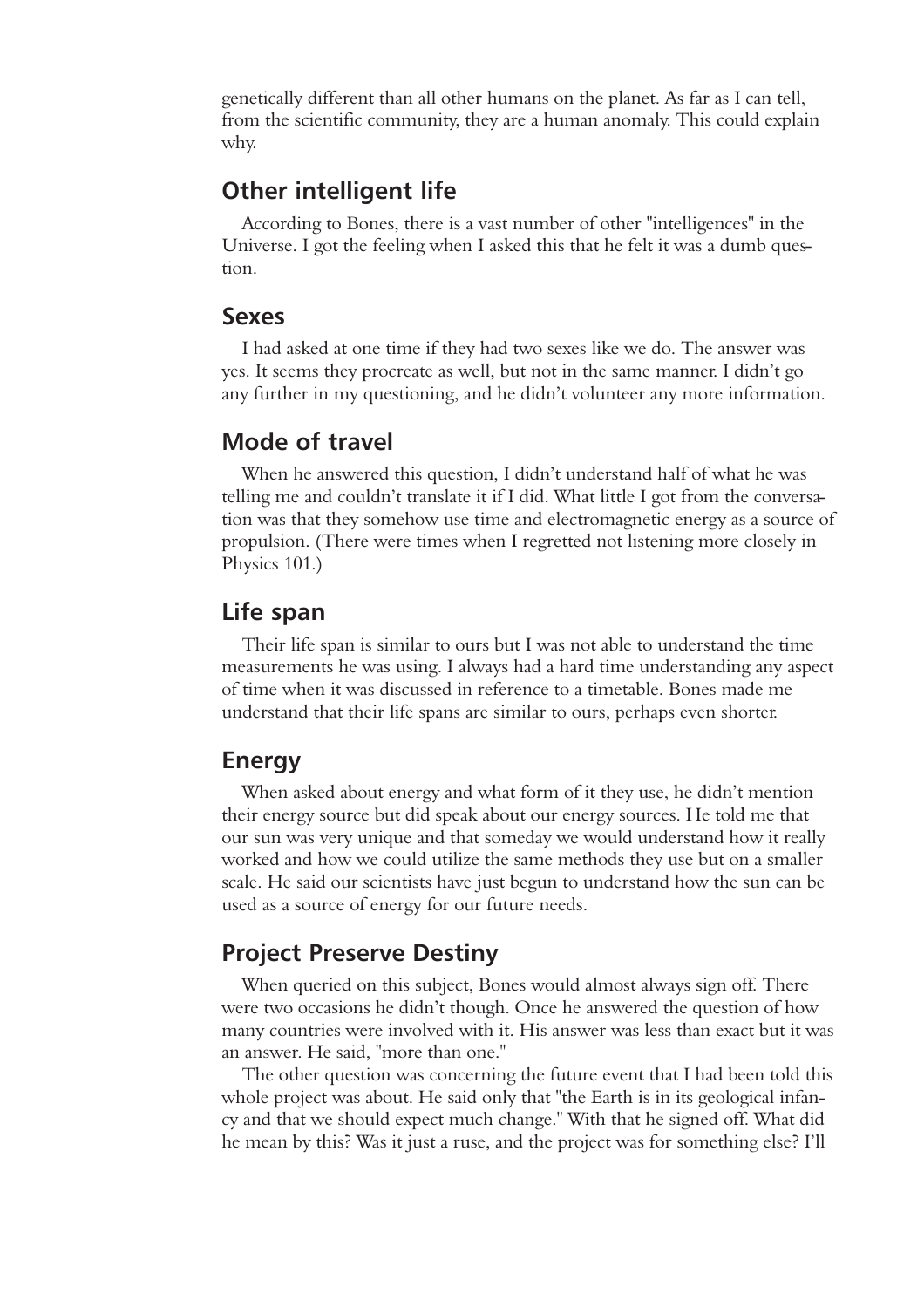probably never know.

## Noise cancellation technology

So what did my run in with the white van have to do with anything? I asked Bones about noise cancellation and the significance of same. This was one of the topics I never received an answer for. I thought it quite odd that he would either not answer or sign off every time I asked about this topic. Of course, by reacting this way, I became even more intrigued than if he would have given me a simple answer and moved on.

To this day I still wonder what noise cancellation has to do with PPD. I have done much reading on the subject over the past few years (since the white van incident) and have come up with some interesting information, but nothing necessarily linking it to PPD.

If taken to its extreme, noise cancellation has numerous military applications. Some forward thinking physicist may even be able to correlate it with propulsion somehow. Noise cancellation works on the principle of negative phase theory. If you analyze the frequency of the noise you want to eliminate, determine its discreet phase angles at a very high data rate, you can generate an identical frequency calculated to be 180 degrees out of phase with the original frequency. If you mix the two frequencies together in a process called "heterodyning" you get  $180 - 180 = 0$ . Of course, I've summarized this explanation for the sake of simplicity. It is my theory that the government is working on this type of technology and is eons ahead of the civilian noise cancellation world in terms of advances. Again, if taken to the extreme, this technology can go beyond the original uses of simply canceling an unwanted noise. Light is also made up of electromagnetic energy and has a frequency. What if a person could control the cancellation of light at will? Think of the implications if a country had full use of this ability. I'm not a physicist, but I can tell you that the uses of this technology are innumerable.

My final conclusion on the white van, after much thought, is this; as you have learned in this book, grey projects are always hidden behind black projects. While I was attending PPD school, Captain White told me that I wouldn't be briefed on the black project that cloaked PPD there at the school, because I wouldn't be working on its mission and therefore had no need-to-know. So it is my contention that the black project located there had something to do with noise cancellation and perhaps had no tangible connection to PPD at all. Or, maybe it did have something to do with it.

Regardless, Im anxious to know more about this technology - hopefully any advanced applications relating to this technology will filter its way down to the consumer market someday. Fascinating stuff! Meanwhile, Im buying stock in that company!

## Abduction Data

My comms started to change over the period of time I was at PPD Base #2. It was almost as if it was another step I was taking in my progression as an IC. The data started to become more pictorial in nature. I reported an abundance of launch data immediately after launches of the Arianne, Shuttle and other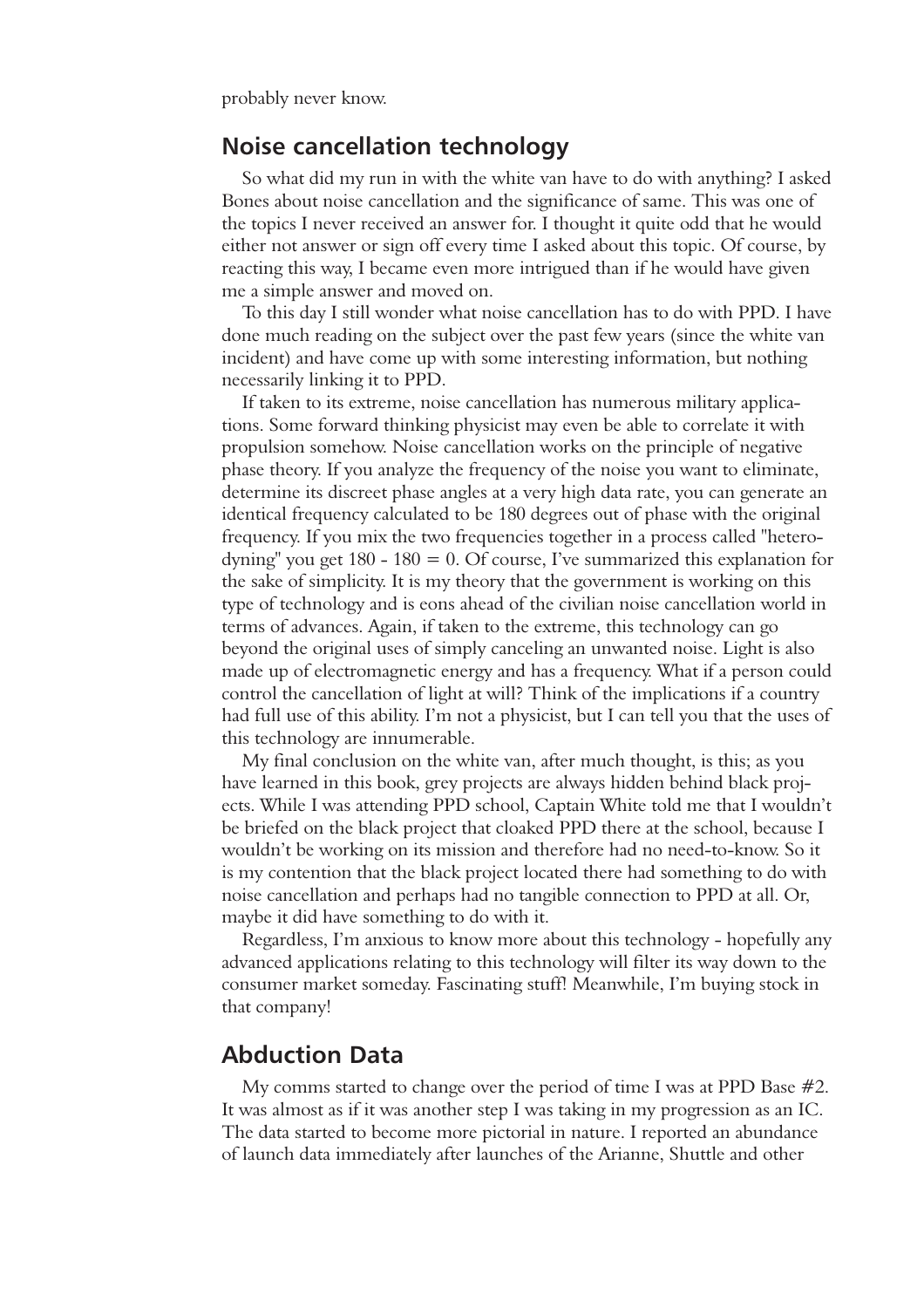nation's rocket programs. I remember one launch in particular. There had been a malfunction during the launch which ended up destroying the vehicle. During the comm I received following that launch, I could actually "see" where the malfunction had occurred but I couldn't report it because I didn't know how to describe what I was seeing. It was quite odd. I simply reported what I could translate into words. Im sure if they would have shown me pictures, I could have pointed out where it malfunctioned. I did report at the end of the comm that I had received mental images of the malfunction but was unable to describe it. Evidently it wasn't important enough to follow up on, because I never heard anything about it later.

But it wasn't until I was at PPD Base #2 for 8 or 9 months that I started to receive information that was, on the face of it, startling to me.

Within about 5 months of my arrival I had been moved into a management position pertaining to my non-PPD duties and, as such, was working a day schedule. I had access to the same computer network that I had prior to my promotion so I could just as easily, if not more privately, access my PPD reporting window from my new desk. This new work schedule made for a more routine comms reporting schedule as well. Evidently, somebody was aware of this because I began to receive my comms during the day only.

It was 3 or 4 months after my positional promotion that I received what appeared to be my first abduction related comm. These comms would begin like all other comms; the sending of the normal preamble information containing my identifying code of 118 and the five digit "zipcode" number. But the rest of the comm was completely different. There would be other items in the comm including such things as "potentiality for recall", "residual pain level", "nerve response", "body normalization" and other more obscure things I can't recall because they made no sense. My first abduction comm included a latitude/longitude coordinate that I later looked up to find that it corresponded to the panhandle of Florida.

As I look back on it, I could see a gradual progression of how the comms were being reported to me. At PPD Base #1, almost without exception, the official comms I reported were in some sort of code residing in a long string of numbers. As I moved to my next base, the comms began to be more descriptive in nature, with the reporting of the launching events, along with other imagebased data. But now, they had taken one more step in the evolution. I would not describe the newest comms as particularly visual, however. This information translated more from a "spoken" context but, nonetheless, were altogether disturbing to report.

The ratings assigned to each category I reported seemed to be on a scale of 1-100. What frustrated me was I had no idea which was the upper end of the scale and which was the lower.

Below is an example of what the report of an abduction comm would look like if the typing on the screen would have been visible;

# 118/23576/Subject10023202036/940107/0430/

#### PotentialityforRecall72/ResidualPain21/NerveResponseCurve63/BodyN ormalization97/03835N14503E///

After receiving the first few comms containing this information, I could see that the format was standardized. I began to report the categories by using the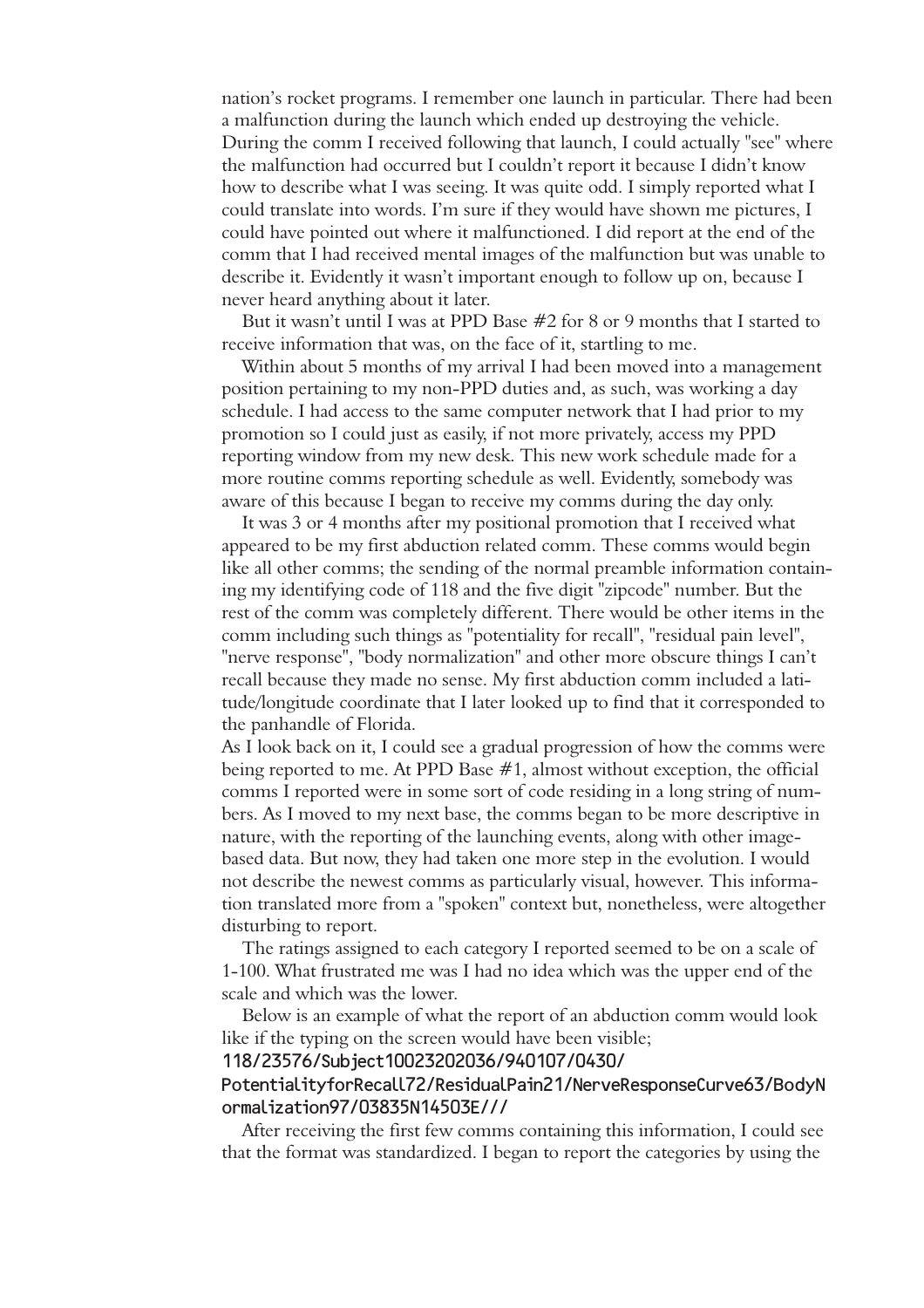initials of the terms such as "PFR" for potentiality for recall... etc. The "subject" field would always contain an 11 digit number and the field after that was obviously the date of the abduction. I say that because most times it would not correspond to the actual date I received the comm but a date several days earlier. The date would vary between one to three days prior to the date of the report. The next field, I believe, was the time the abduction took place (according to what time zone, I don't know) followed by the individual explanation fields. The last field was obviously the latitude and longitude of the abduction.

This time I looked up some of the coordinates because I had access to maps in my workcenter. On three separate occasions I looked the locations up and I discovered one corresponded to the panhandle of Florida, another to upstate New York and the other to Wisconsin. Based on my familiarity with worldwide lat/longs at the time, though, I could tell that every one of the abduction scenarios that I reported took place within the continental US.

I finally came to the conclusion, after reporting over 20 apparent abduction scenarios, that I wanted no part of the program any longer. Although I had no reason to believe anyone was being maliciously harmed, I did get a feeling that the abductions I was reporting were part of some sort of higher calling and the feelings of the people involved took a back seat to that calling. I couldn't help but think about my mother and what she possibly went through during the genetic management phase of PPD.

#### Bitterness Grows

Because of the things I began to report regarding the abduction scenarios, I started to question why this was happening.

The beginning of the end started one day after I had reported a comm with the usual abduction sequences. I sat there at my desk looking at my computer screen, after reporting a comm, wondering what I was doing. I suddenly didn't have enough information anymore. I wanted to know more and my level of anxiety about it all was beginning to rise dramatically. When I was first indoctrinated into the program, I was so awe struck with everything I was learning I didn't question anything. But now, two and half years later, I was no longer intimidated by my superiors nor the elusive nature of the classification of the project itself.

I began to feel bitter. The bitterness began a few months after I had started to receive comms from Bones. It hit a sharp incline when I began to receive the abduction comms and now it hit a crescendo. I was tired of being supposedly so important because of my abilities, yet treated like an underling with no need-to-know. I think I would not have begun to feel this way if I had somehow been made a part of the whole process - if I would have been made aware of the reasons for everything. Why the abduction data? Why had everything been passed in code, mostly, until now? I had so many questions and I wasn't getting any answers. I suddenly wanted to tell everything I knew to everyone. I felt like a butterfly trying to break out of the confines of the ugly old cocoon. I had been cooped up in this classified cage for too long and I wanted to come clean. People had a right to know what was going on. And if they shouldn't know, then tell me why they shouldn't know. It was very frustrating.

I knew as long as I stayed in the military, my feelings of loneliness would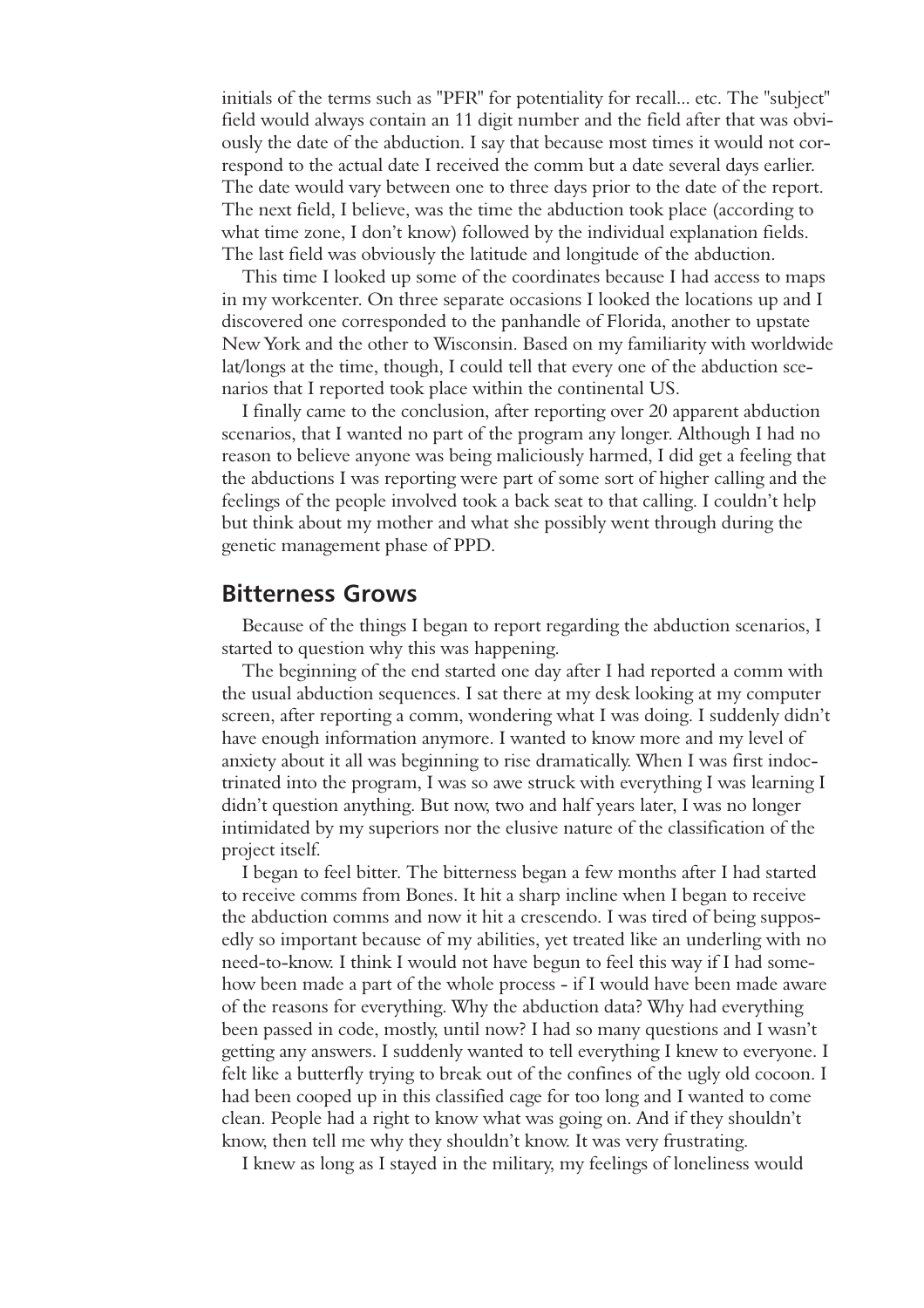persist and most likely get much worse. It had affected my personal life drastically. I had slowly built a wall around myself over the past two and half years because I feared getting close to anyone. I had even sacrificed my love life all this time because I feared becoming involved with someone and coming to a point in the future of telling them about my experiences and them rejecting me because either they wouldn't believe me or, worse yet, think I was a freak. So I put in for an early discharge through my organizational, non-PPD, chain of command. At the time, the Air Force was letting people receive early discharges in select career fields in an attempt to draw down the number of personnel. There had been others who had received an early out in my career field, so I thought I had a slight chance. At the time, we were experiencing a massive draw down of all the armed forces.

A few weeks went by and I was informed that my request was denied. I asked my non-PPD commander why and he told me that I was in a critically manned career field and they weren't letting anyone out.

I knew my next step would be fruitless but I tried it anyway. In a way I'm glad, because it provided the catalyst for my eventual discharge in a 'round-about way.

I sent an e-mail message to my PPD commander. In the message, I asked if there was any way I could receive an early out discharge.

Within the hour I had received an e-mail back, summarily denying my request.

So I sent a message back, asking why. He came back with the same answer I had received from my other commander, that my career field was a shortage career field and that it would be impossible to let me out.

But this time, within the text of the message, he asked me why I wanted out. I told him I no longer felt that the Air Force was what I wanted in life and that I was anxious to pursue a career as a civilian. I preferred to get out now instead of waiting for my enlistment to be up in November of 1997.

Then came the message that set me off and solidified my resolve to get out at all costs.

He sent a message back saying that since I had been officially indoctrinated into PPD, it would be impossible for me to get out, even when my current enlistment came to an end.

This absolutely threw me for a loop. I had never heard of such a thing. I sent back a message asking for clarification because it sounded like he meant I wouldn't be able to get out until someone else said so, regardless of what I wanted and when my enlistment was over.

"Correct," came the reply.

I was beside myself with anger. What he was saying, essentially, was that I was stuck indefinitely - even if my enlistment were to end on its own accord. How could they do that? I couldn't believe what I was hearing. I felt like an animal that had just been cornered - so I did what anyone would do when cornered - I resolved to come out swinging. I went home that night, plotting my next strategy. I was going to get out of the military now, come hell or high water. They were finished controlling my life. I'm convinced that if he hadn't made me so angry, I would have perhaps calmed down and at least stayed for the rest of my enlistment. (Even though, according to Captain Gregory, I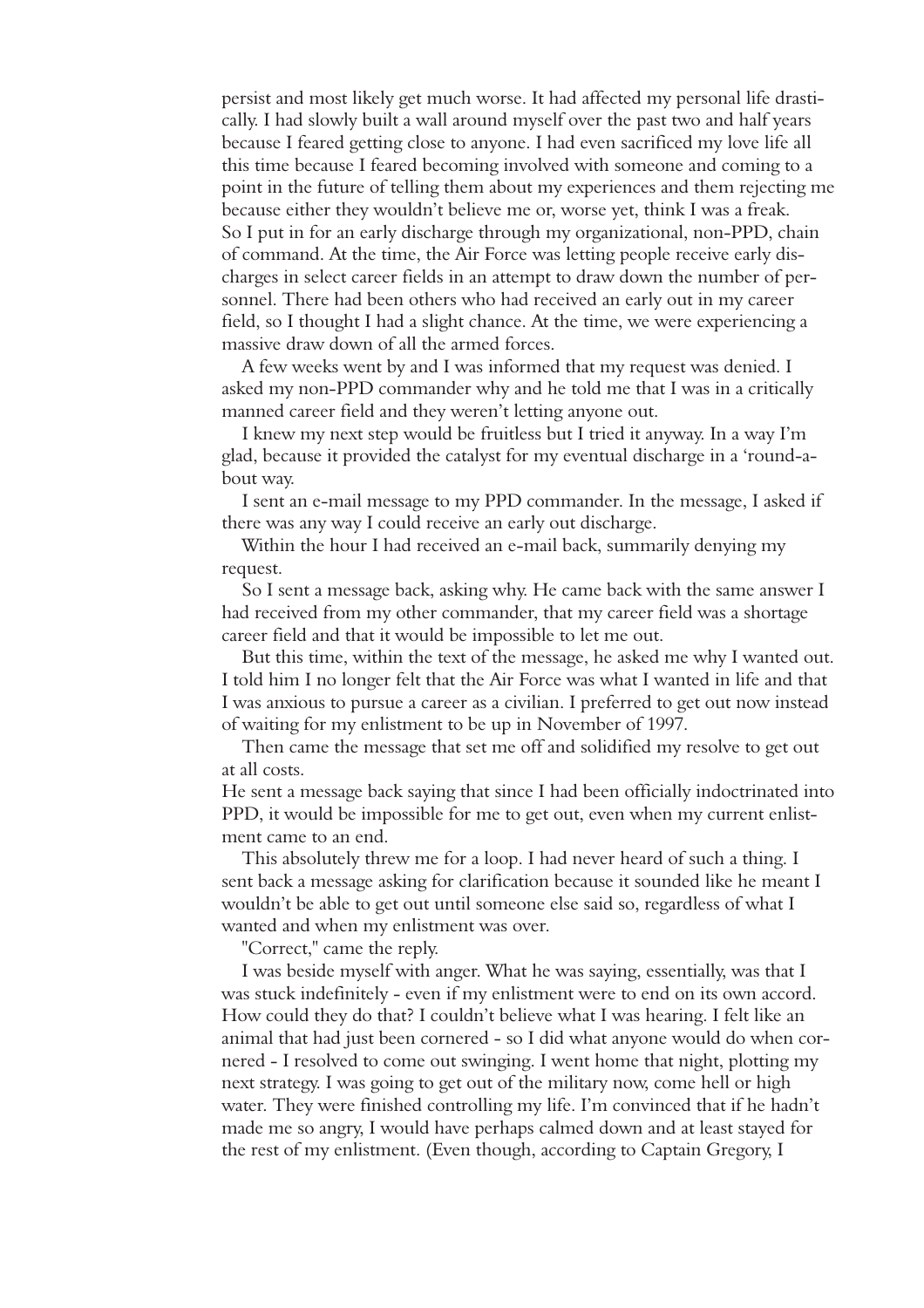wouldn't have been able to get out even then.)

I knew that whatever I did I had to do it through non-PPD channels. I came up with just such a plan.

#### Discharge

Towards the end of my involvement with PPD, I noticed Bones was reacting a bit differently. It was at this time that I wondered if he somehow knew of my intentions of getting out of the project. I had always assumed they were not able to read my mind, because I couldn't read theirs. It's only after I looked back on this that I question if they had been able to read my mind the whole time. It makes me uneasy to think they could have.

The way I obtained my discharge is not a secret. Anyone can look into my military record and see the reason emblazoned on my discharge papers. But certain self-incrimination legalities prevent me from discussing it here.

Anyone who has a dire need to rid themselves of the military can use this method, but I don't advise it. It has left an indelible mark on me and I regret being forced to use such drastic measures.

However, I knew this was the only method I could use that would completely shut out the authority of my PPD chain of command. Indeed, upon turning in the paperwork that eventually led to my discharge, I immediately stopped receiving comms and I was never contacted by anyone in the PPD chain of command again. It was as if I had dropped off the face of the earth.

Of course, by being cut off from the PPD mission, I had accomplished what I had set out to do. But unfortunately, I couldn't stop the ball from rolling by the time PPD wrote me off. The course had been laid and I was destined for discharge. Even if I had wanted to stop it at that point, I couldn't.

As I look back on my overall military experience, I can't help but wonder "what if?". What if I had never been indoctrinated into PPD? What if I had never re-enlisted to accept that cross-training into Electronic Intelligence? What if I had told them, while I was in Maryland, that I didn't want to be a part of this PPD and to leave me alone?

I think of these things because I miss some aspects of my military experience. The one thing I'll never miss, though, is being a part of PPD and whatever the ultimate goal is - sinister or otherwise.

I only wish I could have continued an otherwise wonderful career of which I was extremely proud. I miss serving my country and being a part of the most sophisticated and well trained military in the world.

#### Prologue

When I look back on my life, there are things that happened that make me wonder if they were related to my ultimate role as an intuitive communicator while in the United States Air Force.

I'll begin with my mother. When she was a small girl, I believe around 5 or 6 years old, she had an accident that seriously effected her reproductive organs. I believe this is significant to the story because the doctors told her during her first pregnancy that the odds of her being able to carry a child to full term were astronomical. Indeed, she eventually endured many miscarriages in her quest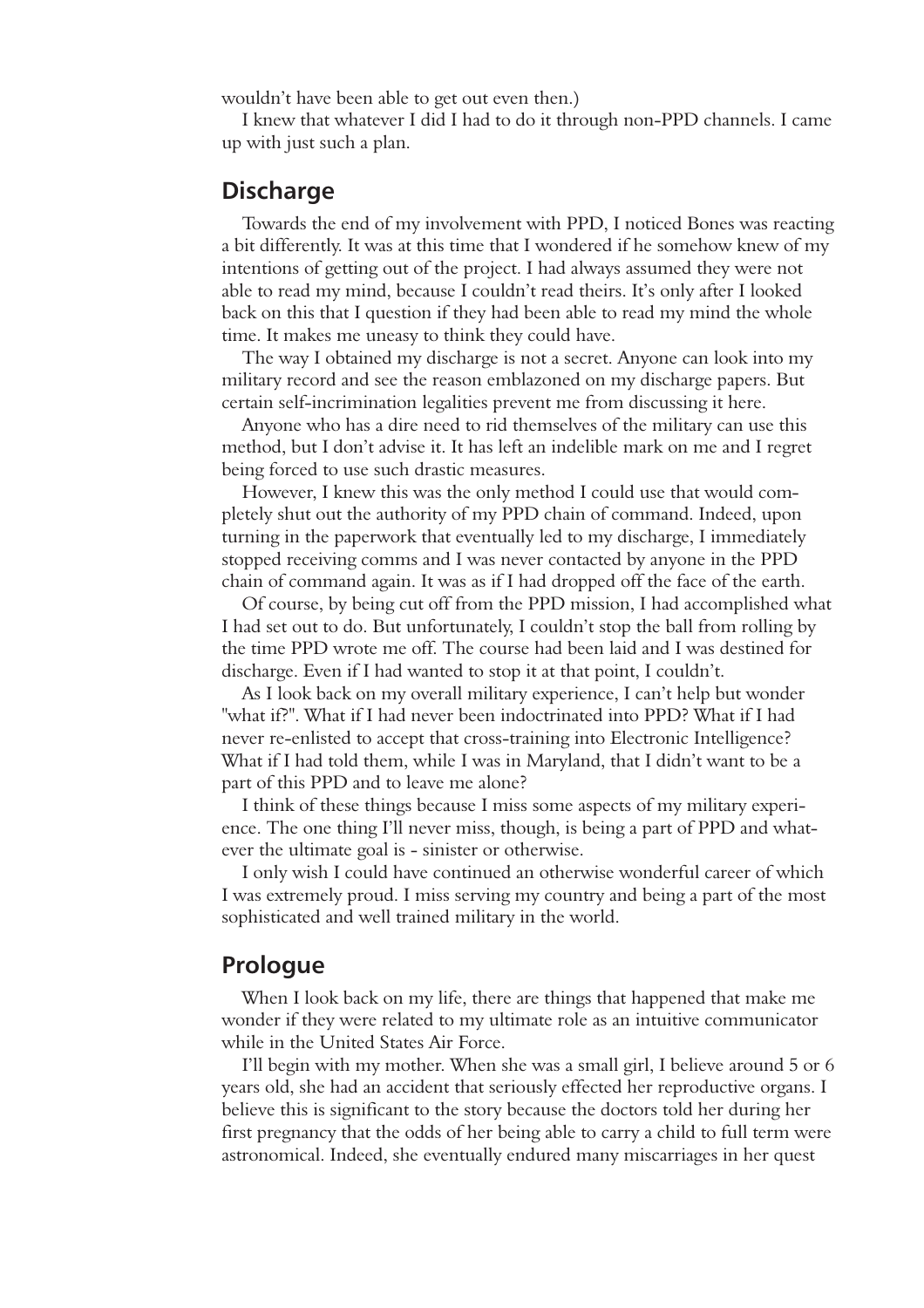to have children. When she became pregnant with me, the doctors told her the same thing regarding the likelihood of my survival. Much to the amazement of the doctors at the time, my birth was quite normal with no complications. Of course, one healthy child among numerous miscarriages is not unprecedented. But in light of what I know now, my survival must have been the result of intervention coinciding with the genetic management procedures that she and I were being subjected to at the time. I have never spoken to my mother about any of this to date and she has never mentioned any unusual events during the early 60's. I haven't broached the subject with her because of the possible reactions she may have in hearing the story. It devastates me to think she may not believe me. The aftermath of such a discussion may effect our relationship for the rest of our lives. I hope, someday, to feel comfortable enough to talk about it with her.

There have also been events throughout my life that may also have involved some sort of intervention. I realize it's quite easy to jump to the conclusion that the aliens were behind it all. So I caution the reader: I only write of these things because they may be related to the overall story.

When I was 7 years old, a friend and I had climbed onto the roof of a neighboring garage. From where we stood on the edge of the roof, I'd estimate the ground to have been approximately 25 feet below. We had been reaching out to pick walnuts off the tree growing next to the garage when the branch I was using for support snapped and I went tumbling to the ground. I remember a large source of energy completely taking over my body during the fall. What makes the incident stand out to the common onlooker, though, was that I fell 25 feet and landed on a concrete slab, directly on my back. I immediately got up and cried from the shock of it all, but I don't remember feeling any pain. Intervention? I'll probably never know.

When I was 10 or 11 years old, my family managed horse boarding stables in Yuba City, CA. One of our boarders was an SR-71 pilot, Major Roberts. He was stationed at nearby Beale Air Force Base. Beale was home to the SR-71 at the time. Major Roberts was the person responsible for planting in me the desire to join the USAF. He would bring his daughter to the stables and watch her ride while we talked by the fence of the arena. He would tell me how great it was being in the USAF, and that I would surely be a pilot just like him someday. This, of course, has no meaning by itself. But later, during my years with PPD, I surmised that the SR-71 program was one of the first black missions to hide a grey project.

During the SR-71's early years, its classification level put it in the black category and therefore was a prime candidate to try out this new method of hiding grey programs behind the cloak of secrecy it provided. Captain White had alluded to this transition in grey security during my indoctrination. Was Major Roberts part of PPD? Did he know of my abilities and was therefore planting the seed for me to join the USAF once I became of age? I'm sure I'll never know. I do know that it was due to him and his wondrous tales of how great it was to be in the USAF that I ended up enlisting right out of high school in September of 1982. Purposeful intervention or not, my path was set.

Unfortunately, this story doesn't come in a tight little package with no questions left unanswered. I wish it did.